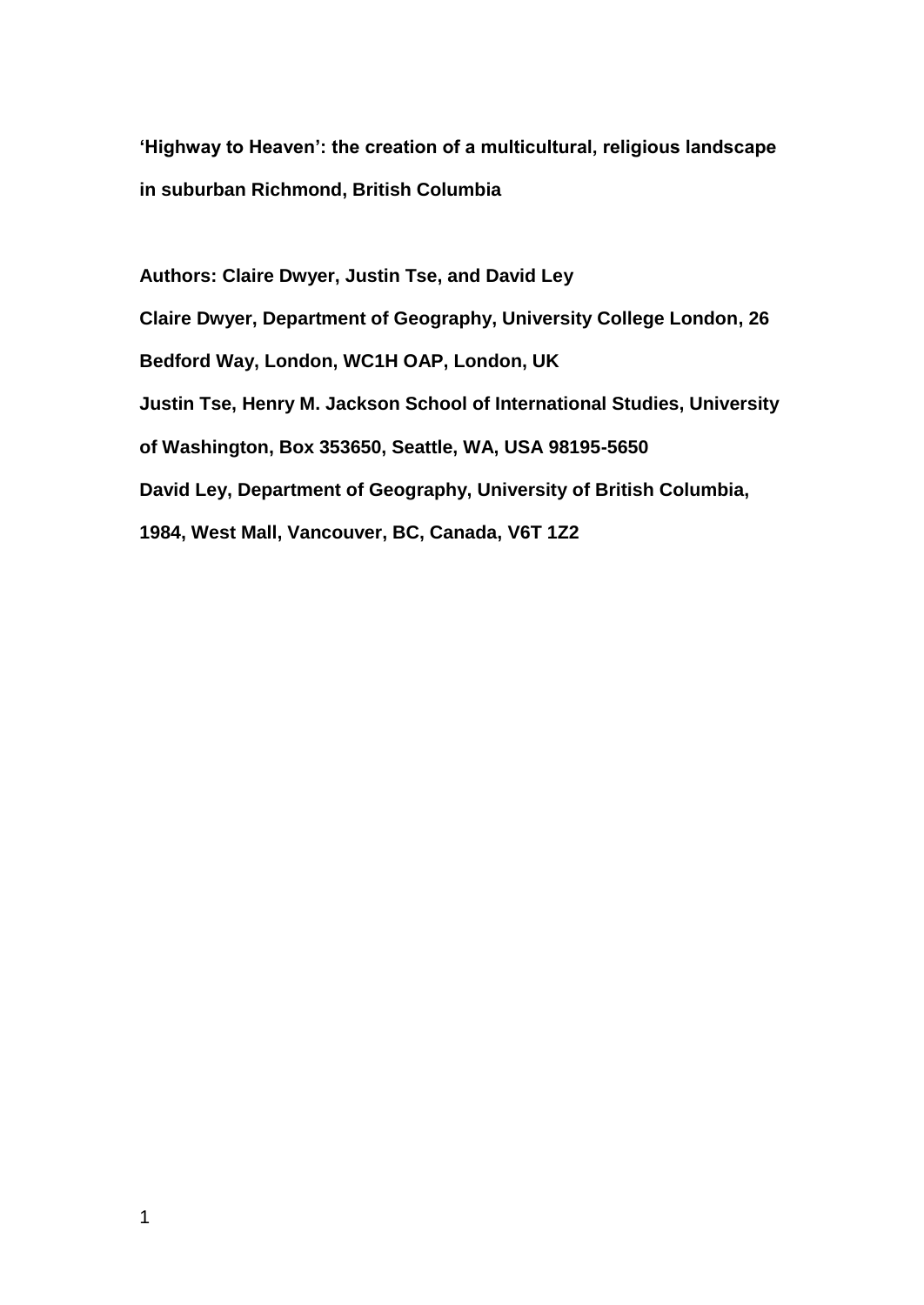# **Abstract**

We analyse the emergence of the 'Highway to Heaven', a distinctive landscape of more than twenty diverse religious buildings, in the suburban municipality of Richmond, outside Vancouver, to explore the intersections of immigration, planning, multiculturalism, religion and suburban space. In the context of wider contested planning disputes for new places of worship for immigrant communities, the creation of a designated 'Assembly District' in Richmond emerged as a creative response to multicultural planning. However, it is also a contradictory policy, co-opting religious communities to municipal requirements to safeguard agricultural land and prevent suburban sprawl, but with limited success. The unanticipated outcomes of a designated planning zone for religious buildings include production of an agglomeration of increasingly spectacular religious facilities that exceed municipal planning regulations. Such developments are accommodated through a celebratory narrative of municipal multiculturalism, but one that fails to engage with the communal narratives of the faith communities themselves and may exoticise or commodify religious identity.

Keywords: *Religion, Multiculturalism,Suburbs*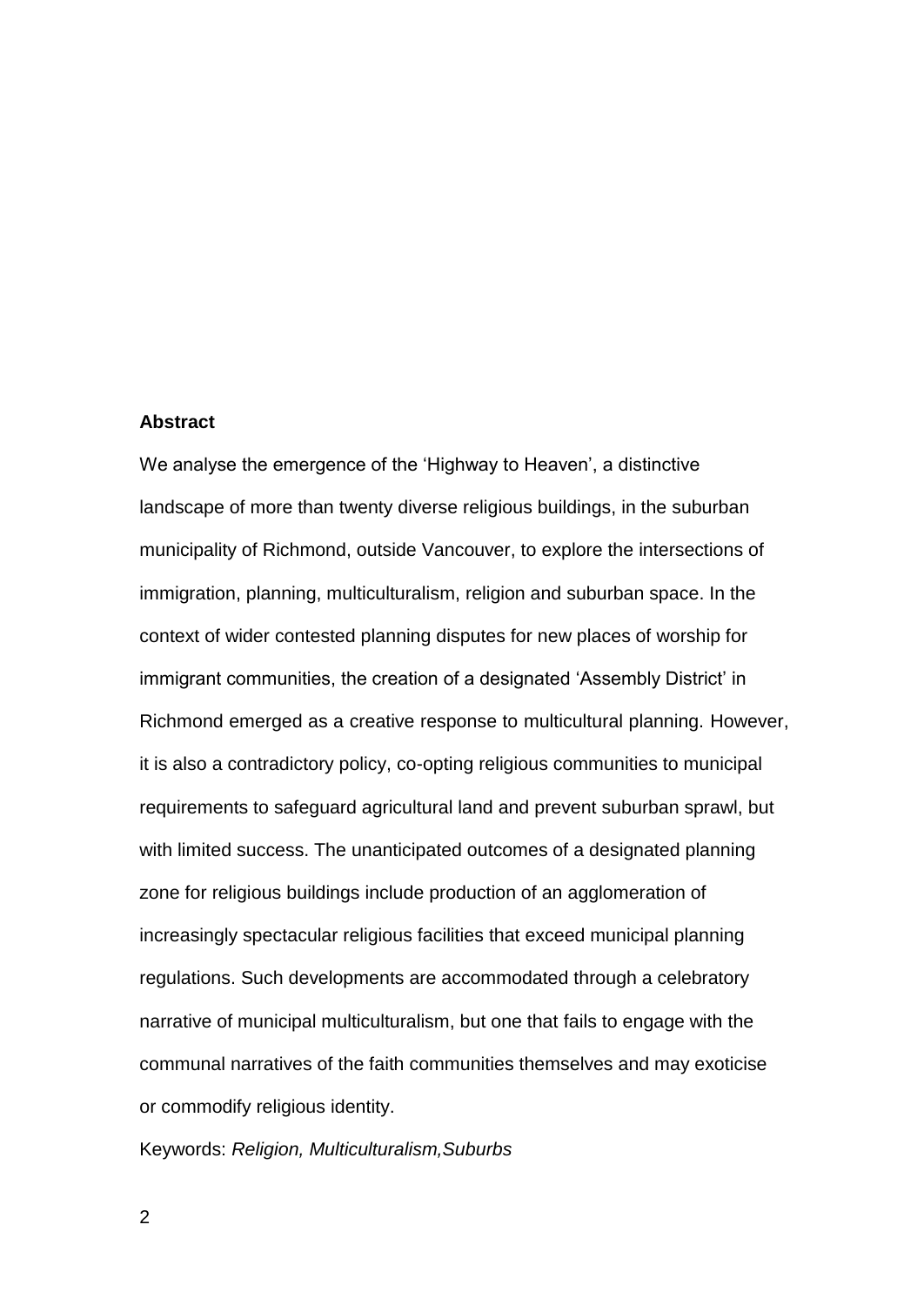# **Introduction**

'Highway to Heaven' is the colloquial name for a three kilometre stretch of the Number Five highway on the eastern border of the built-up section of the City of Richmond, a suburb immediately south of Vancouver in British Columbia. This corridor is characterised by an unusual clustering of more than twenty religious buildings of diverse faiths. With the exception of the two oldest churches, founded in the 1950s, these buildings reflect Vancouver's recent immigration history and include two mosques, eight churches (six Chinese language churches), three Buddhist temples, two Hindu temples, a Sikh gurdwara and six religious schools, including both Jewish and Muslim schools (see Figure 1). This agglomeration of religious buildings is a particularly concentrated, and celebrated, example of a more widespread phenomenon in North America and Europe as ethnically diverse populations suburbanise and consolidate their presence in the built landscape. Despite some critical attention from geographers on the emergence of the 'ethnoburb' (Li, 2009) as a distinctive suburban formation, the role of religious buildings in such ethnically diverse or multicultural suburban landscapes remains largely unexamined (but see Agrawal, 2008; Agrawal and Barratt, 2013; Hoernig, 2006). We investigate the emergence of Number 5 Road (henceforth No. 5 Road) as a site of cultural and religious diversity<sup>1</sup> to explore the intersections of planning, multiculturalism, immigrant religion and suburban space.

Figure One about here.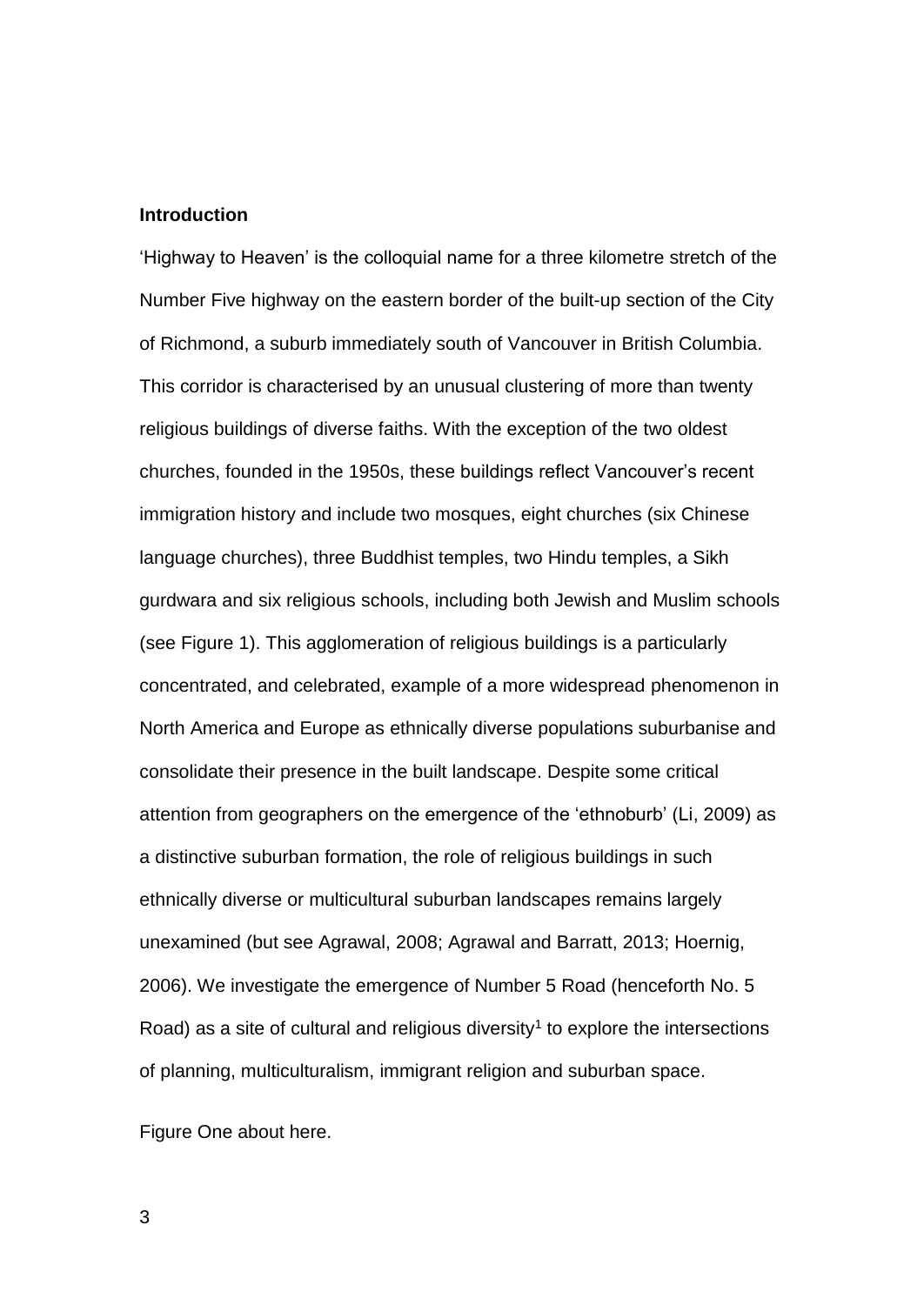Amid discussions of multiculturalism and immigrant integration in North American and European cities (Fincher, Iveson, Leitner & Preston, 2014; Sandercock, 2003; Fincher & Iveson, 2008; Wood & Gilbert, 2004; Kilbride, 2014), the contested planning disputes for new places of worship offer an effective measure of how religious and ethnic diversity is accommodated, and how immigrant communities negotiate visibility and belonging in public space. Suburbs have recently emerged as a distinctive site for the negotiation of multicultural planning in the context of their increasing diversity (Ehrkamp & Nagel, 2012; Katz, Creighton, Amsterdam & Chowkwanyum, 2010; Keil, 2013) and their specific geographies of land use and residence (Dwyer, Gilbert & Shah, 2013). No. 5 Road represents a novel experiment in multicultural planning, which sought to designate a specific area on the edge of the city as an 'Assembly District' for places of worship and religious schools. No. 5 Road might be read as a 'successful' example of multicultural planning, in contrast to the notable barriers migrant groups often encounter in establishing places of worship (Hackworth & Stein, 2012; Peach & Gale, 2003). However, we tease out some of the contradictions of a policy of zoning for religious land use that has resulted in a suburban landscape of largely unintended religious diversity on a scale unanticipated by its architects. We foreground the challenges of multicultural planning through a critical examination of how religious and ethnic diversity is framed by public policy and enacted in suburban space.

These challenges of multicultural planning can be framed within two intersecting areas of scholarship relating to geographies of religion. Largely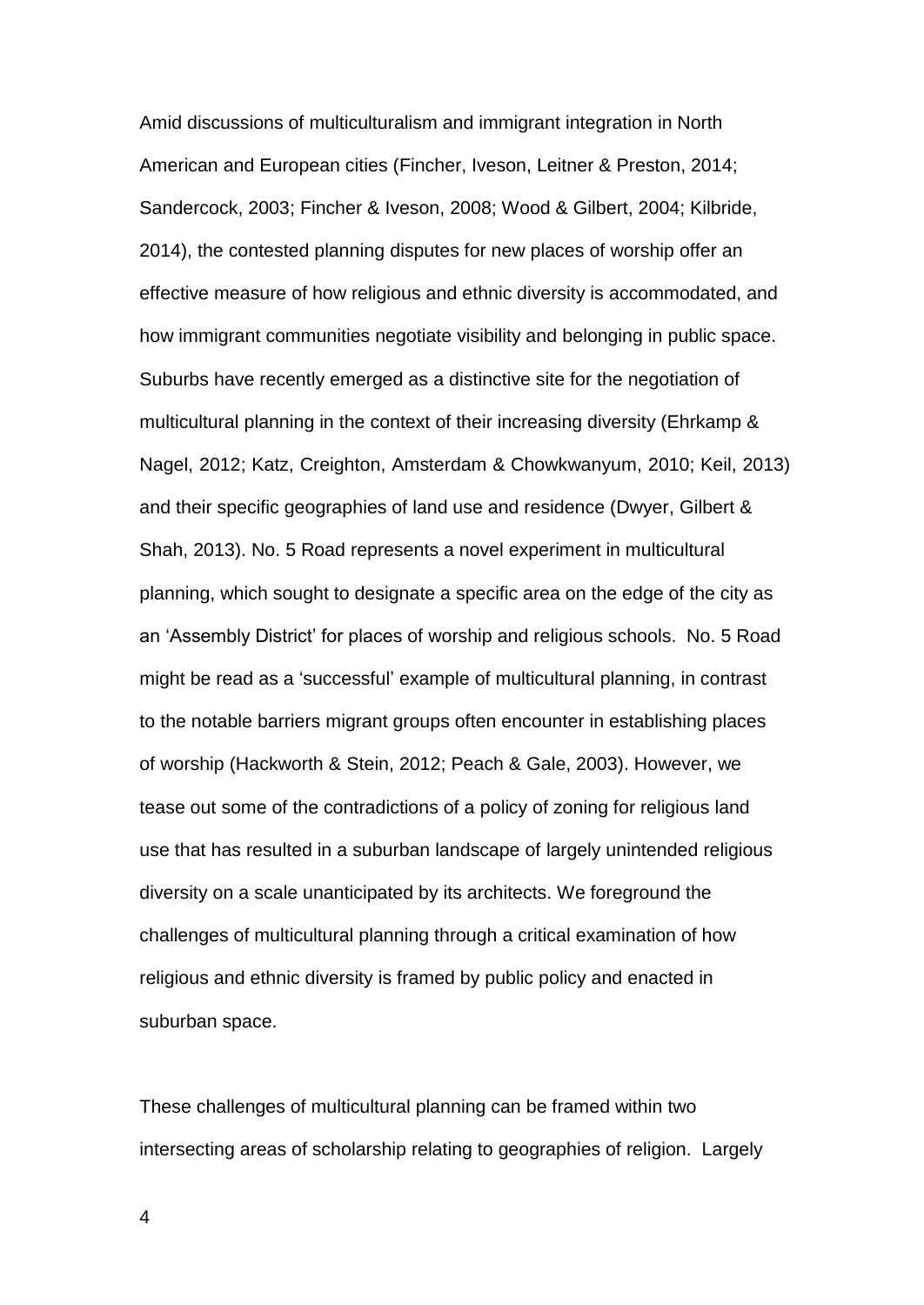situated within a framework of understanding the multicultural politics of urban planning (Fincher et al. 2014; Gale, 2008), work has focused on the obstacles encountered by religious, and particularly immigrant religious groups, in establishing places of worship either through the conversion of existing buildings or the construction of new ones highlighting intersections of racism and exclusion within planning norms and frameworks. Recent work, particularly in the British context (Gale, 2004; Gale & Naylor, 2002; Eade, 2011; Dwyer, 2015; Shah et al. 2012) highlights the necessity of expertise within faith communities in navigating planning legislation, a theme which also emerges in this case study.<sup>2</sup> In their analysis of conflicts in suburban Toronto, Hackworth and Stein (2012, p.23) suggest that such expertise requires an understanding of the 'secular' politics of the city, as 'cities become battlegrounds for the larger processes of secularisation'. Intersections of the urban and the secular have been at the forefront of recent scholarship in geography, particularly in explorations of the possibilities of the 'post-secular city' (Baker & Beaumont, 2011; Cloke & Beaumont, 2013; Molendijk, Beaumont & Jedan, 2010). While some have heralded the possibilities of new formations 'where religion, faith communities and spiritual life have returned to the centre of public life' (Beaumont & Baker 2011, p1), others are more circumspect tracing a wider 'coproduction of the religious and the secular in modern societies' (Olson, Hopkins, Pain & Vincett, 2013, p1423, see also Wilford, 2010). This theoretical framework, although not engaged with explicitly in this paper, is an important backdrop to our discussions about how religious communities are framed within a Canadian context, offering points of comparison with other multicultural planning regimes.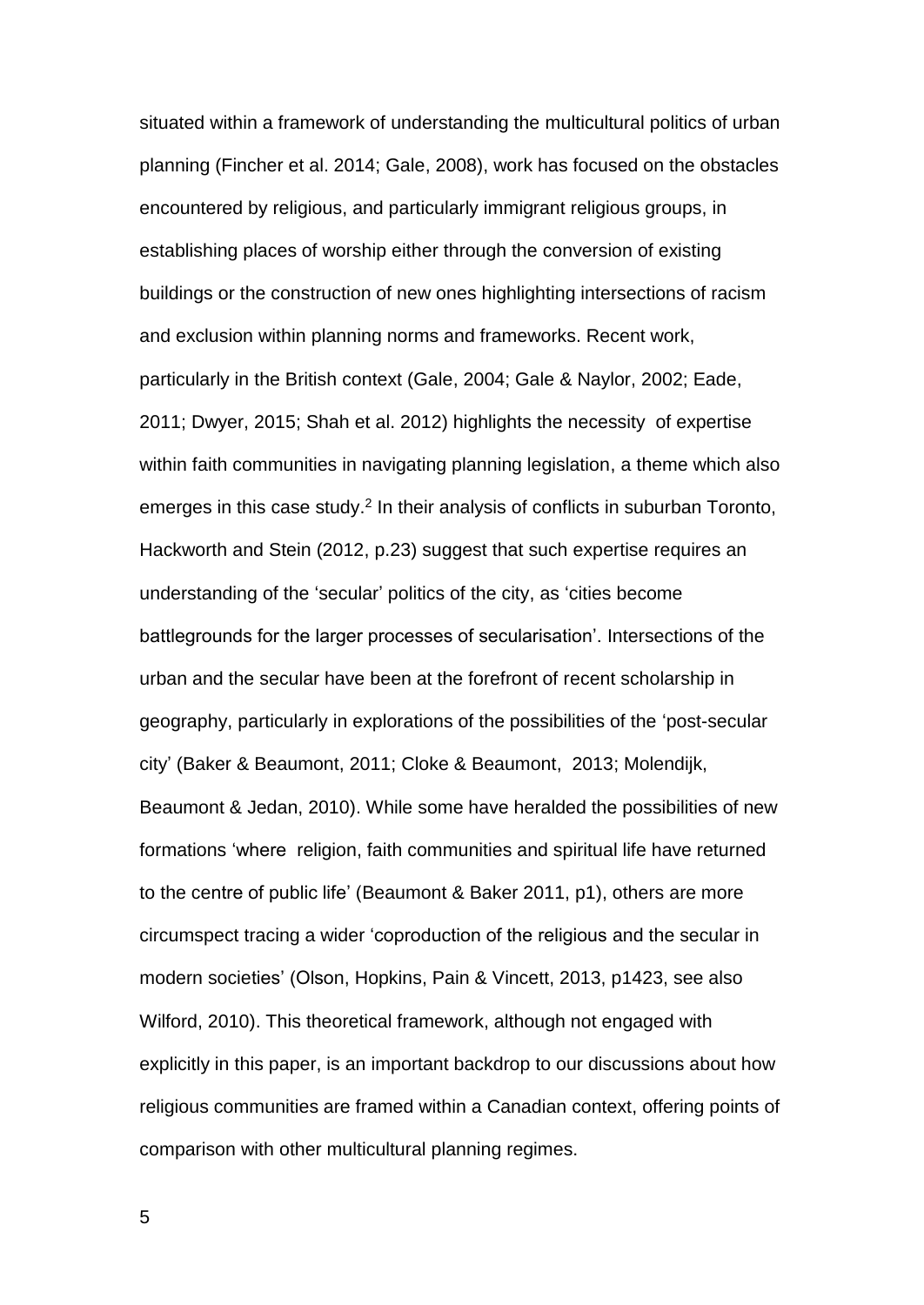Our argument is developed in three stages; first, we outline the evolution of a distinctive planning policy for No. 5 Road, which combined zoning for 'Assembly use' with the safeguarding of agricultural land and the prevention of urban sprawl. Second, we argue that the planning policy produced a set of accidental or unintended consequences as it attracted a range of diverse places of worship clustered together in a suburban setting precipitating new challenges of scale and agglomeration. Third, we consider how this accidental landscape of religious diversity has been celebrated as a 'unique site of interfaith harmony', <sup>3</sup> extolled as evidence of paradigmatic Canadian multiculturalism and embraced for commodificiation. Our analysis suggests that the desires and needs of Richmond's diverse migrant faith communities are narrowly framed in a planning policy shaped by a desire to 'manage' ethnic diversity alongside pressures of suburban sprawl. The planning policy not only co-opts religious communities to the city's role of maintaining agricultural land, but also relegates them to the periphery of urban space. Alongside a managerial approach to cultural diversity, which shows limited understanding of the desires or needs of faith communities, is a municipal framing of an emergent 'spectacular' multiculturalism (Goh, 2013) whose commodification as a form of suburban boosterism betrays a superficial and essentialised view of cultural differences, akin to the ocular multiculturalism satirised by Ghassan Hage (1998) as 'ethnic caging'. Multicultural diversity thus emerges as either a problem to be managed or an asset to realise.

At the same time we examine a third rendition of multiculturalism: its mundane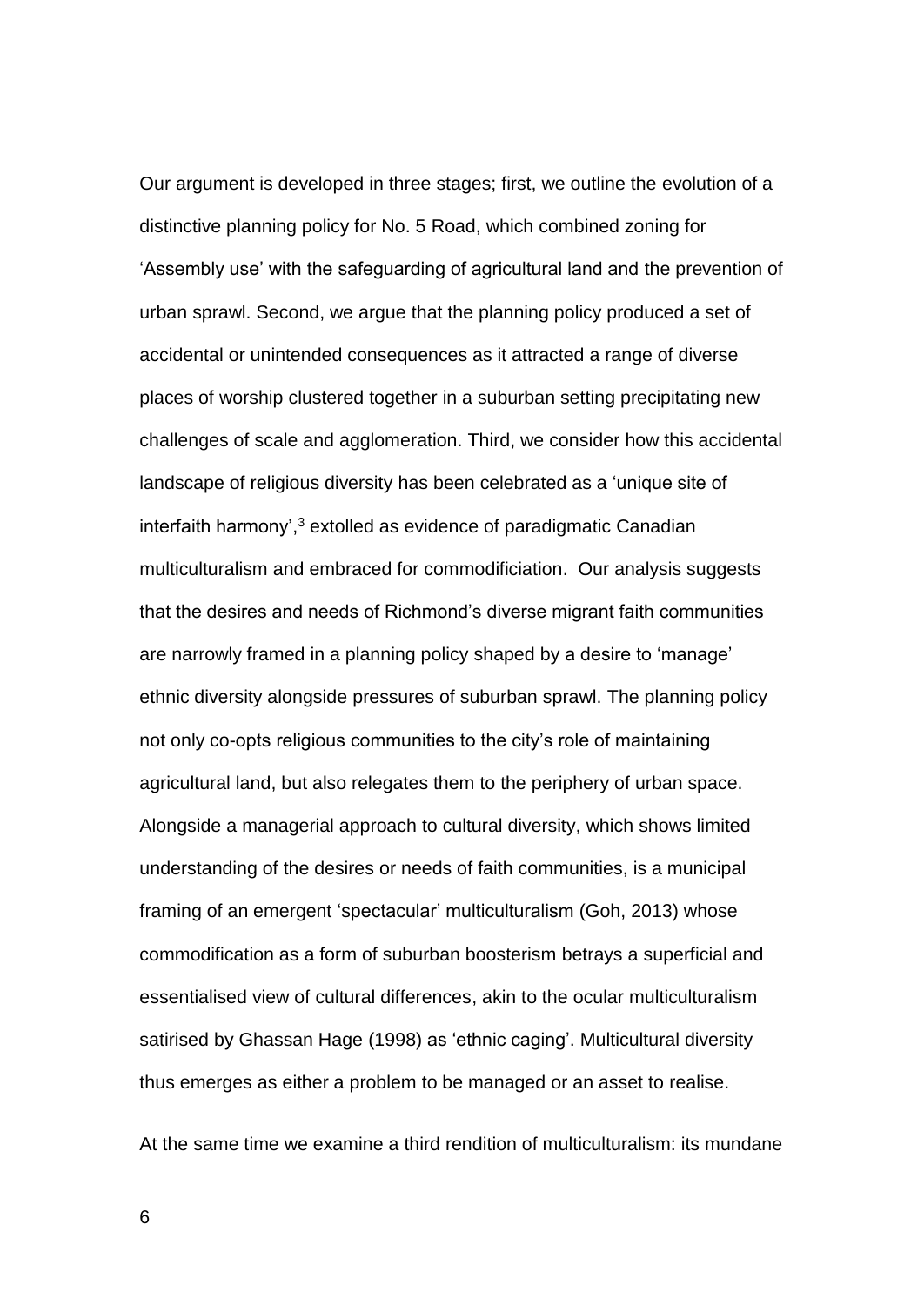practice in everyday life among the faith communities that populate No. 5 Road. While offering a critique of multicultural planning, we also reveal how diverse faith communities negotiate belonging in (sub)urban space within the framework of secular planning regimes, and how they undertake co-existence within a planned zone of assembly use. A secular discourse of civic multiculturalism requires faith communities to engage as 'ethnic' rather than religious others. Thus in the Canadian context faith communities may downplay religious differences and may sometimes strategically mobilize markers of cultural difference in a *pragmatic* engagement with civic authorities in the realisation of new religious buildings and the practice of suburban faith.

# **Immigration, Multiculturalism and New Religious Geographies**

The impact of immigration on the increasingly secular societies of the global north has been one of the principal factors prompting the identification of a putative post-secular city (Beaumont & Baker, 2011). In its most contentious form, this population movement has triggered anxieties about the impact of Muslim minorities in European cities, particularly in the wake of terrorist actions in Britain, Spain, the Netherlands and elsewhere (Vertovec & Wessendorf, 2010). In contrast, Jenkins (2007) provocatively names Europe as *God's Continent,* and emphasises that the emergence of Islam is only one component of a broader religious renewal in a secular region, triggered largely by international migration from the countries of the global south. He notes that the numbers of evangelicals, charismatics and Pentecostals doubled in Europe since 1970, and to a significant degree this infusion of Christian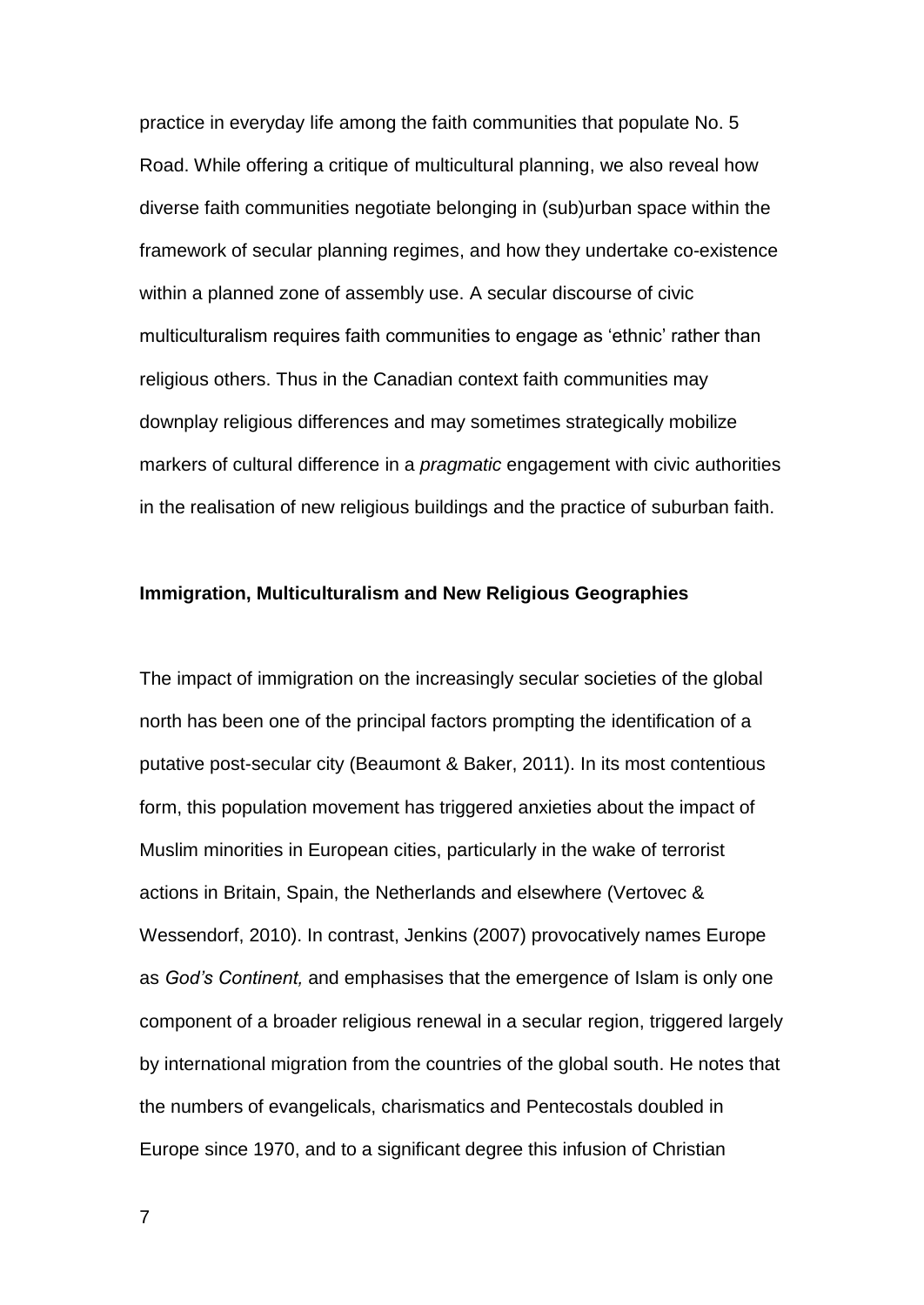spirituality has come from immigrants. Africans, for example, headed four of the ten largest churches in Britain, usually with a charismatic form of worship, while Poles have renewed declining Catholic parishes (Jenkins, 2007).

Similar patterns prevail in North America, though in the United States organised religion has prospered, providing a stronger cultural platform for new movements. The wide-ranging *Religion and the New Immigrants* project traced the transformative impact of immigrant religions in seven American gateway cities (Ebaugh & Chavetz, 2000; Foley & Hoge, 2007). While immigrants comprise the majority of adherents of non-western religions, a survey by the Pew Forum on Religion and Public Life (2008) established that the major impact of immigration was on established Christian traditions, for three-quarters of immigrants to the United States affiliated with Christianity. Catholicism has been transformed by Latino immigrants, more than half of whom describe themselves as charismatic, and the rapidly growing numbers of Latino and Southeast Asian Catholics are reshaping America's historic Protestant ascendancy. The Canadian profile is somewhat different, for in recent years immigrants with Christian affiliations have fallen to less than half of new arrivals, while adherents of non-western religions have comprised a third of new Canadians, and this proportion has been rising (Kunz, 2009). The same transition to Catholicism over Protestantism is evident, while nonwestern religious adherents grew by between 80% and 130% among various faiths through the 1990s, with Muslims accounting for the fastest growth.

Moreover, religious conviction is often kindled following immigration among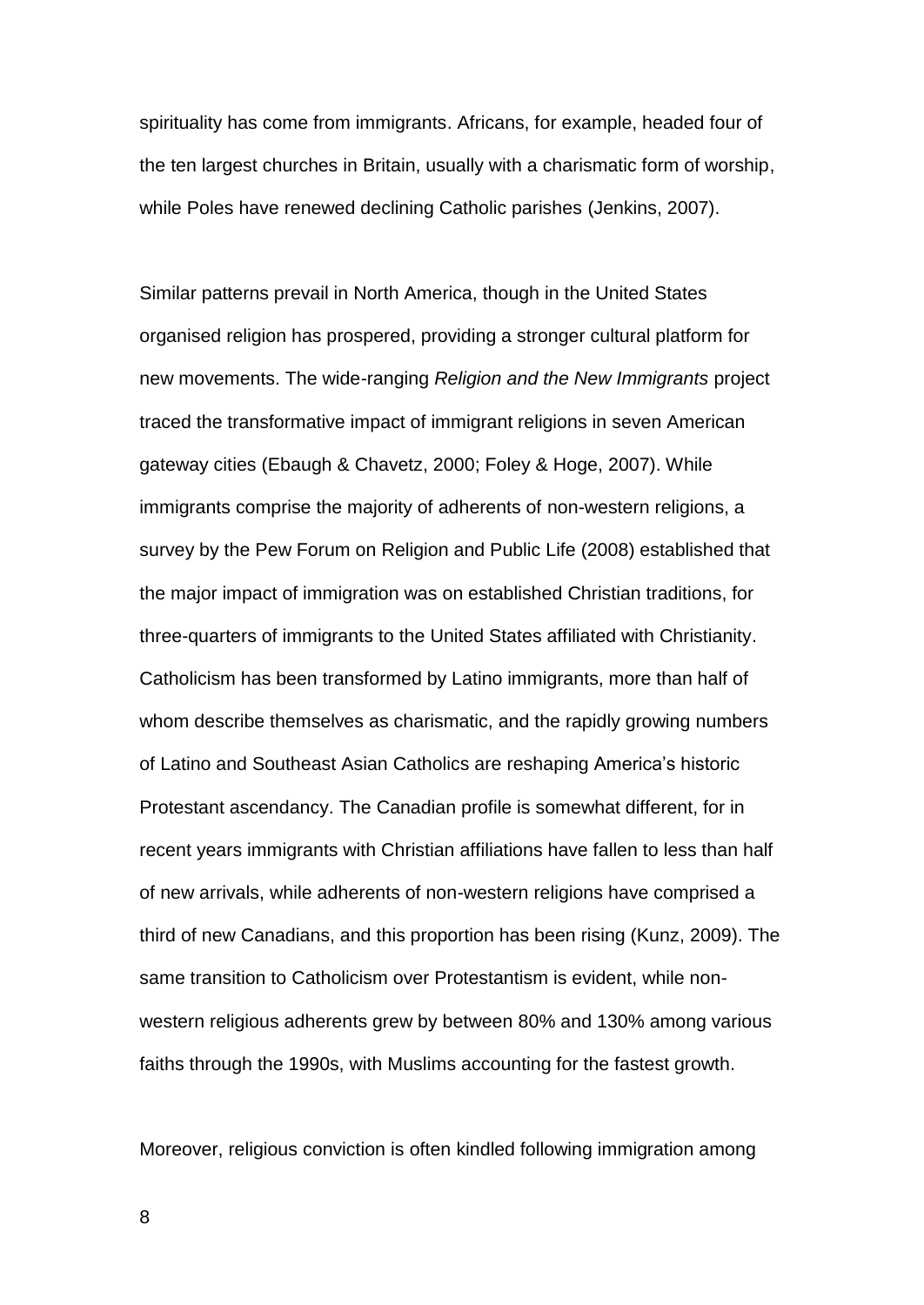formerly non-religious households. Timothy Smith (1978) has described immigration as a 'theologising experience', and there is abundant evidence of conversion following immigration as new arrivals seek to make sense of an uncertain world where familiar socio-cultural meanings offer limited direction (Ley & Tse, 2013). An oft-cited statistic is that while 25% of native Koreans are Christian, 50% of Korean immigrants to the United States claim this affiliation, but following settlement the proportion rises to 75% (Min, 2002). The propensity of Chinese- and Korean-origin immigrants to conversion (Yang, 1998) is of particular significance to the religious landscape in Vancouver, where both groups have grown rapidly, and where Chinese-origin residents exceeded 400,000 people, or 18.2% of the 2006 metropolitan population.

The growth of immigrant faiths in Europe and North America has been one impulse behind a rejuvenated geography of religion (Kong, 2010; Hopkins, Kong &Olson, 2013). But it has also established governance challenges in secular societies like Canada (Bramadat, 2008; Bramadat & Koenig 2009; Banting & Kymlicka, 2010). In general, the management of religious diversity has fallen under the mantle of official multiculturalism, practised in Canada since 1971 and institutionalised under the 1988 Multiculturalism Act (Kobayashi, 1993; Kymlicka, 1995; Ley, 2010a). Established as a federal initiative, multiculturalism was taken up at the provincial level in policy and legislation, though unequally across the country. In Quebec the policy has never been popular and a model of interculturalism has been preferred. The Quebec model, influenced by the French policy of *laïcité*, has been particularly controversial in its relations with immigrant religions, sensitivities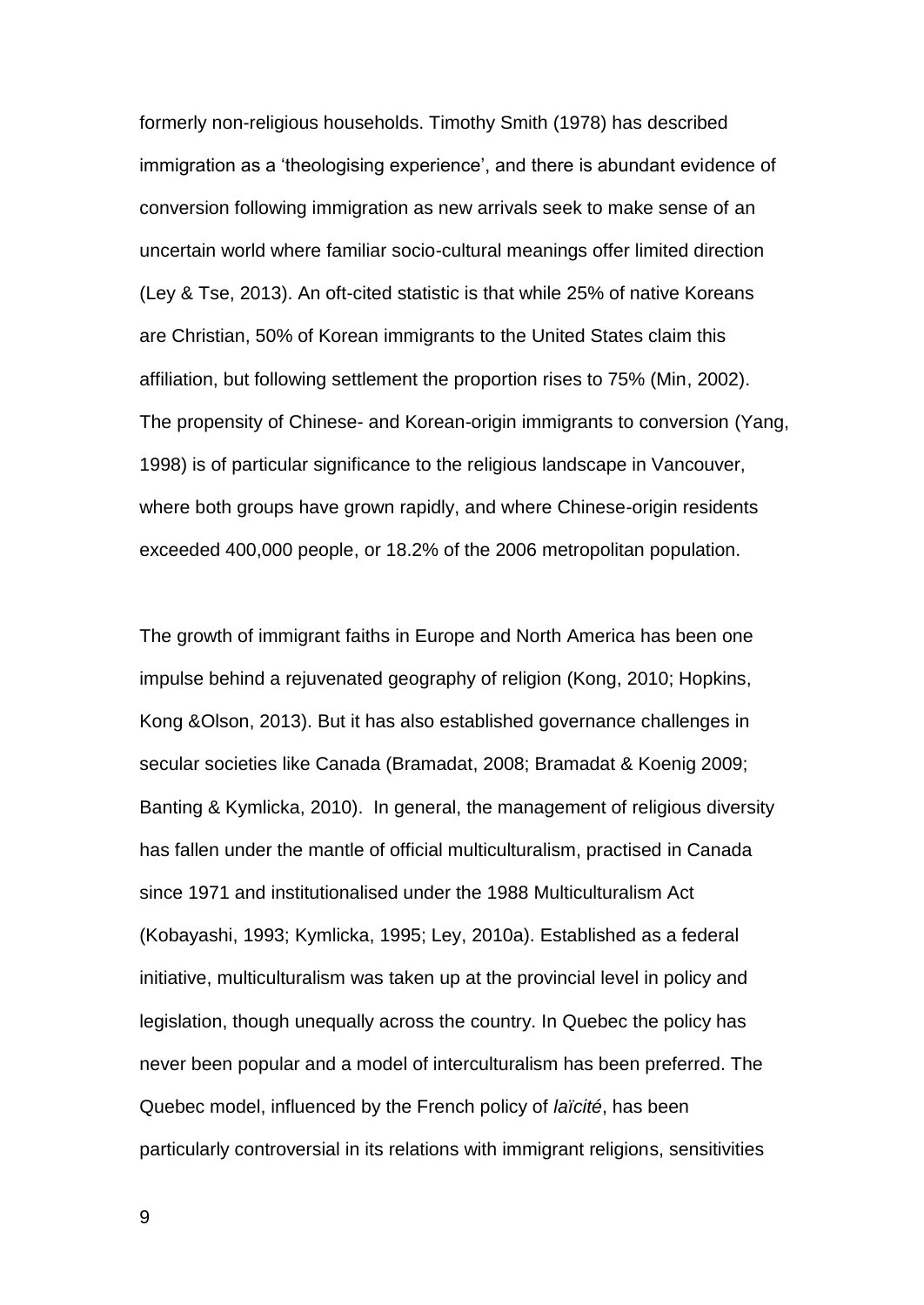that were aired during the public hearings associated with the Bouchard-Taylor Report on 'reasonable accommodation' (Commission de Consultation, 2008). The emergence of a proposed 'Charter of Quebec values' by the separatist *Parti Québecois* (PQ) in 2013 provocatively advanced the policy of *laïcité* by requiring the removal of religious dress and symbols like turbans or conspicuous crucifixes by public officials. However, it was withdrawn when the PQ lost the 2014 provincial election.

As multiculturalism has evolved it has increasingly assumed the role of buttressing equality rights before the law, government and in civil society in such areas as employment equity and anti-racism policy. For equality to exist it must be monitored and this is one of the reasons for the broad range of questions about socio-cultural origins and identities (including religious affiliation) in the Canadian Census. A principal objective is to allow performance standards to be audited for compliance required by the Multiculturalism Act and the 1995 Employment Equity Act. Beyond its institutional presence, multiculturalism has become a core value of Canadian identity, and is highly correlated with support for immigration in general. A 2010 national survey confirmed that multiculturalism has become a Canadian icon, of equal significance to the red-coated Mounties and ice hockey as an indicator of Canadian identity (Reitz, 2011). However, Canadian multiculturalism, if used as a comparative standard internationally (Kymlicka, 2007) has also been criticised for being too celebratory of cultural diversity and unwilling to engage deeply enough with entrenched racialised inequalities (Bannerji, 2000; Kobayashi, 1993; MacKey 2002).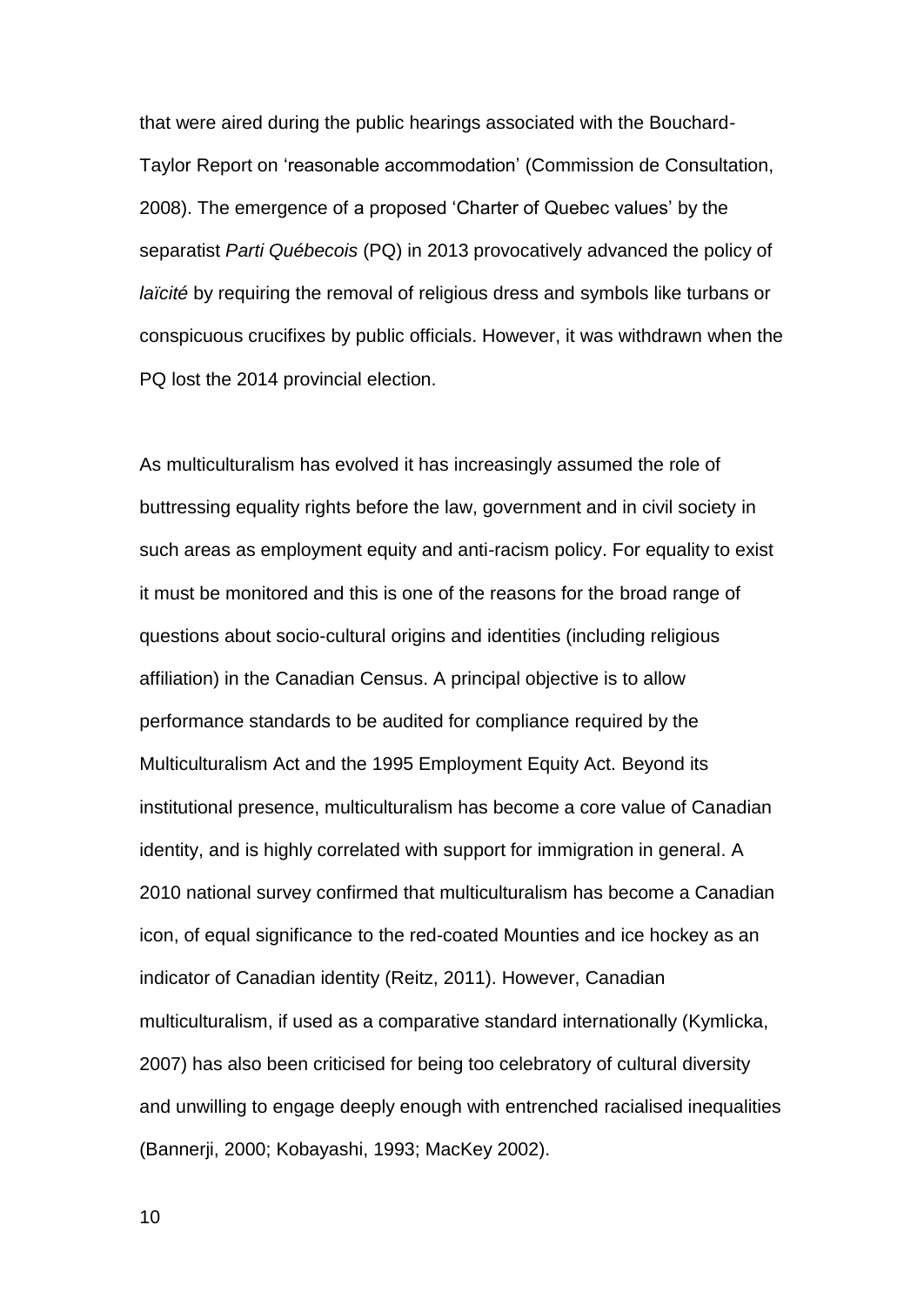Multicultural policy and practice have also been adopted by local municipalities, particularly in the urban cores of the immigrant gateway cities of Toronto and Vancouver. More gradually, as immigrants have suburbanised, so suburban municipalities have also been feeling their way toward languages, public services, and policies that advance cultural inclusion. As we shall see, the Richmond City Council in suburban Vancouver has recognised religious diversity along No. 5 Road, both as a testimony to its own success in managing immigrant integration, and also as a resource to be marketed in its tourist promotion. It is against these national and local institutional settings that we can frame the development of No. 5 Road as a multicultural religious landscape.

Communal places of worship are significant for new and established immigrant groups, providing a setting for spiritual reflection and the development of social capital (Ley, 2008) while offering a symbol of public recognition and acceptance. However, the building of new places of worship by immigrant groups is sometimes contested during the planning process. While the sharp debate about the 'Ground Zero' or 'Park 51 Mosque' in Lower Manhattan attracted international attention, there are many more mundane examples of locational conflict around mosque construction in particular (Dunn, 2005; Isin & Siemiatycki, 2002). Studies suggest that planning processes sometimes directly discriminate against minority faith groups or may exclude them more indirectly by prioritizing normative ideals of vernacular architecture or Christian religious practice (Naylor & Ryan, 2002;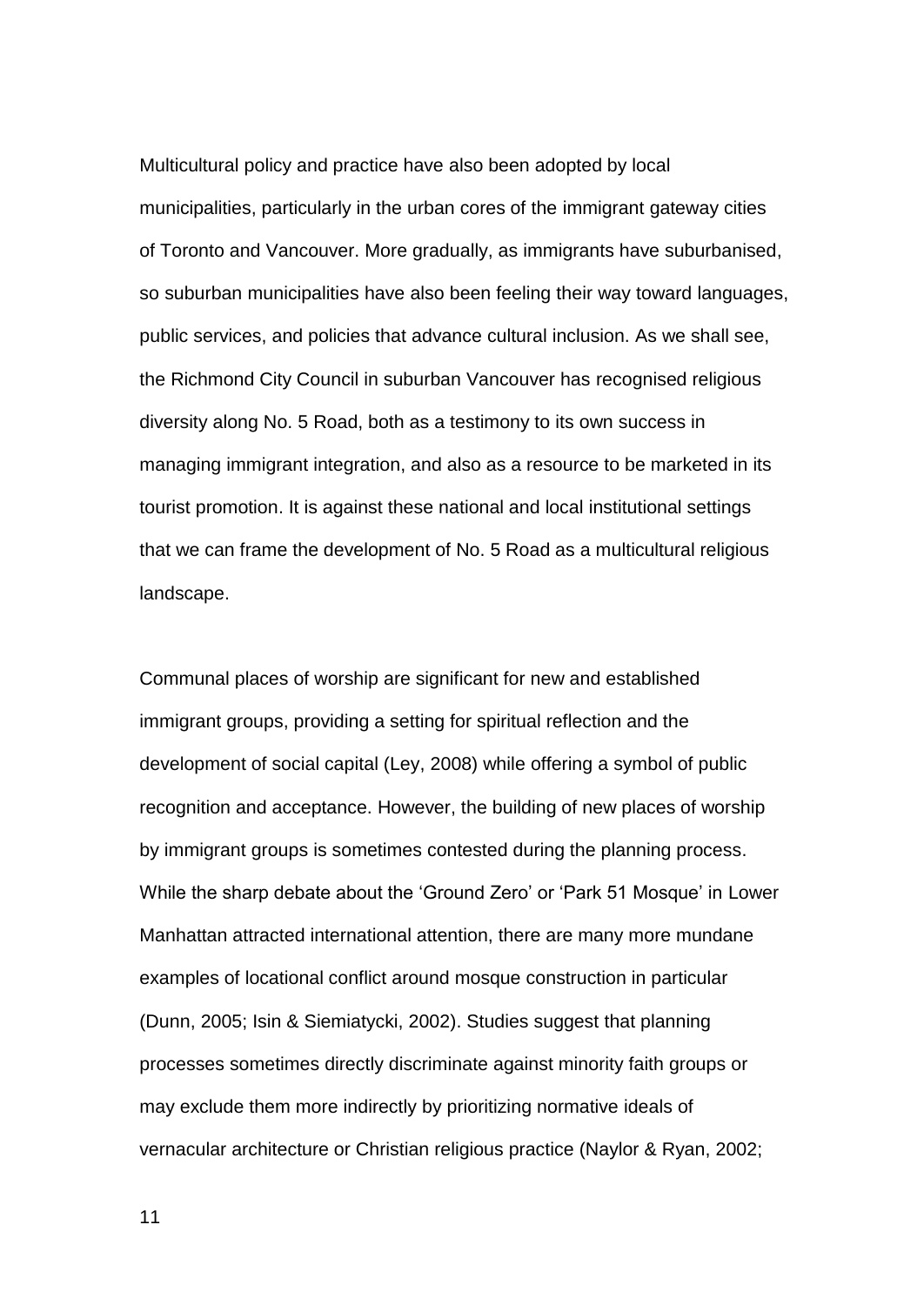Gale, 2008).

Such locational conflict has suburbanised (Hackworth & Stein, 2012; Ehrkamp & Nagel, 2012), reflecting the outward movement of earlier immigrants and the growing status of suburbs as 'gateways' for new migrants (Hiebert, Shuurman & Smith, 2007). Tracing disputes about the establishment of places of worship for minority groups in suburban Ontario, Hoernig (2006) argues that development is constrained by 'suburban form, land use planning policy and land economics' (2006,p. 4). Conflicts emerge over valuable suburban real estate (Germain & Gagnon, 2003) or suburban amenities, which may pit established suburban residents against newcomers in struggles articulated through planning law.

Yet the distinctive geographies of suburban space also offer particular opportunities for faith communities seeking to establish new places of worship (Dwyer, Gilbert & Shah, 2013). For example, the model of the suburban mega church (Warf & Winsberg, 2010; Wilford 2012) is echoed in ambitious new purpose-built places of worship on the suburban fringe such as the BAPS Shri Swaminaryan temples in Toronto and Chino Hills, California (Kim, 2010), the Ahmadiyya Mosque in Vaughan, north of Toronto (D'Addario, Kowalski, Lemoine, & Preston, 2008) or the Jain Temple in London, UK (Shah et al. 2012). Elsewhere the transitional geographies of suburban areas provide more provisional and improvised spaces of worship like the former warehouses and industrial buildings used as Hindu temples in Toronto (Hackworth & Stein 2012) or London (Krause, 2009). Such developments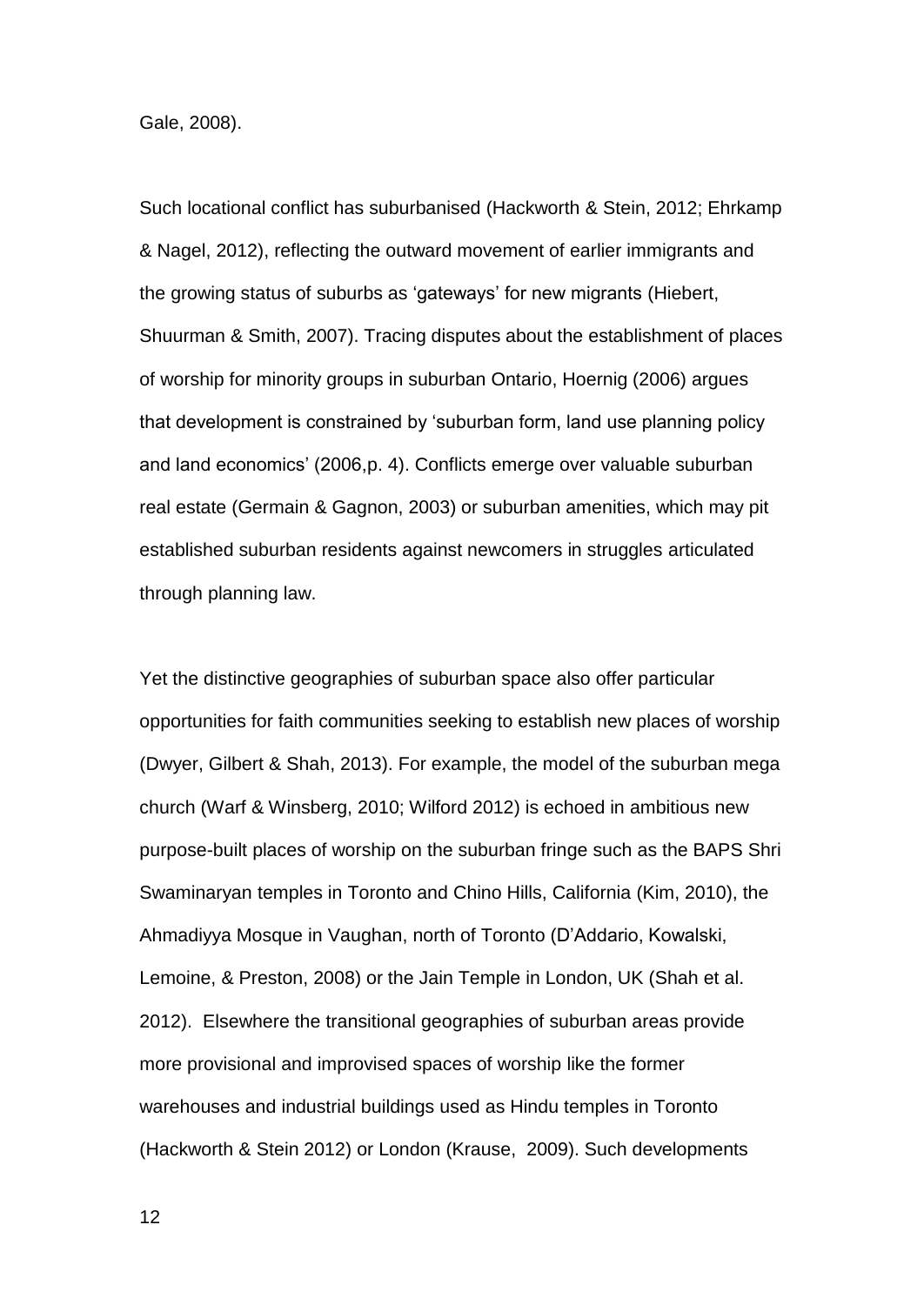may fall foul of suburban planning policy, evident in Hackworth and Stein's (2012, p. 22) depiction of a collision between 'faith and economy' for the immigrant churches whose presence in suburban industrial premises challenges their designation as 'employment districts'. As we now turn to our case study of Richmond, British Columbia, the specificities of a distinctive planning regime and the contested geographies of the suburban fringe are both important in configuring the possibilities for new places of worship.

# **Richmond, BC: the emergence of an 'ethnoburb'**

The 2006 Census reported that 63% of Richmond's 175,000 residents comprised a 'visible minority'<sup>4</sup>– the highest municipal proportion in Canada – while 57% were immigrants (Statistics Canada, 2007). Located immediately south of the city of Vancouver, separated by the Fraser River and adjacent to the international airport (see Figure 1), Richmond was primarily an agricultural municipality between the 1860s and the early 1950s. An exception was the fishing community in Steveston, developed by industrialists who established salmon canneries and hired Japanese and Chinese labour migrants from the late 1890s. Richmond grew rapidly from the 1960s, as its commercial sector expanded, and residents moved from downtown Vancouver to a more affordable and spacious residential area (Edgington et al. 2006; Good, 2009). Growth has diversified a previously predominantly Euro-Canadian population. While Richmond's diverse ethnic population includes Indo-Canadians and Japanese Canadians who are often third or even fourth generation, and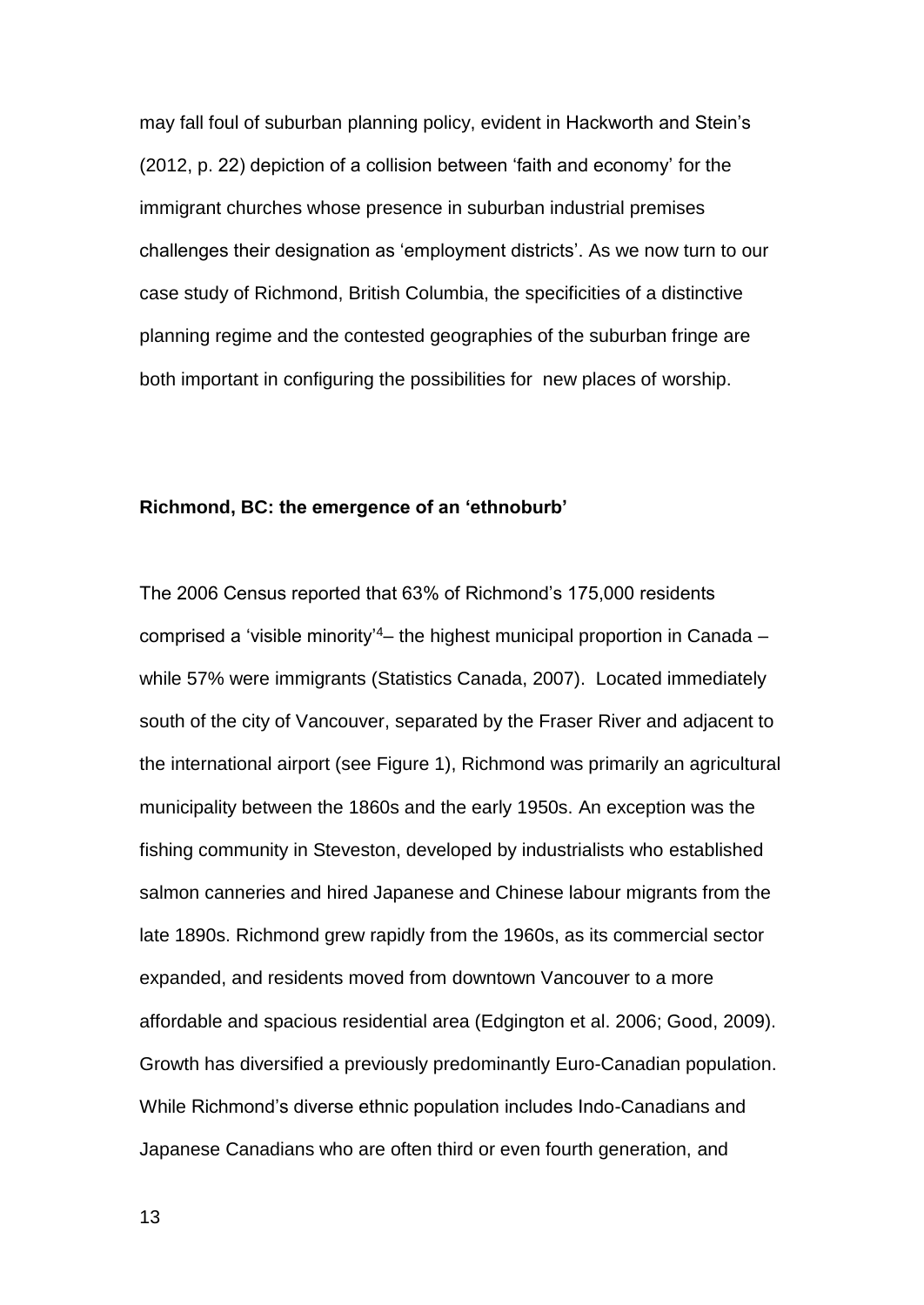migrants from the Philippines, Ukraine, Pakistan, Iran and South Korea, since the 1990s the municipality has increasingly been identified as a significant centre for Chinese-Canadian settlement. In 2006, 43% of the population selfidentified as of Chinese origin (Statistics Canada, 2007). Richmond was an important destination for migrants from Hong Kong prior to the handover in 1997, benefiting from a pro-active immigration policy focused on attracting capital from a 'business' and 'investor' class (Mitchell, 2004; Ley, 2003). The settlement of migrants from Hong Kong, China and Taiwan in Richmond is often direct rather than a secondary move from the central city, and is often associated with transnational circuits and lifestyles (Ley, 2010b).

The emergence of many Asian-themed shopping malls and restaurants in Richmond, including the popular Asian night market, prompts the designation of Richmond as a Chinese 'ethnoburb' (Li, 2009; Edgington, Goldberg, & Hutton, 2006; Good, 2009; Pottie-Sherman & Hiebert, 2015), comparable to similar regions of concentrated immigrant settlement outside Toronto, San Francisco, Los Angeles and New York. Land use conflicts associated with redevelopment and migrant integration occurred in the early 1990s in elite districts in the City of Vancouver around the restructuring of neighbourhood landscapes with new forms of private property – so-called 'monster homes' (see Ley, 1995, 2010b; Olds, 2001; Mitchell, 2004). Such conflicts were less common in Richmond (Ray, Halseth, & Johnson, 2002; Rose, 2001), although recent rapid growth has precipitated concern about containing suburban sprawl. The specific landscape of religious diversity on No. 5 Road in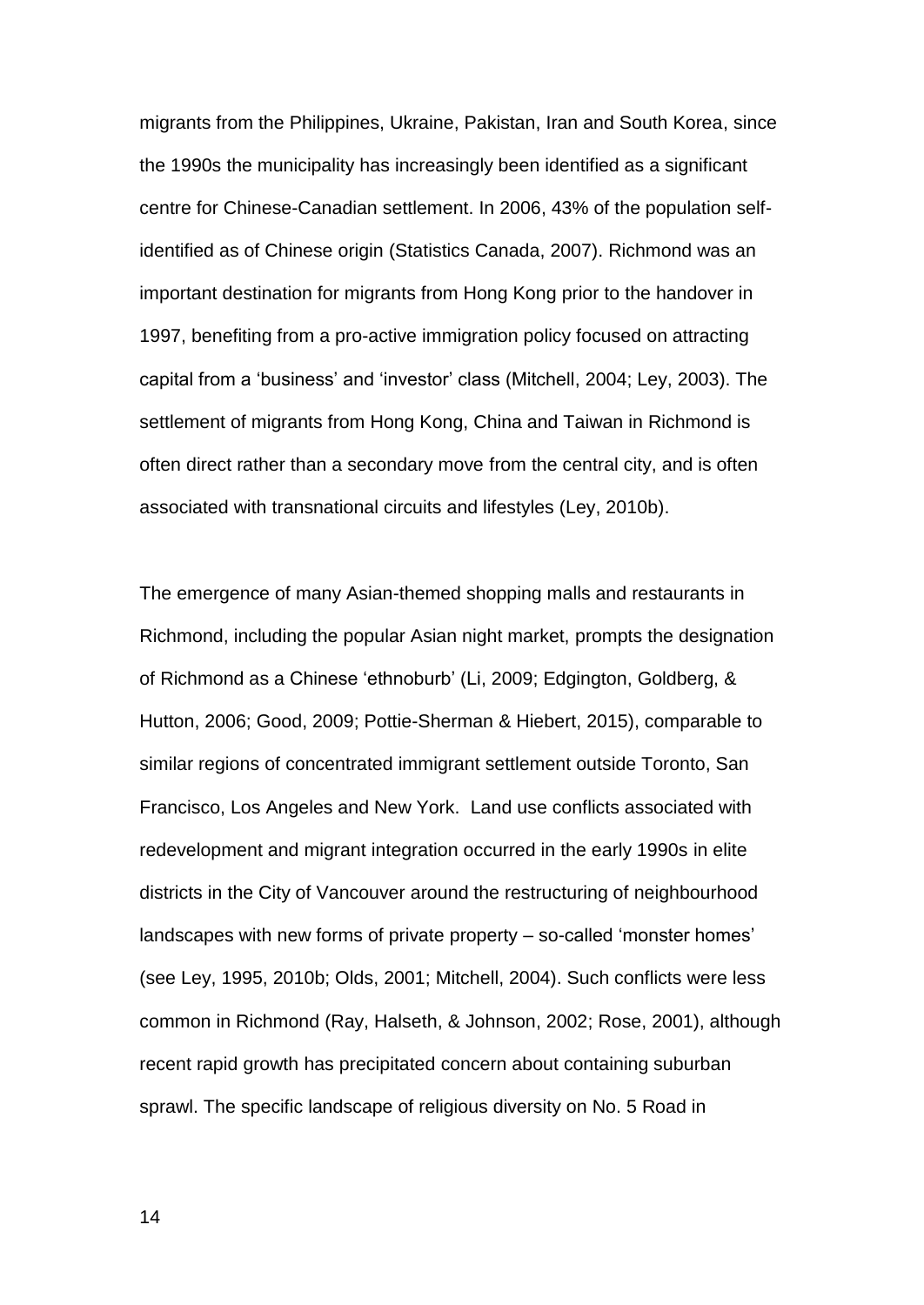Richmond emerged within this nexus of pressure on the suburban fringe and the desire to protect agricultural land.

As shown on Figure 1, No. 5 Road is located on the eastern edge of Richmond's built-up area, effectively separating the western, residential portion of the city, from the primarily agricultural and non-urban region east of No 5 Road and Highway 99. In 1990 Richmond Council created a new land use category (Policy 5006), designating the eastern side of No. 5 Road, between the intersections of Blundell Road and Steveston Highway as an area zoned for 'Assembly Use', a category that specifically includes religious institutions and religious schools. Significantly this new land use category allowed 'non-farm' use of land located within British Columbia's Agricultural Land Reserve (ALR). The ALR had been sheltered exclusively for agricultural use since the 1973 Land Commission Act, to encourage local producers and to protect valuable agricultural land against urban sprawl (Hanna, 1997; Garrish, 2002). The new land use designation accommodated the ALR by specifying that religious institutions buying property along the road could only build on the front 110m (361feet), while the remaining two thirds of the lot (the so-called 'backlands') must be 'actively farmed'.<sup>5</sup> The agglomeration of religious buildings on No. 5 Road, mostly associated with transnational, immigrant communities, is thus the product of a distinctive planning policy which provides a designated zone for 'Assembly Use.' Before exploring some of the contradictions inherent in this municipal attempt to manage the needs of diverse religious groups within a context of suburban land pressures, we provide a brief overview of our sources and methodology.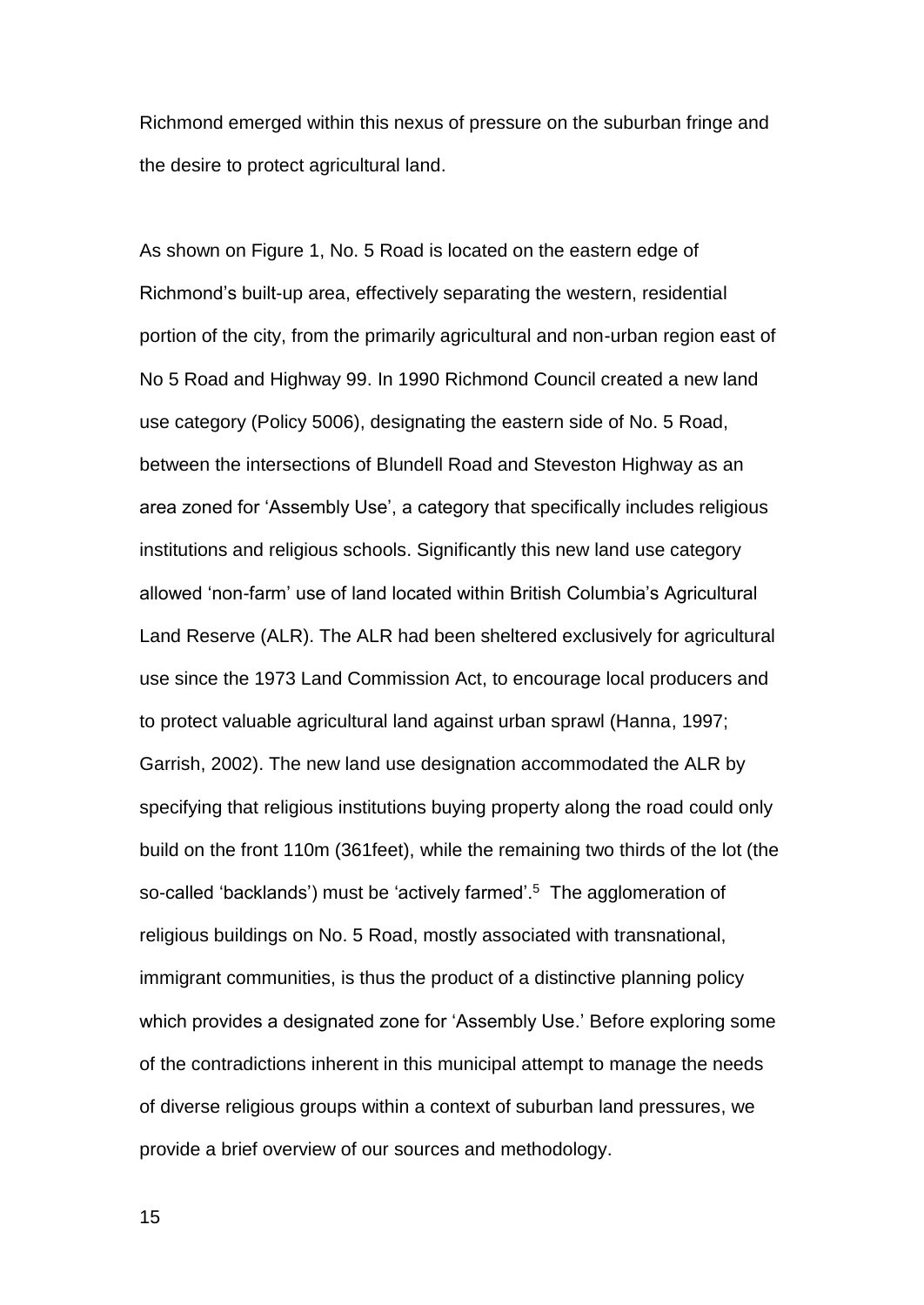Research was conducted between 2010 and 2012. The research data included an extensive set of documentary and secondary sources; interviews and some participant observation at all of the religious institutions on No. 5 Road; interviews with a range of key stakeholders; participant observation at some public planning meetings and observation of some community events, such as the Temples Tour and the Heritage Fair. The documentary and secondary sources reviewed included planning documents; planning application submissions for individual buildings; minutes from planning subcommittee meetings; newspaper and online sources from local and regional newspapers; promotional and historical materials from individual religious institutions; and documentary materials from community and stakeholder groups. We conducted 30 interviews at religious institutions on No. 5 Road and made visits to 22 of them<sup>6</sup>. Formal interviews were conducted usually with the pastor or religious leader and/or the chair of the institution's management committee or the school's head teacher and focused on the history of the institution and their location in Richmond; the activities of the organisation; and their interaction with other institutions on No. 5 Road and with the wider community. When possible we conducted further interviews with other institutional members and all but four institutions were visited on several occasions to observe religious functions and meet congregational members informally.

We conducted a further 21 interviews with key stakeholders, including Richmond City planners, cultural diversity co-ordinators, and heritage and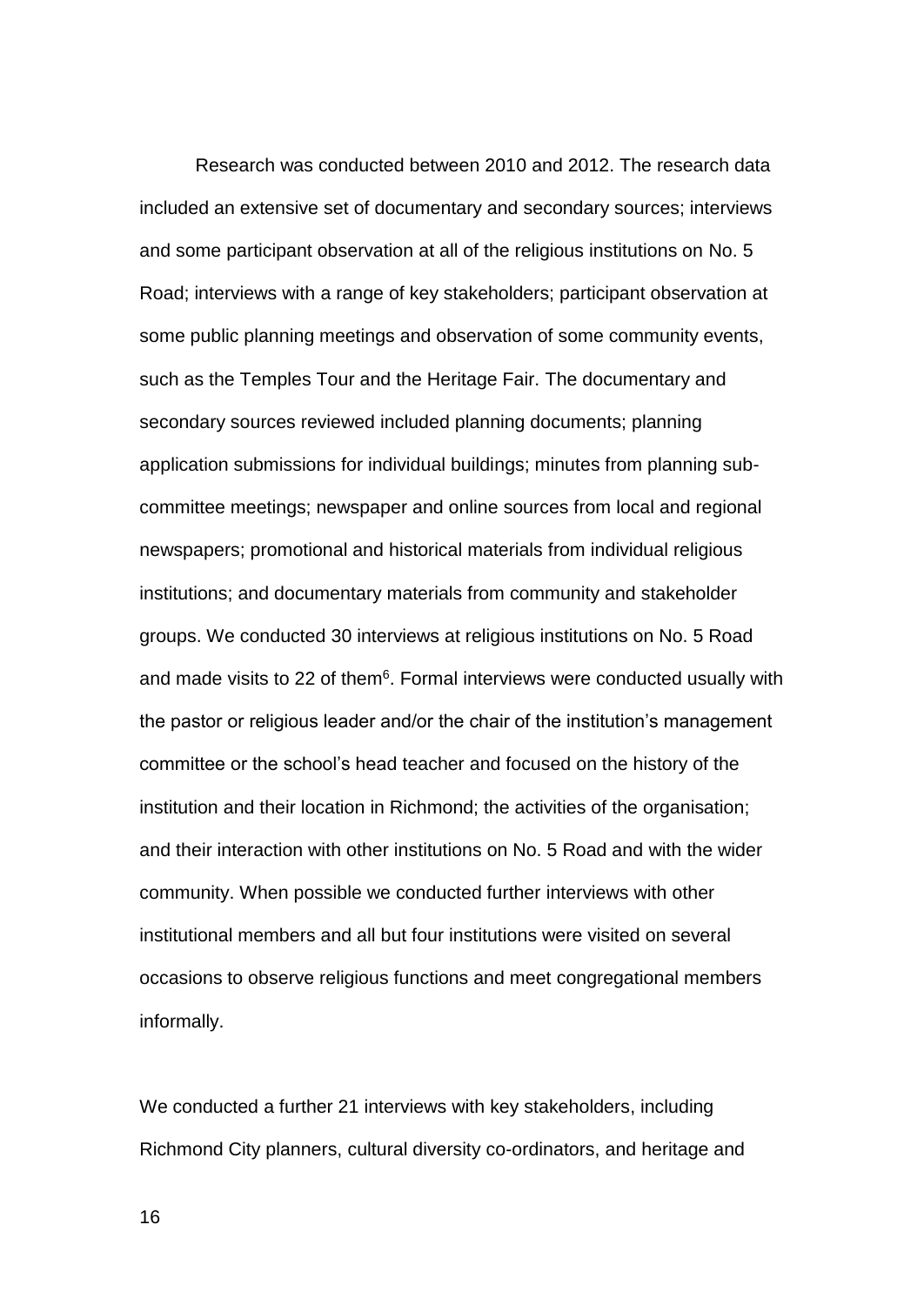museum staff; Richmond City Councillors; representatives of Richmond Tourism; architects for the new buildings at Thrangu Temple and Lingyen Temple; and representatives of NGOs including Richmond Food Security, Richmond Multicultural Concerns, SUCCESS and a representative of a local residents' group. All interviews were recorded, transcribed and analysed using Atlas-ti coding software<sup>7</sup>. The names of some interviewees are used with permission, however we have also anonymised quotes when deemed appropriate<sup>8</sup>.

# **Faith and Farming: the creation of the No. 5 Road 'Assembly District'**

The unusual planning designation of the 'Assembly District' in Richmond has a specific institutional history, which is particularly revealing of how its architects positioned faith communities. The designation along the No. 5 Road corridor was instigated by Richmond City Councillor, Harold Steves. A City Councillor for over forty years, Steves had previously been a Richmond Member of the BC Legislature, and owns one of the oldest remaining family farms in the village of Steveston, now incorporated into Richmond and engulfed by housing. As developers bought cheap agricultural land and farming disappeared from large parts of the municipality, Steves lobbied in the early 1970s for the protection of agricultural land via the BC Agricultural Land Reserve (ALR). Twenty years later, as a City Councillor in Richmond, he remained concerned about increasing development pressures and sought new measures to preserve and reinforce the ALR. Noting that two prominent new religious buildings in Richmond, the Guru Nanskar Gurdwara<sup>9</sup> on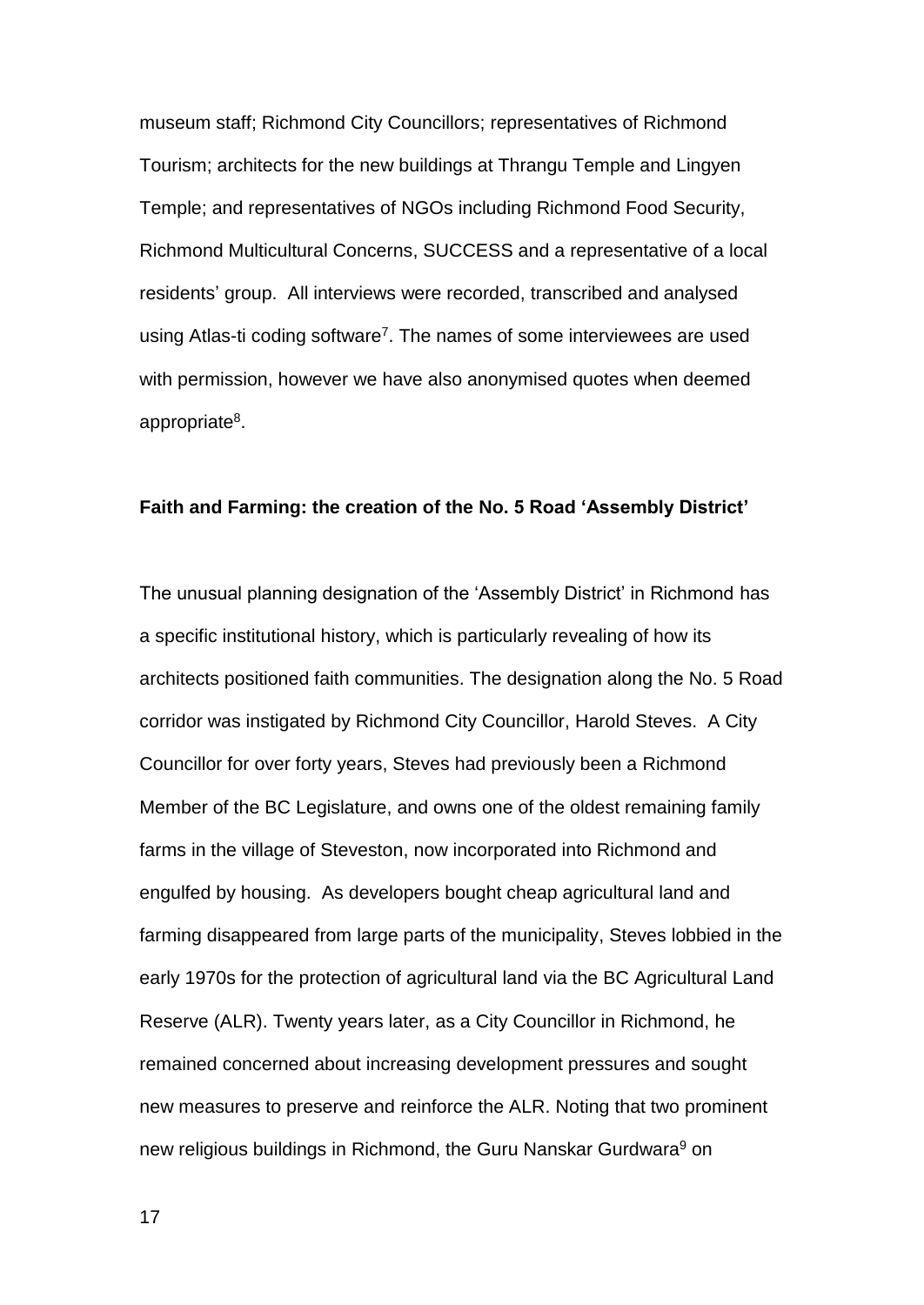Westminister Highway and the Guan-Yin Buddhist Temple<sup>10</sup> on Steveston Highway, were already located within the ALR -- they had been able to gain exemption from planning restrictions as religious institutions -- he identified religious institutions as a novel solution to counter pressure on agricultural land.<sup>11</sup> Religious institutions could act as a 'defensive boundary' against nonagricultural development. Steves' reflections on the policy reveal implicit cultural assumptions about faith communities and their stewardship of land, largely shaped by perceptions of Christian churches in the early European settlement of the Vancouver region:

I was involved in the United Church in Steveston, which originally was founded as a Methodist church. My great grandfather was one of the founders. But we were always, you know, giving funds to help the impoverished and the poor overseas to get - to feed them and we thought that was an activity churches do. And we thought it'd just be natural that they [ie. future occupants on Number 5] will grow gardens, you know…And quite surprisingly, it didn't work out that way.

Thus from the outset the creation of the 'Assembly District' on No. 5 Road was a response to the challenge of suburban land management which enlisted faith communities as a front line in municipal efforts to counter development threatening the ALR. Subsequent reviews of the No. 5 Road 'Backlands' Policy which suggest that the intended role of faith communities was to farm land which 'might have sat dormant otherwise, due to agricultural viability challenges<sup>'12</sup>, make this unusual relationship explicit.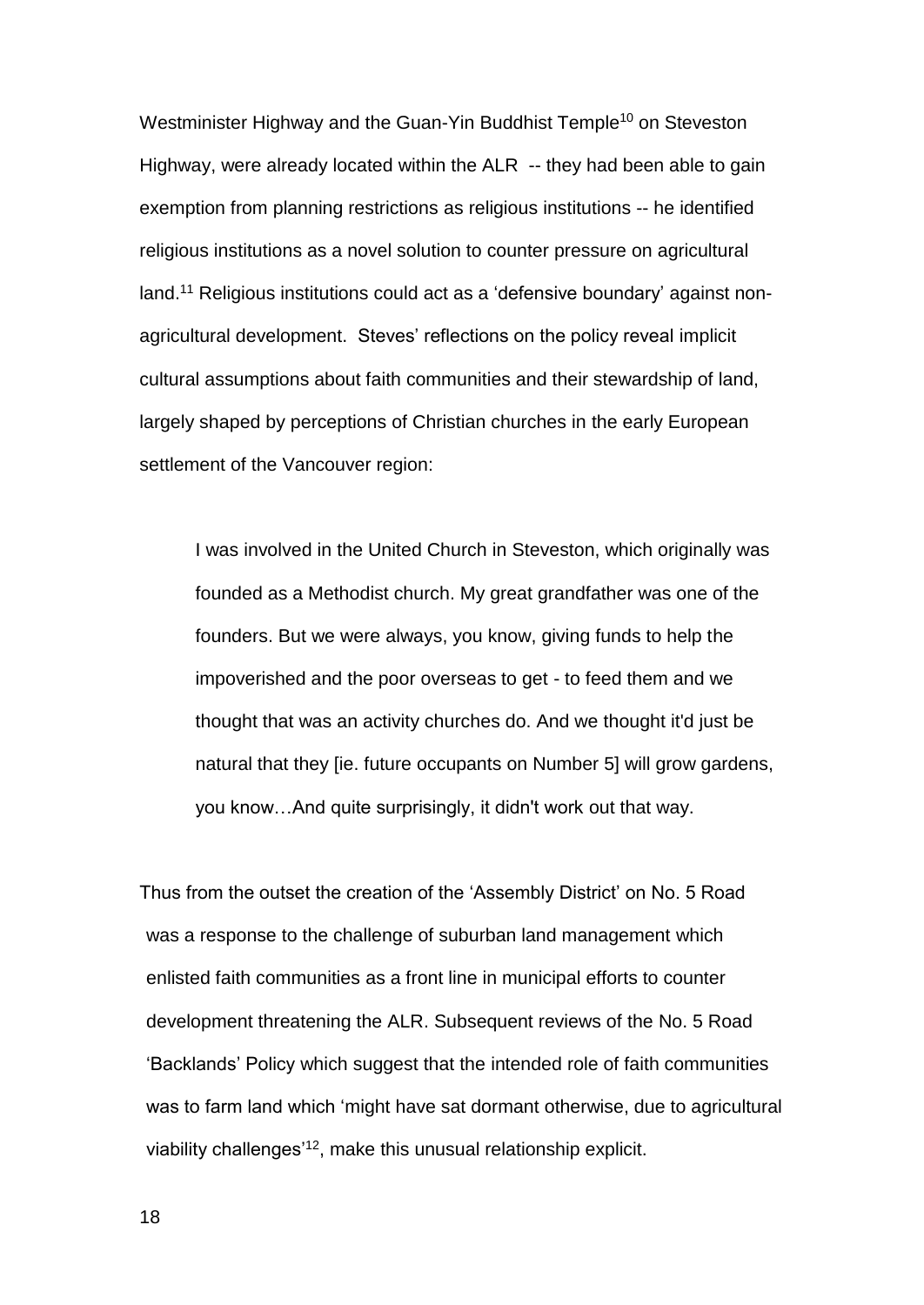Interviews with the religious communities suggested that their locational decision was shaped by zoning laws facilitating religious institutions, rather than by any vision of agricultural activity or land preservation. Indeed, as we elucidate below, the viability of the land for cultivation has been a key contested issue for some of the faith communities. There is some variation in the founding dates of different institutions along No. 5 Road (see Dwyer, Tse, and Ley, 2013). With the exception of Richmond Bethel Church and Trinity Pacific Church, originating in the 1950s, most places of worship and schooling are associated with more recent migrant communities. The earliest establishment was the Sunni Jamea mosque and associated schools of the British Columbia Muslim Association (BCMA), whose organisation bought land in 1976, but required a protracted campaign to gain a 'special permit' for the mosque which opened in 1982. Other early arrivals include the (Hindu) Vedic Cultural Centre, which bought their site in 1983 although their temple was not built until 1998, and the Sikh Gurdwara Guru Nanak Niswas, which opened in 1993, a decade after they acquired the land. BCMA is outside the jurisdiction of the ALR, but both the Vedic Cultural Centre and the Gurdwara became subject to the 1990 policy, which was imposed after they had already purchased land on No. 5 Road, causing some grievance. The majority of the other religious institutions were established after 1990, including the Chinese language churches and schools and all cited the zoning as key in their location decision. The 'Assembly District' designation also prompted the most recent and most spectacular religious institutions on No. 5 Road including the Shiite Az-Zaharra Mosque, which opened in 2002;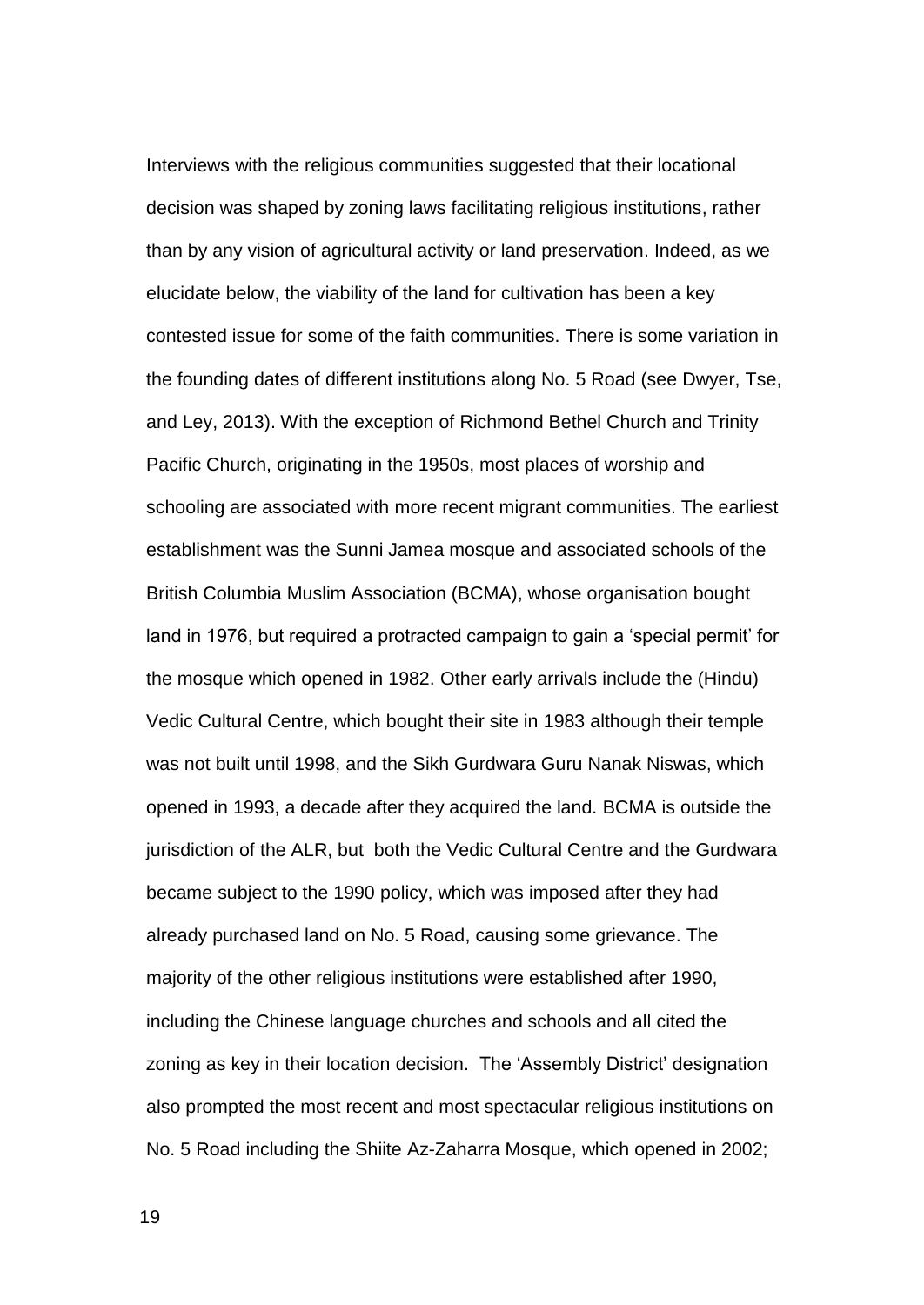Lingyen Mountain Temple, a Pure Land Taiwanese Buddhist foundation (1999), currently seeking expansion, and Thrangu Tibetan Monastery, an ambitious re-creation of a traditional-style monastery (completed in 2010). Most institutions were founded by a specific ethno-religious community, some relocating from elsewhere in Vancouver, with the realisation of permanent structures taking many years of community fundraising. Alongside the larger buildings remain more provisional spaces such as the simple wooden structure of the Subramaniya Swany Hindu Temple. While most of the institutions are mono-cultural an interesting exception is the shared campus, opened in 1997, which houses the Richmond Bethel Church, originating in a German farming community in the 1950s, and the Richmond Chinese Mennonite Brethren Church. The initiative, and primary financial contribution, for the shared facility came from the Chinese church, which relocated to No. 5 Road in 1997.

When interviewed, representatives from the faith communities described their location on No. 5 Road as shaped by the 'Assembly District' zoning, citing the high costs of land in Greater Vancouver and the challenges of re-zoning. As one respondent explained, 'this is the only place you can build a religious institution in Richmond.' The requirement to farm was primarily a restriction to be tolerated, although some interviewees did acknowledge the social and theological merits of shared food production. Those institutions most successfully farming their 'backlands' are the Buddhist monasteries, Dharma Drum Mountain Association and Lingyen Mountain Buddhist Temple, which benefit from resident religious communities whose cultivation of fruit and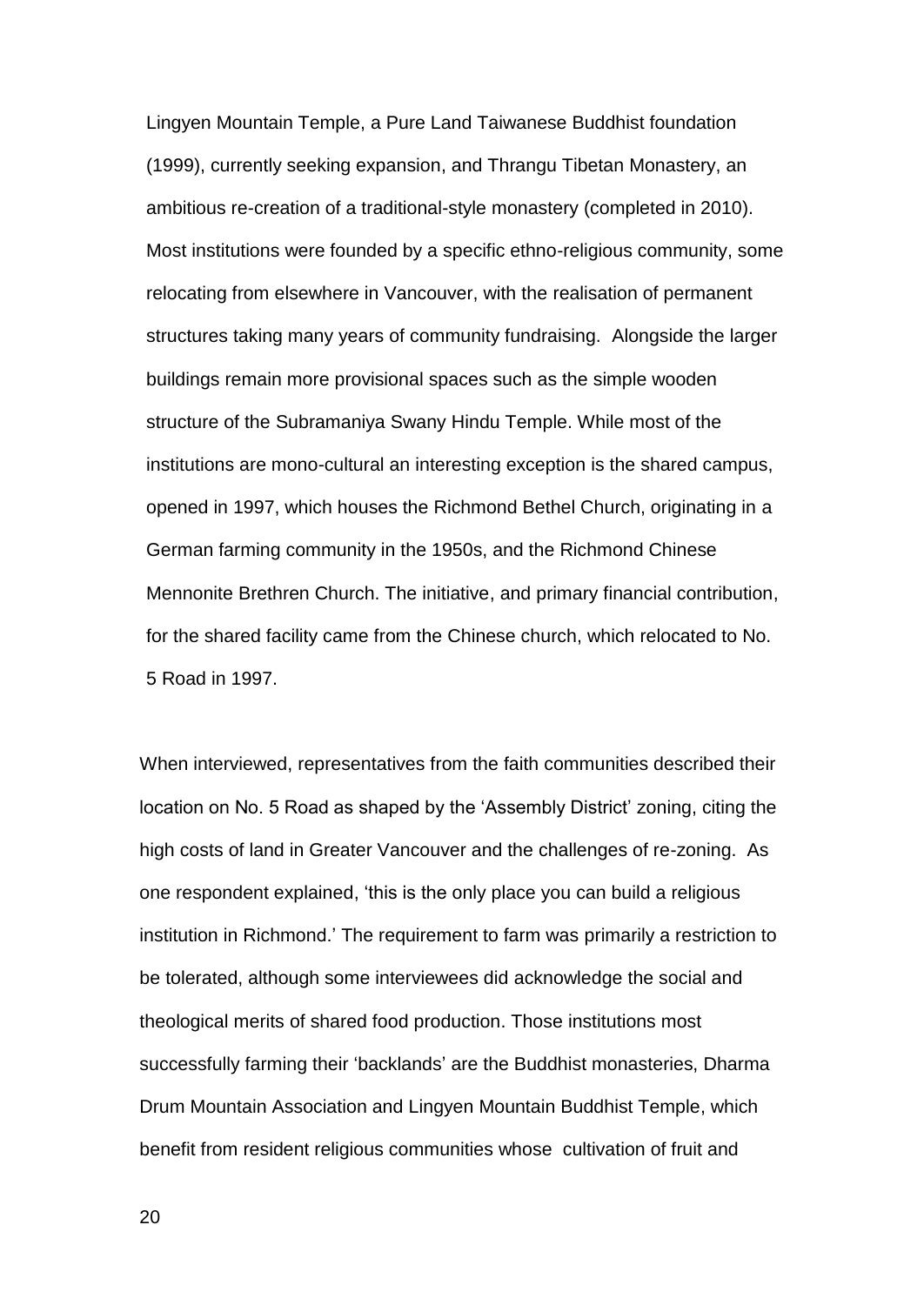vegetables is assimilated into the Buddhist practice of shared vegetarian meals (see Figure 2). Other groups were more critical of their agricultural requirements. At the Vedic Cultural Centre one interviewee complained that the blueberry cultivation undertaken by Hindu seniors was not deemed sufficiently productive by the municipality. Others argued that their members lacked agricultural experience; an interviewee at Az-Zaharaa mosque pointed out 'we are professionals and business people, we have no experience in farming'.<sup>13</sup> Interviewees also questioned the agricultural potential of the land. The president of the Sikh temple argued:

The land in the back was really, really bad. Nobody ever farmed any more. It was all up and down. Even now, today, if you want to farm, it's too wet to start with.

The Sikh temple had unsuccessfully challenged the planning requirement to farm the land, submitting an agricultural consultant's report disputing their land's viability. However the City upheld complaints from a local environmental group, Richmond Food Security, that it was mismanagement of the land by the dumping of unsuitable topsoil that had produced drainage problems.

# Figure 2 about here

These findings reveal the contradictions inherent in a planning policy compromise that united faith and farming. In 2000 Richmond City Hall consolidated its policy with stronger penalties for non-compliance with farming obligations.<sup>14</sup> In September 2010 the Az-Zaharra Mosque was threatened with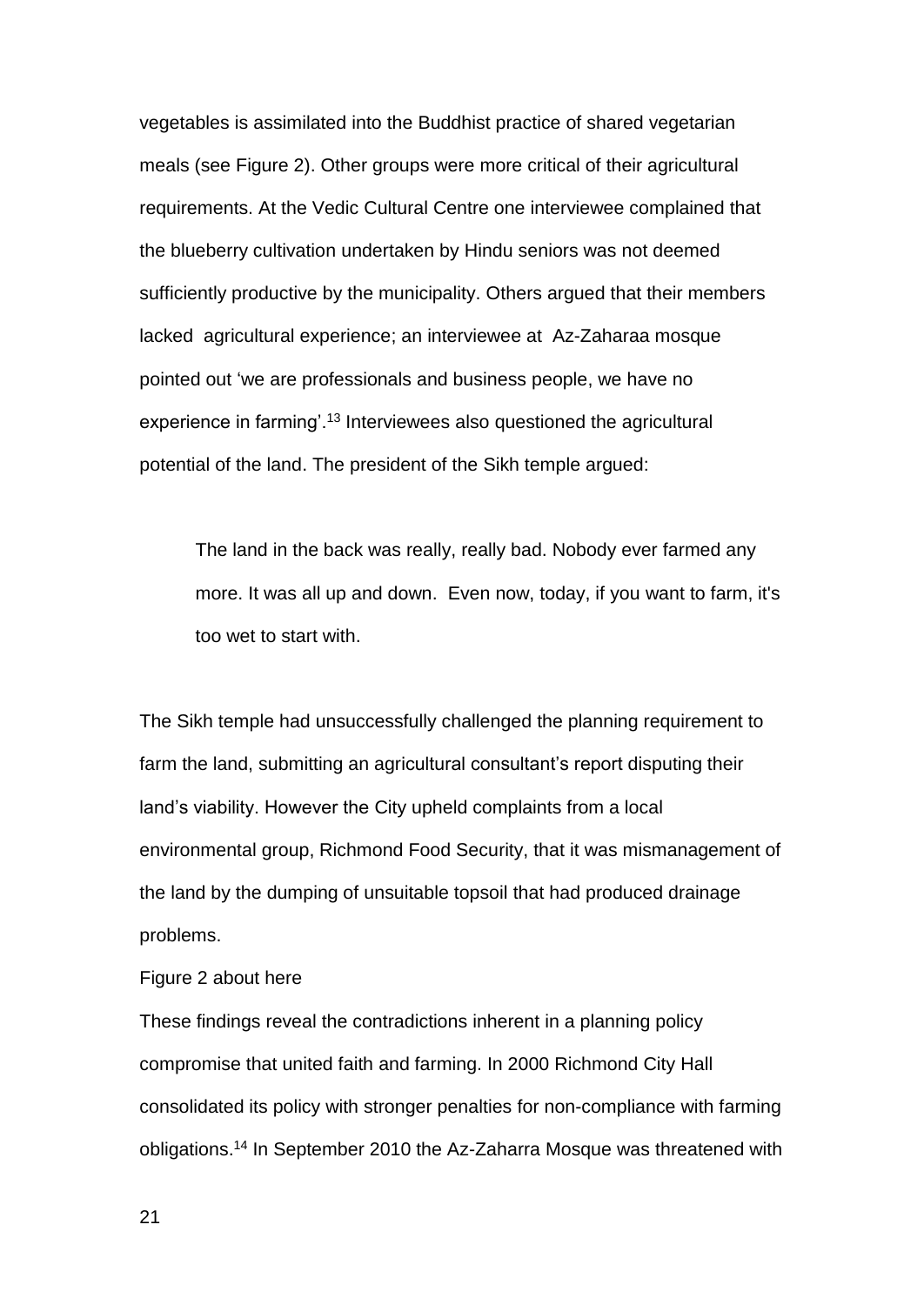losing their tax exemption if they did not develop their land's agricultural possibilities, prompting the planting of a community orchard in partnership with Richmond Food Security<sup>15</sup>. Newer religious institutions, like Thrangu Tibetan Buddhist Monastery, were required to submit a detailed farming plan before final planning permission was granted. Such punitive legislative measures effectively highlight the contradictions of a land zoning policy which co-opts faith communities to the City's task of maintaining agricultural land and combating urban sprawl. Most of those we interviewed would rather develop the land they own but cannot build on, with one pastor of a Chinese church puzzling over the '*duckyi* ' [strange] policy that prevented his community from developing seniors' accommodation. The City's planners were also ambivalent about this novel combination of faith and farming, as one interviewee admitted:

identifying members of the congregation that will undertake this activity, you are relying on volunteers, you are relying on the expertise and the knowledge of the group undertaking the activity. And quite often, it doesn't work<sup>16</sup> .

With the growing expansion of religious buildings on No. 5 Road, Richmond City Hall reviewed the Backlands Policy in 2010<sup>17</sup> without any conclusive recommendations. While some suggested managing the 'backlands' collectively as allotment gardens, in conjunction with a housing development under construction at the southern end of the corridor (see Figure 1), this would require new forms of agreement with the religious communities to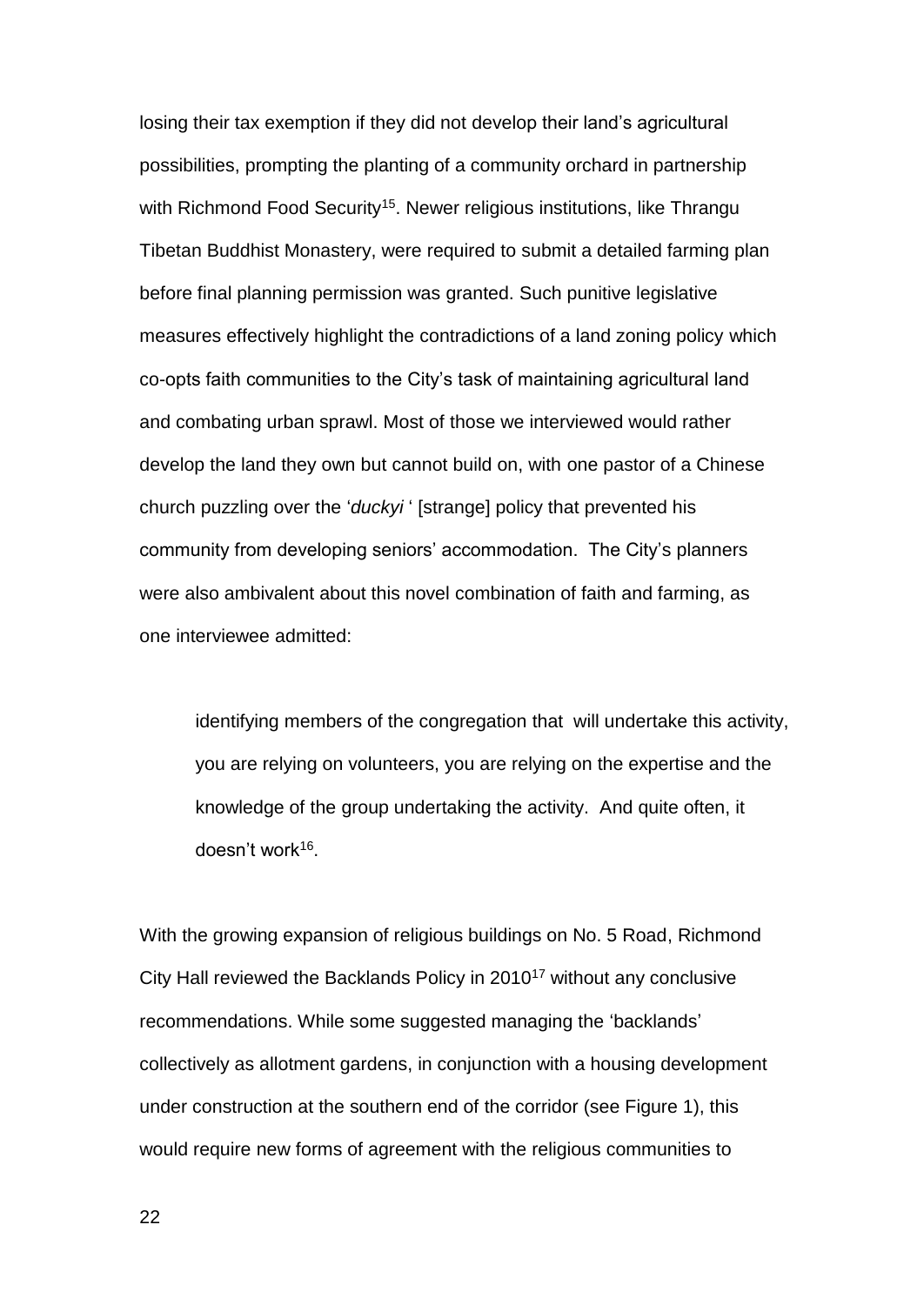manage land which they own. As we discuss below, in the context of increasing pressures in the 'Assembly District,' the farming requirements remain contested.

As this analysis suggests the combination of faith and farming is not a policy vision shared by religious communities on No. 5 Road, although it is largely accepted as a condition of their location. Another controversial aspect of the 'Assembly District' is that the zoning effectively places faith communities on the margins of urban space. Interviewees described the peripheral location as offering specific challenges in relation to infrastructure and in the development of associational life. For example, they had to organise collectively to connect their facilities to the municipal sewage system, which did not extend to the eastern side of the road. The infrequent provision of public transport was another concern. While those groups who attract a more spatially dispersed congregation, such as the Hindu, Sikh and Buddhist temples, cited the adjacent Highway 99 as advantageous for their 'faith commuters', problems of mobility and access were acknowledged for the elderly reliant on family members for transport. The peripheral location also affects associational religious culture or building wider communal links. The Christian churches reported difficulties in establishing the midweek prayer groups, which underpin evangelical Christian life, while the pastor of the Richmond Bethel Church attributed their failure to attract significant numbers to 'drop in' community meals to their marginal location away from the centre of Richmond. For a few respondents, their location prompted resentment that religious life had been relegated, by planning restrictions, to the margins of urban life.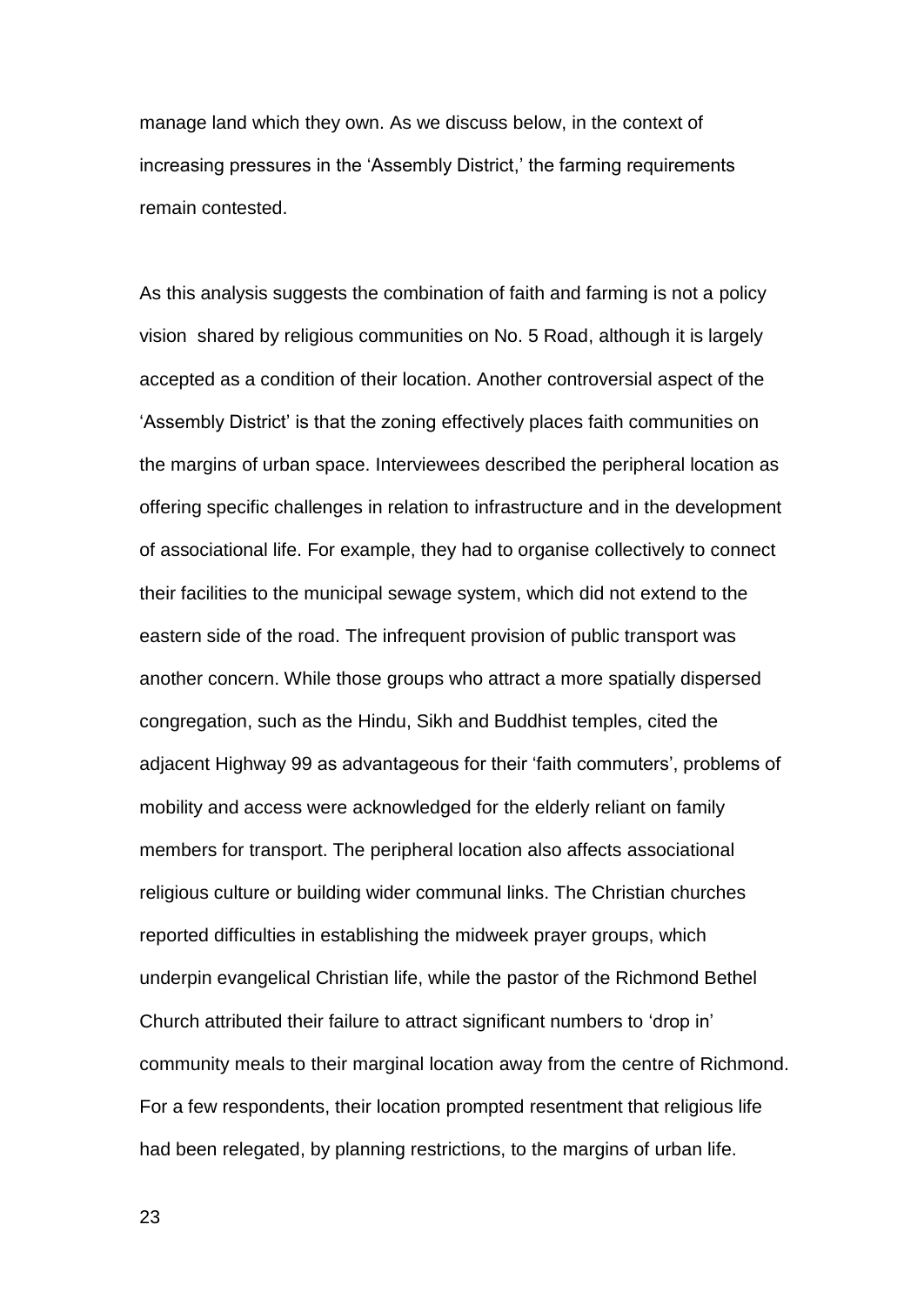Municipal marginalisation of new faith buildings has been noted elsewhere (Peach & Gale, 2003; Gale, 2008) as a strategy to avoid opposition to new religious facilities from established residents. However No. 5 Road is perhaps the most extreme example of a planned zone for religious life on the edge of the city; as one interviewee remarked caustically: 'It's like a zoo, this is the only place that you can build a church in Richmond so we're forced here'.

With its implications of a captive, managed zone of religious expression, this remark emphasises how the needs of the faith communities themselves are not central to the city's planning policies. However the interviewee also caricatures the unusual juxtaposition of diverse religious buildings. The politicians and planners who conceived the 'Assembly District' policy had not anticipated either the scale or the cultural diversity of institutions bidding to locate there.

# **Managing expansion: the unanticipated consequences of zoning for assembly use**

Since the 'Assembly District' zoning was first enacted in 1990 the scale of redevelopment along the No. 5 Road corridor has unfolded as a largely unintended consequence of the policy for both local councillors and city planners. Looking back on the outcome of his original policy proposal, Councillor Steves commented: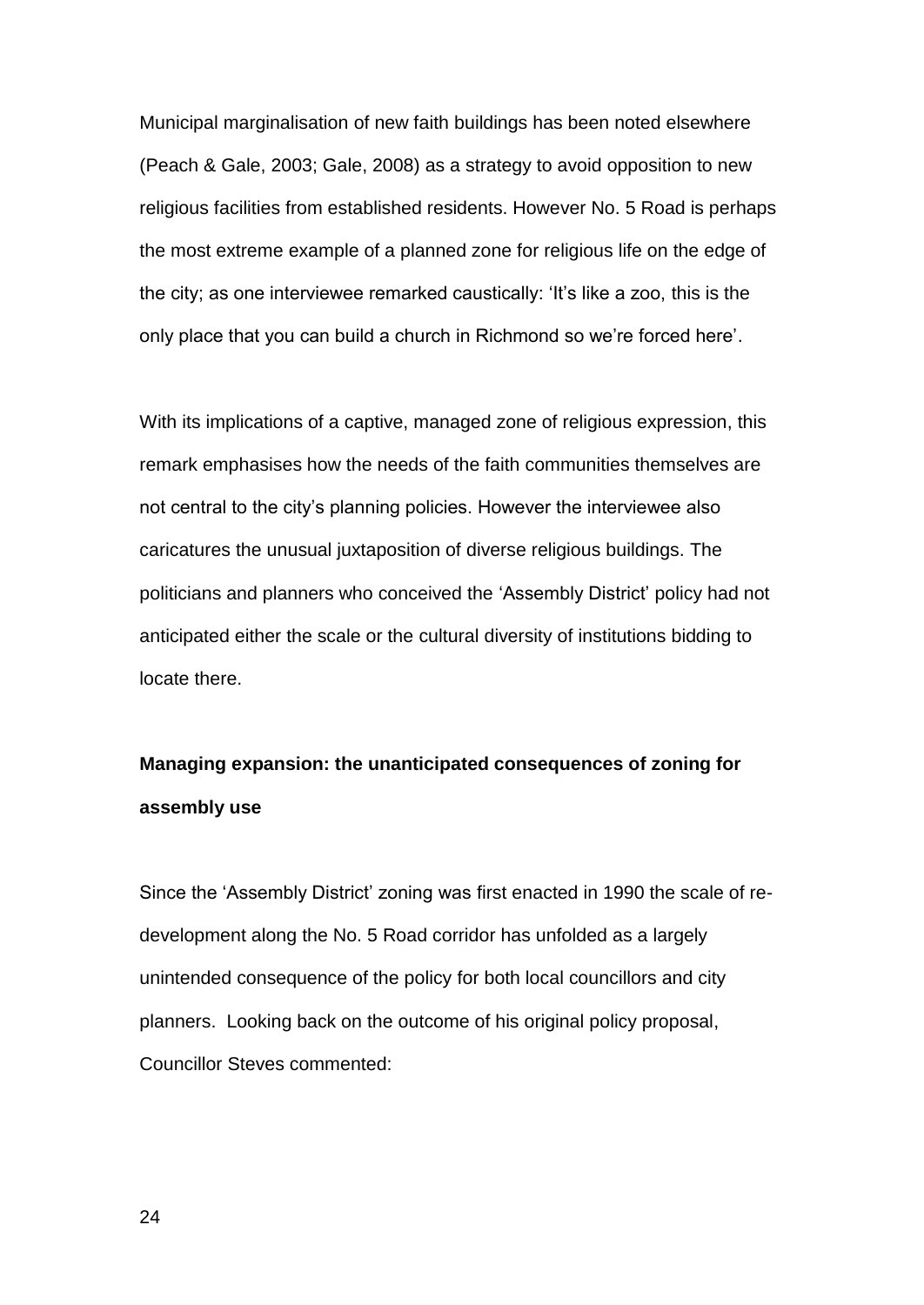Well we gave quite long strips [of land] so we knew we could have a lot of churches. But we never dreamed that we'd have such a multiethnic, uh, row of temples. It became quite exciting.

The unpredicted diversity of religious institutions has been shaped in part by the rapid growth of Richmond as a multi-ethnic, and increasingly Chinese, ethnoburb. However the 'Assembly District' policy has also precipitated location by faith communities unable to find accommodation elsewhere in Vancouver. Interviews with city planners suggested that a key unanticipated consequence of the zoning was the location of 'regional' religious centres rather than those serving primarily 'local' congregations as expected. While no fixed definition of a 'regional' religious centre was provided, the planners questioned whether facilities on No. 5 Road served residents of Richmond or attracted visitors from a wider area.<sup>18</sup> The designation of facilities as 'regional' religious hubs provoked traditional planning questions such as car parking provision, but also raised wider questions about the overall 'benefit' to Richmond. Such concerns were expressed by a local residents' group that opposed further development of the No. 5 Road corridor, arguing that new religious facilities were increasing in height and scale and attracting more worshippers from a greater distance, necessitating larger parking lots. These concerns were recognised in the inconclusive review of No. 5 Road planning policy in 2010:

It's appropriate that we review the policy and what our future objectives are for this area [in the context of] appropriate land uses, massing,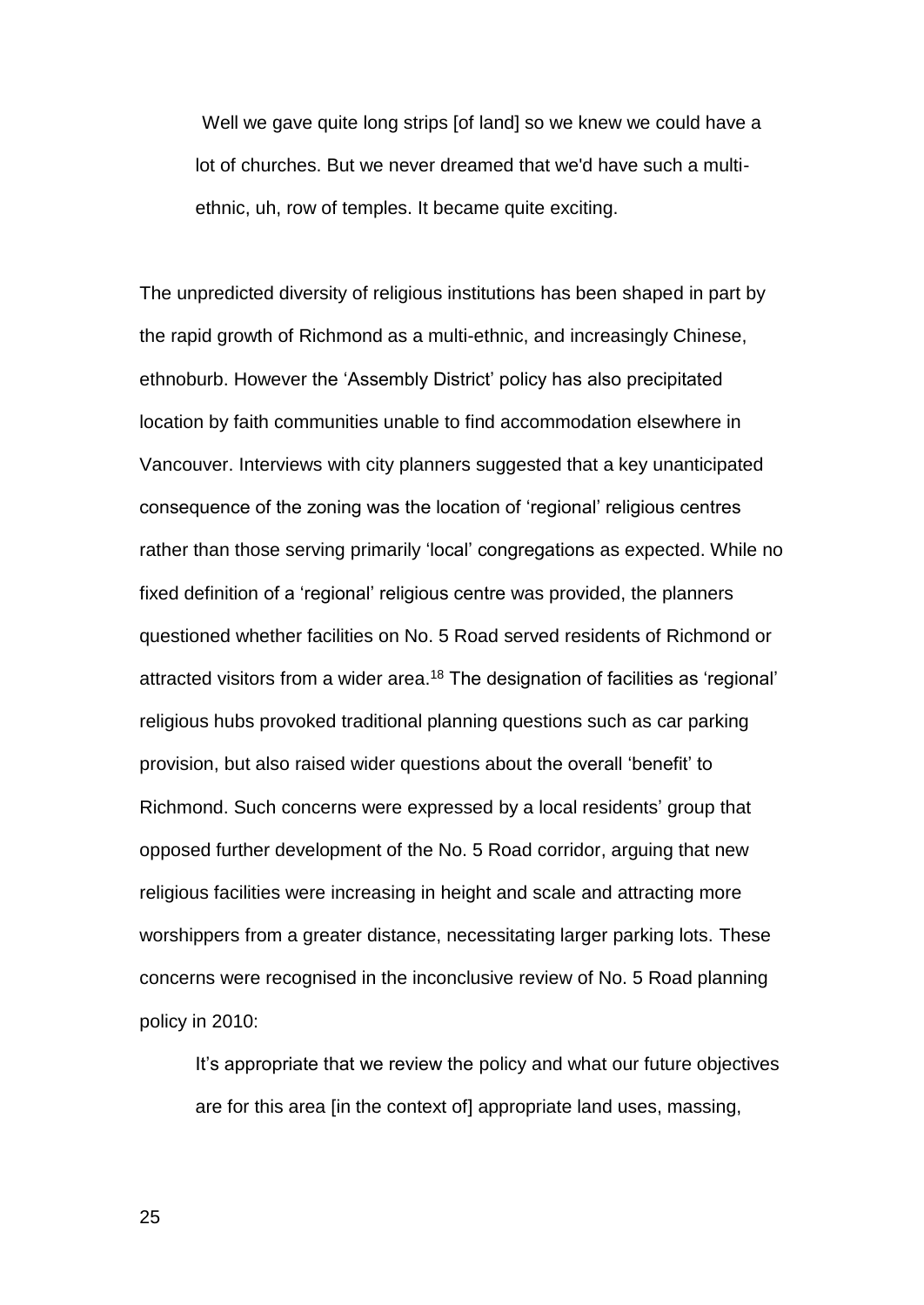height and densities, traffic management, servicing implications, sustainability issues.<sup>19</sup>

So an initial zoning policy, intended as a compromise between the needs of local faith communities and concerns about safeguarding agricultural land from suburban sprawl, had produced a distinctive site within greater Vancouver for the location of religious buildings. Land values in the Assembly District have increased<sup>20</sup> preventing smaller communities from purchasing sites. The 1990 planning policy has unintentionally shaped the location of a range of new and expansive religious institutions, catering for more widely dispersed worshippers.

Among these institutions, the Thrangu Tibetan Monastery and the Lingyen Mountain Temple illustrate increasing scalar challenges and suggest that land use conflicts in suburban Richmond are connected to the circuits of transnational capital that shaped development (and conflict) in the central city of Vancouver (Mitchell, 2004; Ley, 2010b). The Thrangu Tibetan Monastery, which opened in July 2010 (Figure 3) is the most ambitious recent addition to the religious landscape. It realises a long-term ambition by Khenchen Thrangu Rinpoche, the spiritual leader of the Thrangu Vajra Vidhya Buddhist Association, and is celebrated as 'the first traditional style' Tibetan Monastery in North America. The building is a careful re-creation, involving considerable creative ingenuity by its Vancouver-based builders (see Dwyer, forthcoming). It was funded by wealthy Hong Kong Chinese benefactors resident in Richmond, who are members of the Lee family, owners of Henderson Land, one of the largest property developers in Hong Kong. The Vajra Vidhya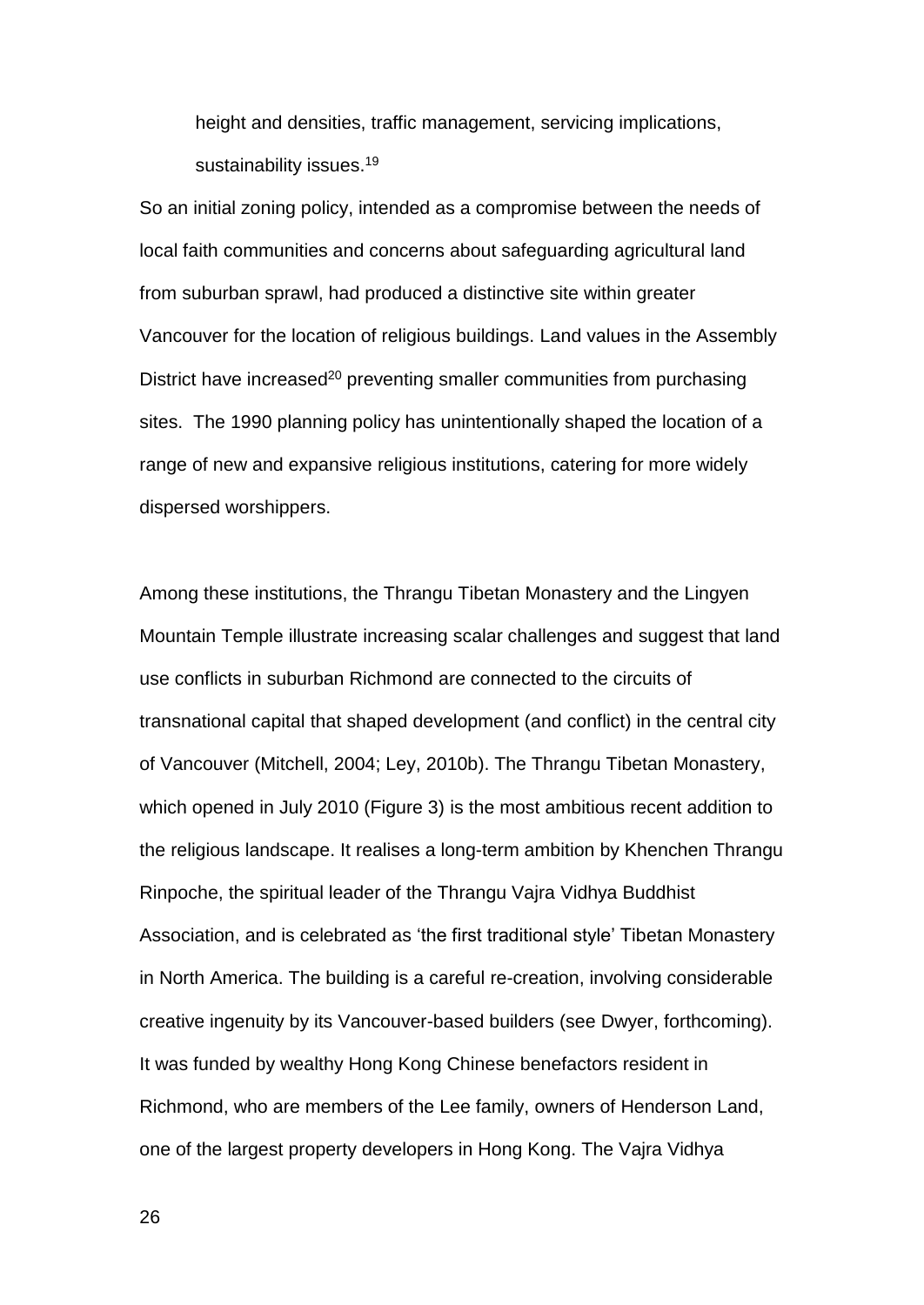Buddhist Association worked closely with Richmond City Council to realise the project, having identified No. 5 Road as a suitable location, emphasising in their negotiations with the municipality the benefits that the temple could bring to Richmond. An acknowledgement of this mutually beneficial relationship is clear in a promotional leaflet that explains: 'Vancouver was chosen for the first Thrangu Monastery in the West as the Canadian government promotes multiculturalism.<sup>'21</sup> This narrative of supportive municipal multiculturalism was also evident in congratulatory speeches from civic leaders at the temple's opening ceremony

#### Figure 3 about here

Mobilising support from Richmond City Council was crucial in gaining planning permission for additions to the temple, which exceeded existing planning height limits. While previous applications (such as one from the Vedic Cultural Centre) to exceed these restrictions had been unsuccessful, the new monastery gained planning permission for a roof-line cupola, giving a maximum height of 23 metres, 11 metres above the limit. The Development Variance Permit was granted on the grounds that the cupola is 'an important component of the vernacular architectural vocabulary of Tibetan temples'.<sup>22</sup> Evidently, the City was prepared to stretch planning regulations to promote cultural and religious authenticity with a group who had laboured to convey the value that the new building would offer to Richmond's tourist aspirations (see below). Unsurprisingly, this precedent precipitated a response of competitive building from other religious communities. In 2011 a new gold dome was erected on the roof of the Guru Nanak Niswas Sikh Gurdwara,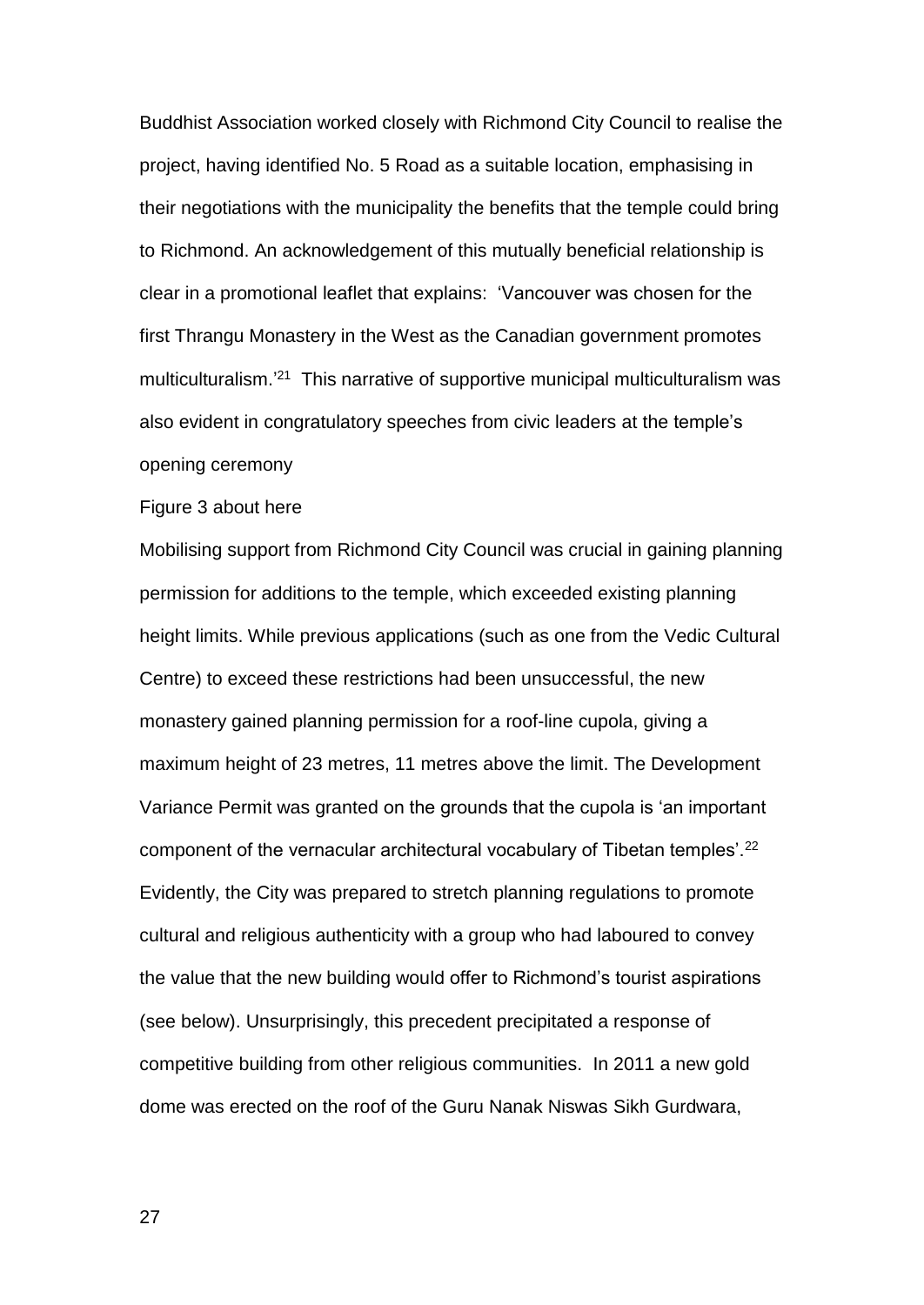although community members played down its significance, arguing that this had always been their long-term intention for the building.

The most ambitious plans for expansion have been proposed by Lingyen Mountain Buddhist Temple (see Figure 4). An attempt in 2005 to expand by purchasing the neighbouring Richmond Bethel Church provoked some controversy within this shared facility<sup>23</sup>. The temple community has continued to seek planning permission for expansion, citing increasing numbers of worshippers, and has secured adjacent parcels of land. In April 2014, following two earlier attempts, an application for a temple extension was submitted by renowned Canadian architect, James Cheng<sup>24</sup>. The design envisaged a traditional Chinese temple with eight new buildings arranged around a central courtyard, and including a 5,000m<sup>2</sup> central Buddha hall, 30m high, with accommodation for 100 resident monks. The planning application proposed a creative re-zoning exchange in which permission to build on the designated agricultural 'backlands' on their existing site would be off-set by extending farming activities on other land they owned.

# Figure 4 about here

A professional consultancy working on behalf of the temple organised local 'Open Houses' to build support for the proposal. Nonetheless it was strongly opposed by a local residents' organisation (Committee Against Lingyen Mega Retreat, CALMR) concerned about traffic and the scale of the proposed new building. City Hall's planners advised rejection of the proposal expressing concerns that 'the scale and magnitude of the proposed expansion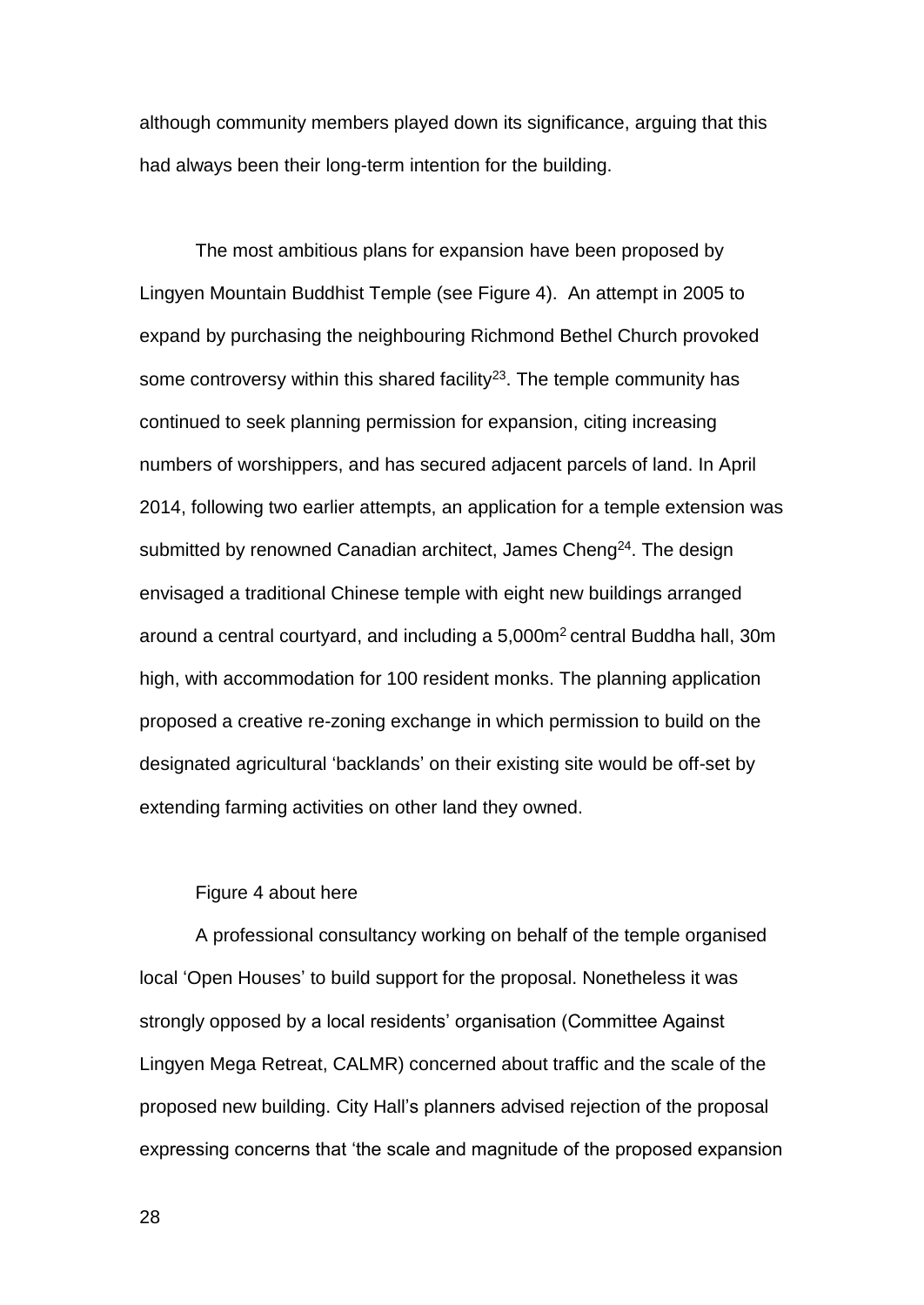would result in a building character not anticipated in this area,' noting the 'looming effect' of the proposed buildings. <sup>25</sup> The proposal for re-zoning and agricultural compensation had been given preliminary approval by the BC Agricultural Land Commission in 2004 but was rejected as 'significant variance from Council policy' for No. 5 Road, although the efforts of Lingyen Mountain Temple to 'undertake active farming' and their 'noteworthy contributions to the community' were noted. The application was rejected although resubmission of a revised application was allowed.

Lingyen Mountain Temple's protracted and so far unsuccessful rebuilding attempts test the No. 5 Road planning policy and its unusual coupling of faith and farming. Despite some support for the proposal, the City was unwilling to approve a building of such ambitious scale in light of vociferous local opposition and its own land use regulations. The contested planning dispute also highlighted fractures in the multicultural consensus as the temple's Taiwanese Buddhist community was depicted by their opponents in implicitly racialised terms. Referring to their attempts to bypass city planning regulations by approaching BC's Agricultural Land Commission, Carol Day, chair of CALMR argued that 'Lingyen needs to understand that they're in Canada and it's important to abide by the laws of the land'<sup>26</sup> while City Councillor, Bill McNulty, accused the Buddhist applicants of 'not acting in a Christian way.' <sup>27</sup> Carol Day was also the source of a controversial newspaper quote that suggested a 'Disneyfication' of the landscape was taking place.<sup>28</sup> For architect James Cheng such sentiments revealed a lack of understanding of Lingyen's Buddhist community: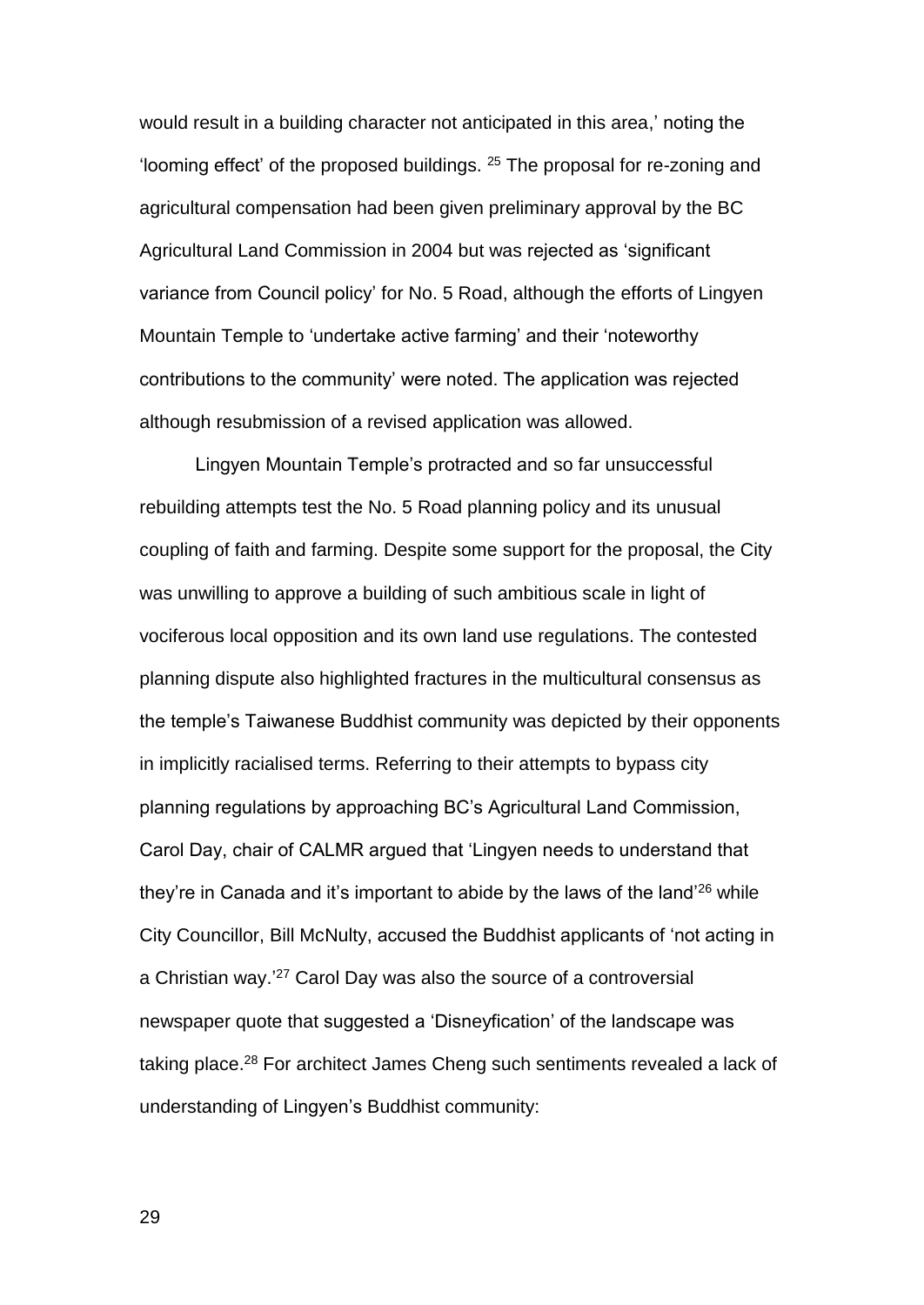to build this temple is their gift back to the community. So it is very annoying when she says this is Disneyland. That is farthest from the truth. Disneyland has no altruistic value. It's a commercial enterprise. These guys are [a] non-profit organization. They give money and their services away. To me, that really crossed the line.<sup>29</sup>

While Day's comment was criticised for its objectification and racialization of the groups along No. 5 Road, its characterisation of the corridor's diverse landscape hints at a 'spectacular' multiculturalism (Goh, 2013) that has also been celebrated by local politicians and other municipal actors. The unintended consequence of City policy, producing a juxtaposition of distinctive religious landscapes and prompting varying interpretations of multiculturalism, is where we now turn.

# **Contested narratives of multiculturalism: celebration, commodification and ambivalence**

In 2006, No. 5 Road was nominated in a poll by Canadian broadcaster CBC to find the 'Seven Wonders of Canada.' The nominator, Henry Au, a Richmond teacher, asked 'Where else in the world would you be able to experience so many individuals of different faiths coexisting in harmony with each other?'<sup>30</sup> Such imagined co-existence and tolerance, a paradigmatic example of successful Canadian multiculturalism, was echoed by civic leaders and politicians. Speaking at the opening of the Thrangu Monastery in July 2010, John Yap, BC Minister Responsible for Multiculturalism celebrated No. 5 Road as a 'multicultural mosaic in multicultural Vancouver… we all come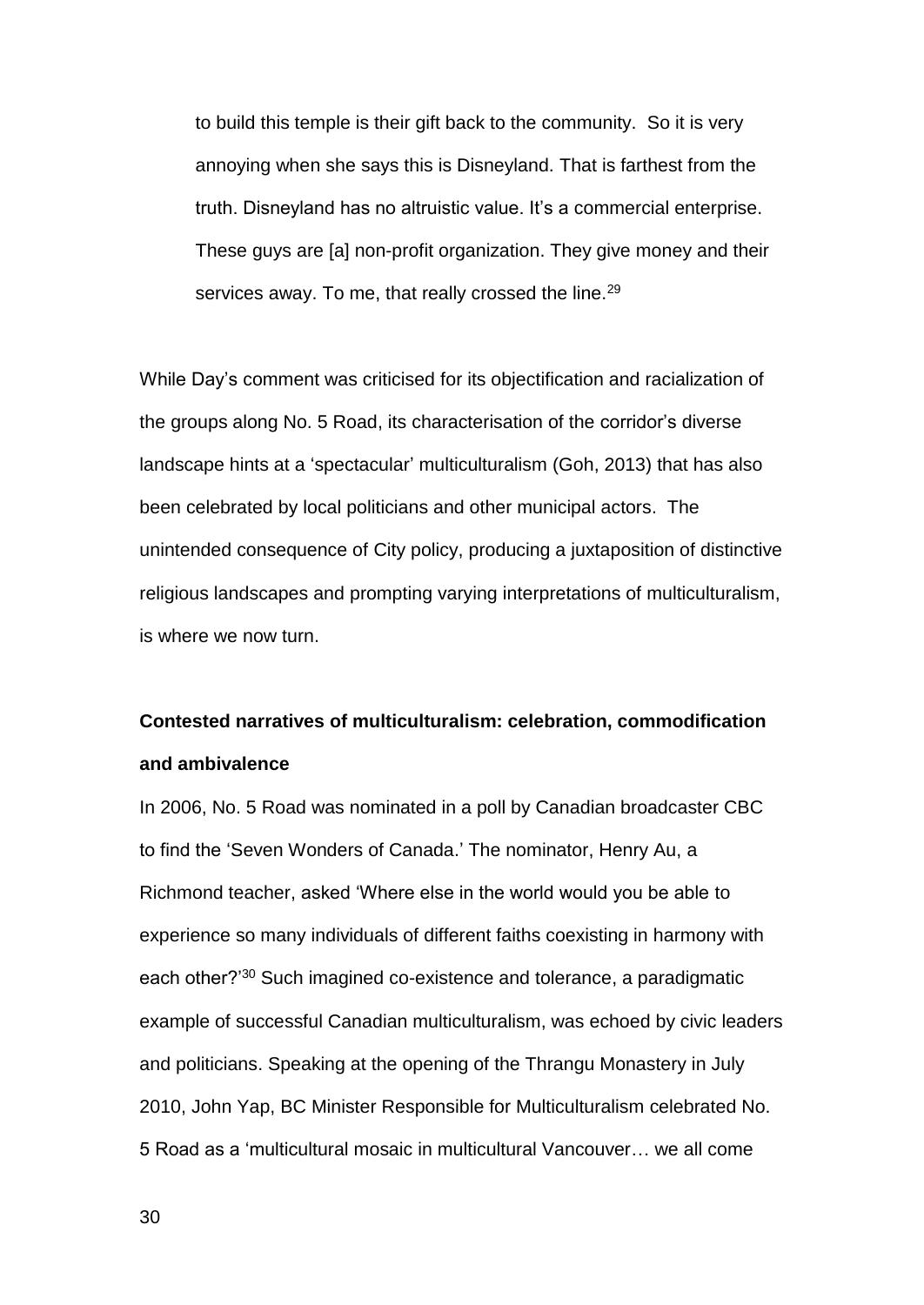from different backgrounds and different walks of life but celebrate values that all Canadians share peace, harmony, tolerance, service.' <sup>31</sup> His sentiments were reinforced by Richmond's Mayor Brodie who described No. 5 Road as a 'unique site of interfaith harmony'. This discourse of the corridor as an important site of multicultural harmony mobilised a recurrent theme that different faith communities worshipped 'side by side' tolerantly. The sharing of parking lots, a widespread practice along the road to accommodate extra visitors at key festivals, was a particular signifier of interreligious co-operation. As a Chief Planning Officer at Richmond Council explained:

We are extremely fortunate. When you look around the world [where there is religious conflict] All those assemblies there, down the Highway to Heaven, they're meeting together, they get along, they're sharing their parking lots. There's harmony. 32

Such statements require further interrogation of a discourse of 'multicultural harmony' and in this section of the paper we reflect first on specific initiatives to develop the 'Highway to Heaven' as a site of intercultural dialogue and interaction. We then critique the marketing of the road as a site of 'spectacular' multiculturalism and we consider instead the possibilities of a more 'everyday', 'mundane' and ambivalent multiculturalism (Wise & Velayutham, 2009; Watson & Saha, 2013; Neal, Bennett, Cochrane & Mohan, 2013) enacted by the faith communities themselves.

# *Multiculturalism as cultural recognition*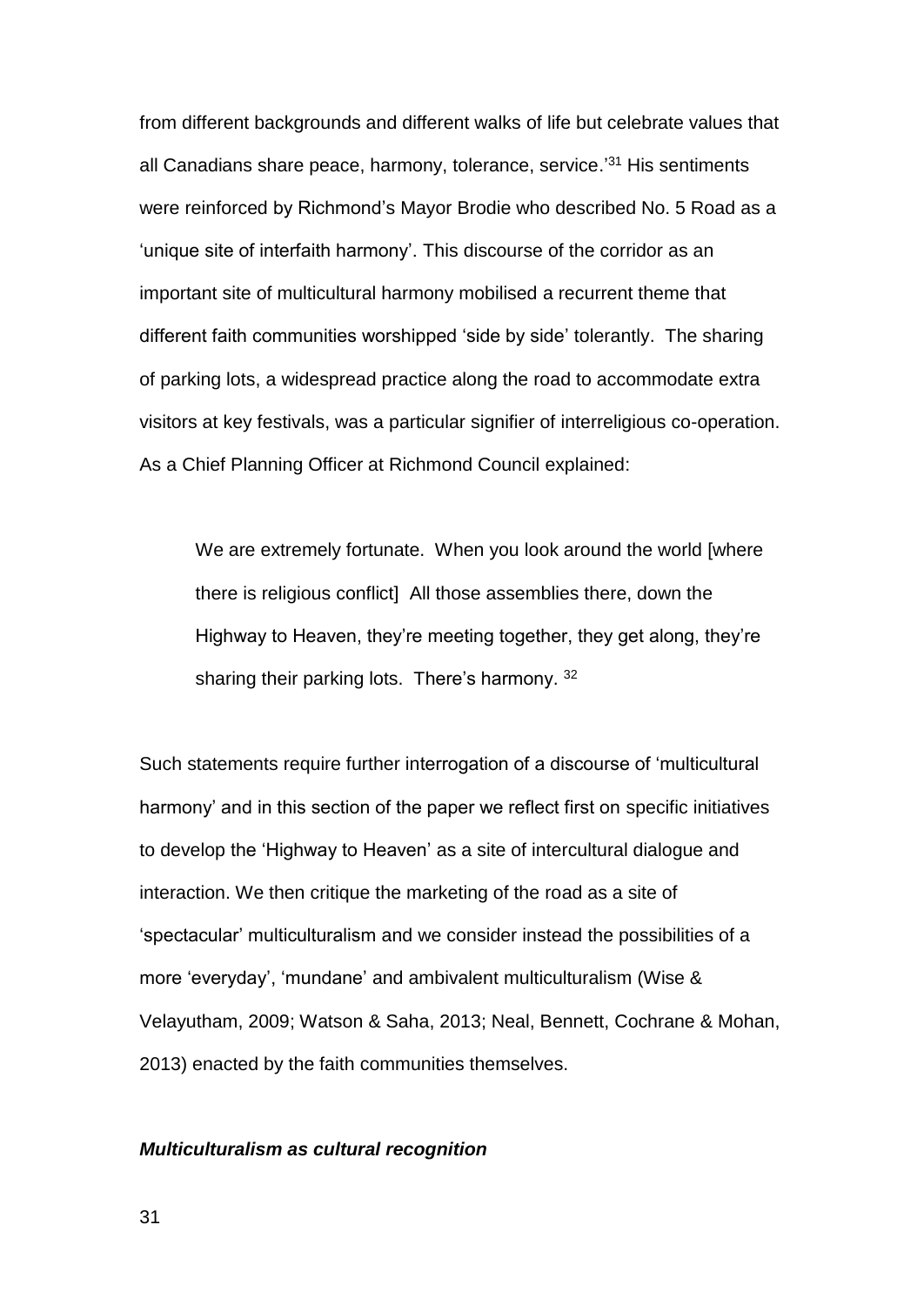A number of municipal initiatives have promoted a form of multicultural engagement which promotes 'intercultural' experience and interaction, In 2009, the Interfaith Bridging Project, brought together different groups on No. 5 Road for interreligious conversations and visits, organised by *Richmond Multicultural Concerns Society* (a secular NGO) with funding from *Embrace BC* (a government fund for anti-racist initiatives). Organised by retired teacher Balwant Sanghera**,** from the India Cultural Centre (Sikh gurdwara), the project discussed shared beliefs and issues such as inter-faith marriages. Participants included the gurdwara, Vedic Cultural centre, the two mosques, and the Lingyen Mountain Temple. Monks from the Thrangu Monastery have since joined similar discussions. Sanghera argued that the main purpose of the project 'has been to broaden our horizons, you know, just learn about each other.<sup>33</sup> Despite some successes, Sanghera admitted that none of the No. 5 Road churches participated, although members of churches from elsewhere in Richmond took part. Involvement is strongest from those who are longer established in Canada, fluent communicators in English, and with strong orientations towards the discourses of municipal multiculturalism. Members of the gurdwara for example, emphasised their commitment to 'integration' as 'third generation Canadians'. Indeed, they carefully positioned themselves against some more recent Sikh migrants to Canada who, they felt, supported more inward looking versions of Sikhism (Walton-Roberts, 1998).

There are also municipal initiatives to incorporate wider publics. Richmond Heritage Museum operates an annual 'Open Doors' Festival that includes some of the religious buildings on No. 5 Road. Alongside this festival they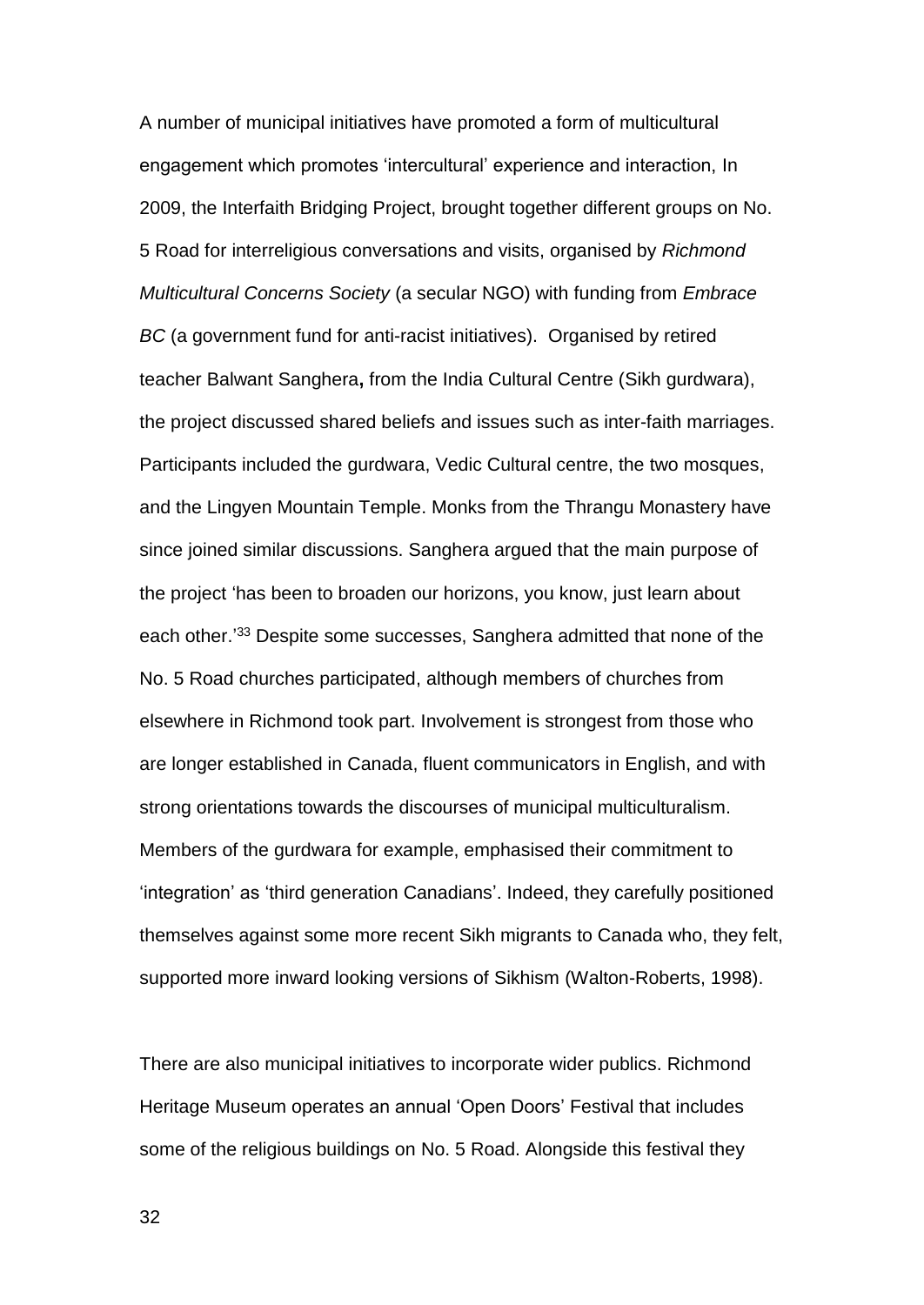organise a 'Temples Tour', which takes visitors to several different religious sites, ending with a meal at the Sikh gurdwara or Lingyen Mountain Temple. These tours enable local residents to learn more about the diverse faith communities in Richmond through intercultural encounter. The Museum coordinator explained:

'a lot of people are scared [of other faiths]. But I think that's a great service for the community when you can take these [visits]. [To see] intercultural dialogues going on'.<sup>34</sup>

Our analysis of the museum's feedback responses collected from participants on the tours suggests that they enjoyed the opportunities for inter-faith dialogue and encounter, but also revealed some limitations and fractures. The most popular sites on the tours were the Buddhist and Hindu temples. Mosques were also seen as important sites of engagement within wider geopolitical narratives of curiosity and fear of Islam. Christian communities were not represented on the 'Temple Tours' – with organisers suggesting that they did not offer the kinds of multicultural diversity sought by visitors. Reflecting on an earlier exhibition, 'Heritage of Faith', at the Richmond Museum, the curator admitted:

'How do you give as much attention to one group as the other? One group can provide you with the gold statue that is very beautiful and very colourful and that's what their culture is about like, you know, colour. And then you might have, you know, the Christian organisation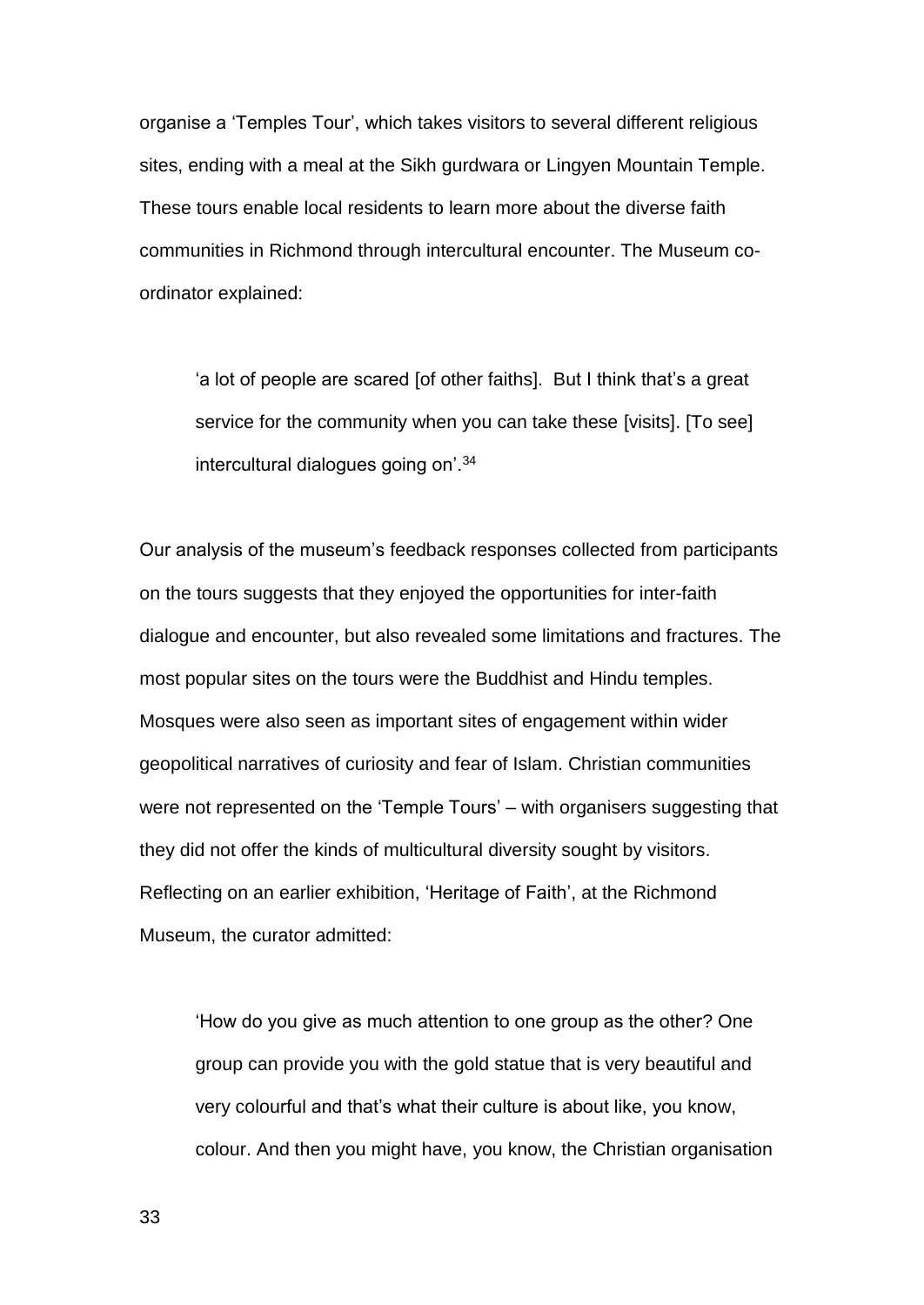which gives you a bible and a leaflet. And you're going 'ok, how do I balance this?'<sup>35</sup>

The Museum tried to retain a wider comparative perspective on the diversity of faith on No. 5 Road and in December 2012 produced another Museum exhibition *Highway to Heaven: Richmond's Multi-faith Community* which told the history of the development of the road<sup>36</sup>. The museum staff were, however, wary of making too many demands on the faith communities, as the Museum co-ordinator explained:

You know, we don't try to invade these places because we know they're not tourist destinations. What we've found is that people are very welcoming. The public love the opportunity to learn about different cultures and their history.<sup>37</sup>

#### *Consuming Multiculturalism*

In contrast, a campaign from *Tourism Richmond* (a business organisation) in 2011-2012 sought to capitalise on No.5 Road's wider marketing possibilities. Richmond's cultural diversity was already integral to *Tourism Richmond*'s marketing programme. They promoted the celebrated Richmond Night Market (a fair with mostly Asian vendors) and had developed a municipal tourist strategy through an imaginative geography, the 'Golden Village', focussing on Chinese restaurants in central Richmond. In their *Destination Guide* for 2011/2012 they chose to promote Richmond's religious diversity for the first time under the title, 'The Highway to Heaven: exploring Richmond's Faiths'.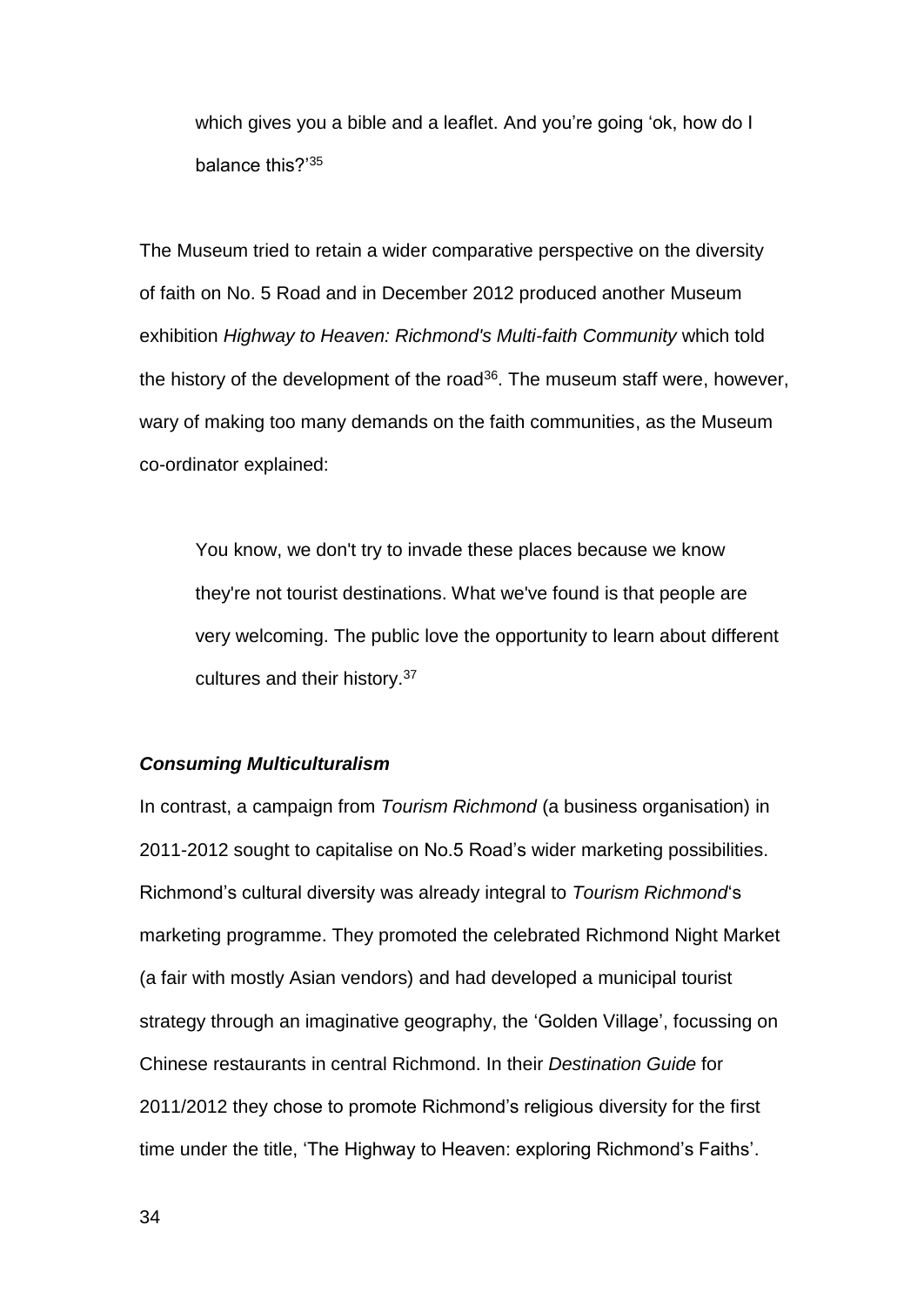Recognising the marketing power of the Assembly District's colloquial name, 38 the feature was prefaced with a familiar narrative about religious co-existence:

'In a world torn with religious strife, it's refreshing to discover a place where different belief systems co-exist peacefully side by side. In Richmond, it's called the 'Highway to Heaven'.<sup>39</sup>

Featuring images of religious diversity (most in fact drawn from the International Buddhist Temple which is not located on No. 5 Road) the guide explained:

'Richmond's population is about 60 percent Asian and this stretch of No. 5 Road reflects multicultural diversity. Even those who don't follow a particular faith will be fascinated by the culture, history and architecture that mark the colourful houses of worship here'.

The guide offered a visual representation of the corridor that emphasised a primarily Buddhist spirituality and a generalised exotic milieu. Places of worship were depicted as aesthetically attractive and 'authentic.' An interviewee at *Tourism Richmond* suggested that even the reluctance from some faith communities to accommodate tourists could be incorporated into their marketing strategy:

'Of course some of the temples say, you know, we don't really want to open our doors to those types of visitors, we want to open it up to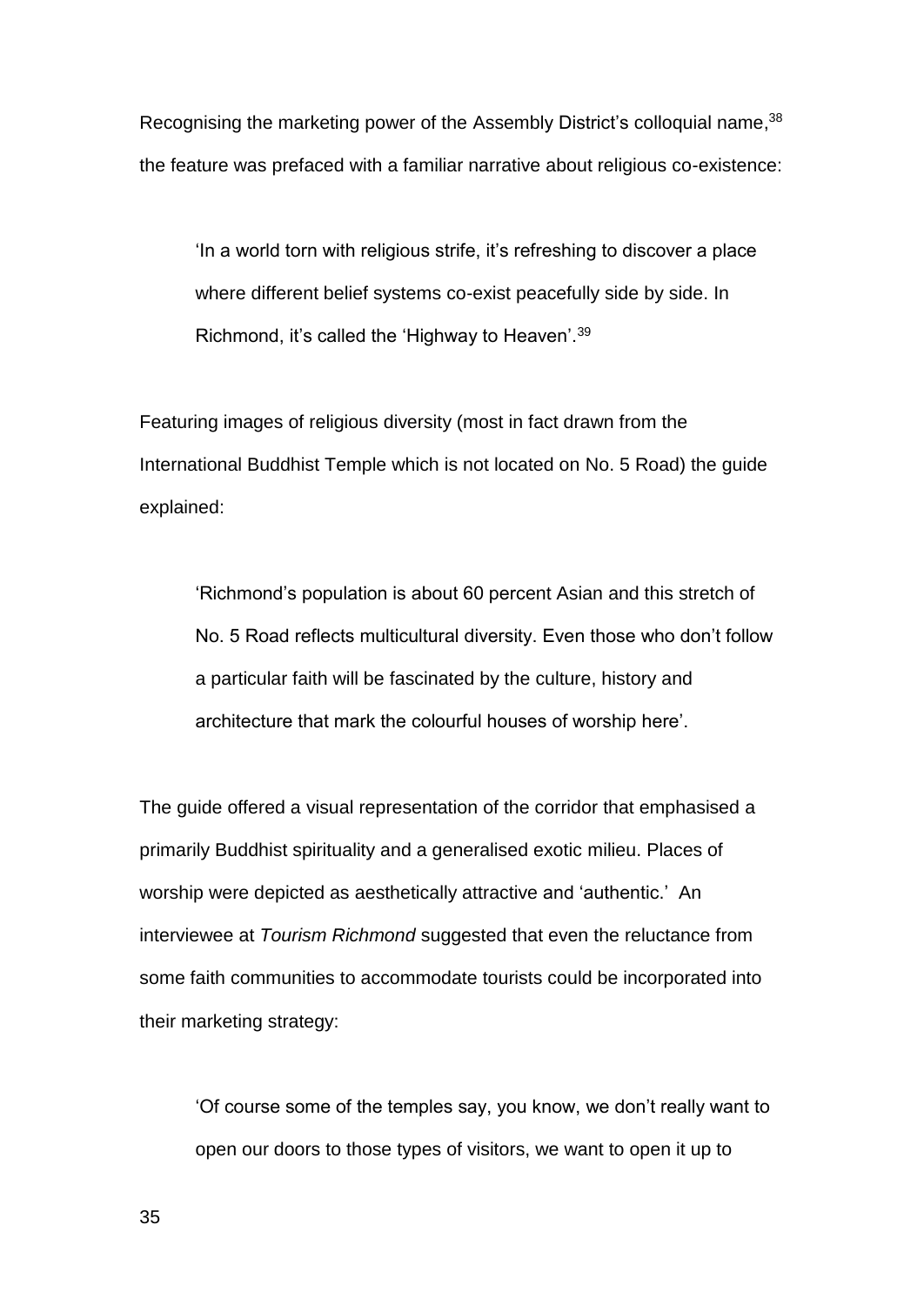students to come here and stay in our temple and study. I completely understand that, but that is not something we can market. In my opinion it adds to the authenticity of the 'Highway to Heaven'. Some of them have open doors, some of them don't. But that builds the mystique because if then a tourist says 'I can actually go inside a temple. The fact that I can go in there, that's really unique.' So you could make a really special excitement about it. Being honest. No, you can't go in everywhere ….some of them are very secluded – but that's the realness. What you are going to experience is something real. It's not a tourist trap. 40

However, she explained that in her view No. 5 Road could not be defined as 'a true tourism product yet' because of insufficient information and retail facilities for visitors:

You need tour guides or someone who can speak to them and answer questions. You can go in but you don't really know what the rules are. Because it's very cultural, you need to know what the rules are. So even signage, and how friendly they are with cameras. Being able to provide printed material to take away or the ability to buy incense. It makes the experience for the visitor so much richer.

We can see in these accounts a particular version of multicultural diversity as tourist encounter (Anderson, 1991; Aytar & Rath, 2012; Dwyer & Crang, 2002) in which religious practices are presented as 'colourful' or 'authentic.'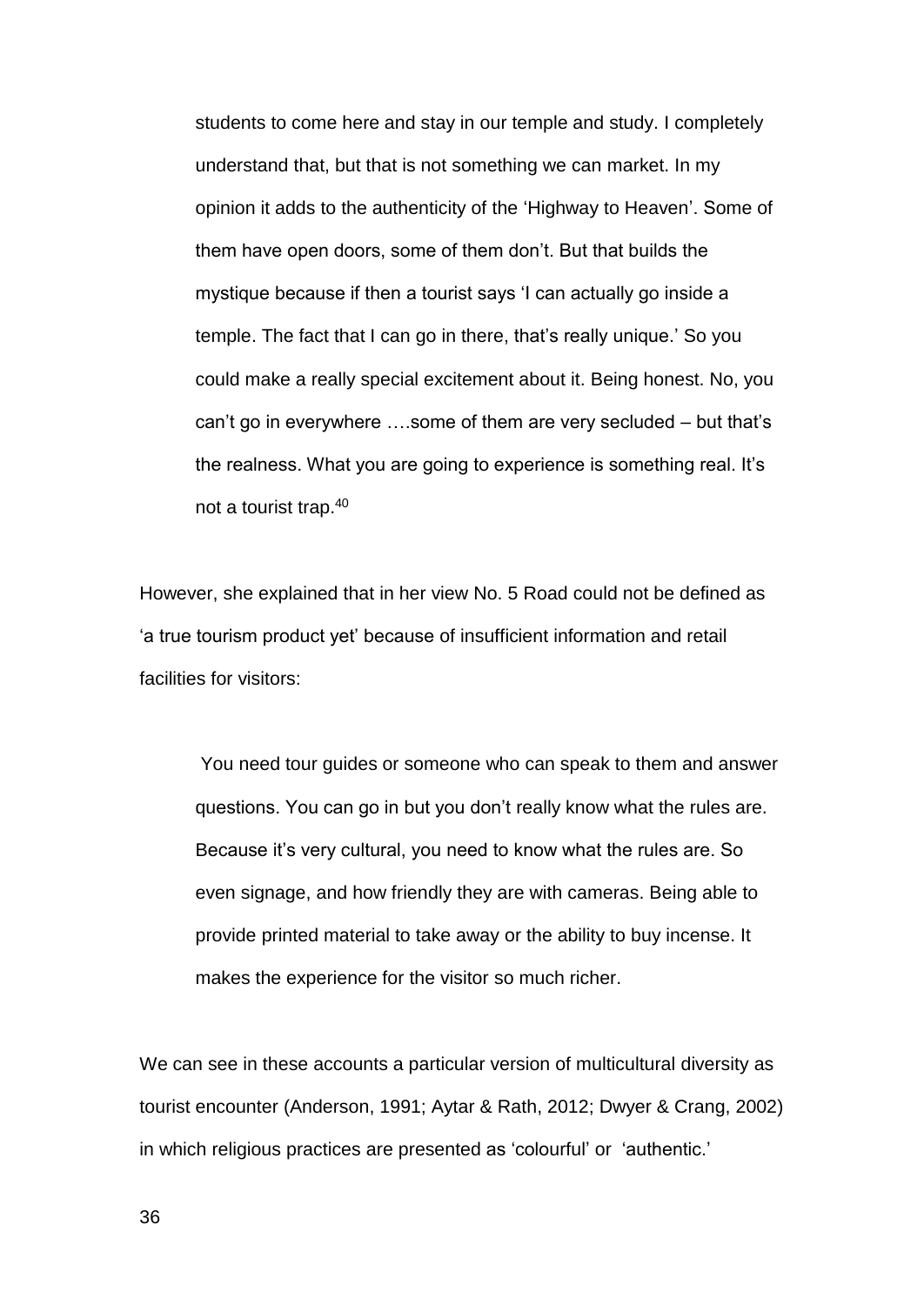Through this narrative the Buddhist temples and Hindu temples on the road are prioritised as representing spectacular and exotic religious diversity. It is here that Ghassan Hage's (1998) sardonic allusions to multiculturalism as 'ethnic caging' in a variegated zoo curated by the state have most resonance. For the tourist project, the exhibitionary potential of multicultural difference is celebrated for its aesthetic and sensuous appeal, an appeal that is eminently marketable.

#### *Everyday multiculturalism*

Significantly, few of the religious communities were engaged with the promotion of their facilities as tourist attractions; a number were active dissidents. Only the Thrangu Monastery had signed up with *Tourism Richmond* as a member, perhaps to advance its attempts to secure its expansion permit. While most of the religious groups along the road were welcoming – an open door and invitation to share food being central to their religious practices– accommodating tourists was not a significant motivation. Their priority was supporting their own faithful and offering spiritual guidance for genuine seekers. Given their limited capacity and reliance on volunteer tour guides, many chose to prioritise educational visits from school groups. Their own discourses were invariably religious – encounters with curious visitors, including the authors, to their places of worship were usually seen as opportunities to enlighten or provide spiritual guidance, although overt proselytization was not particularly evident. What the failures of this attempt to harness the 'spectacular' multiculturalism of No. 5 Road suggest is the gap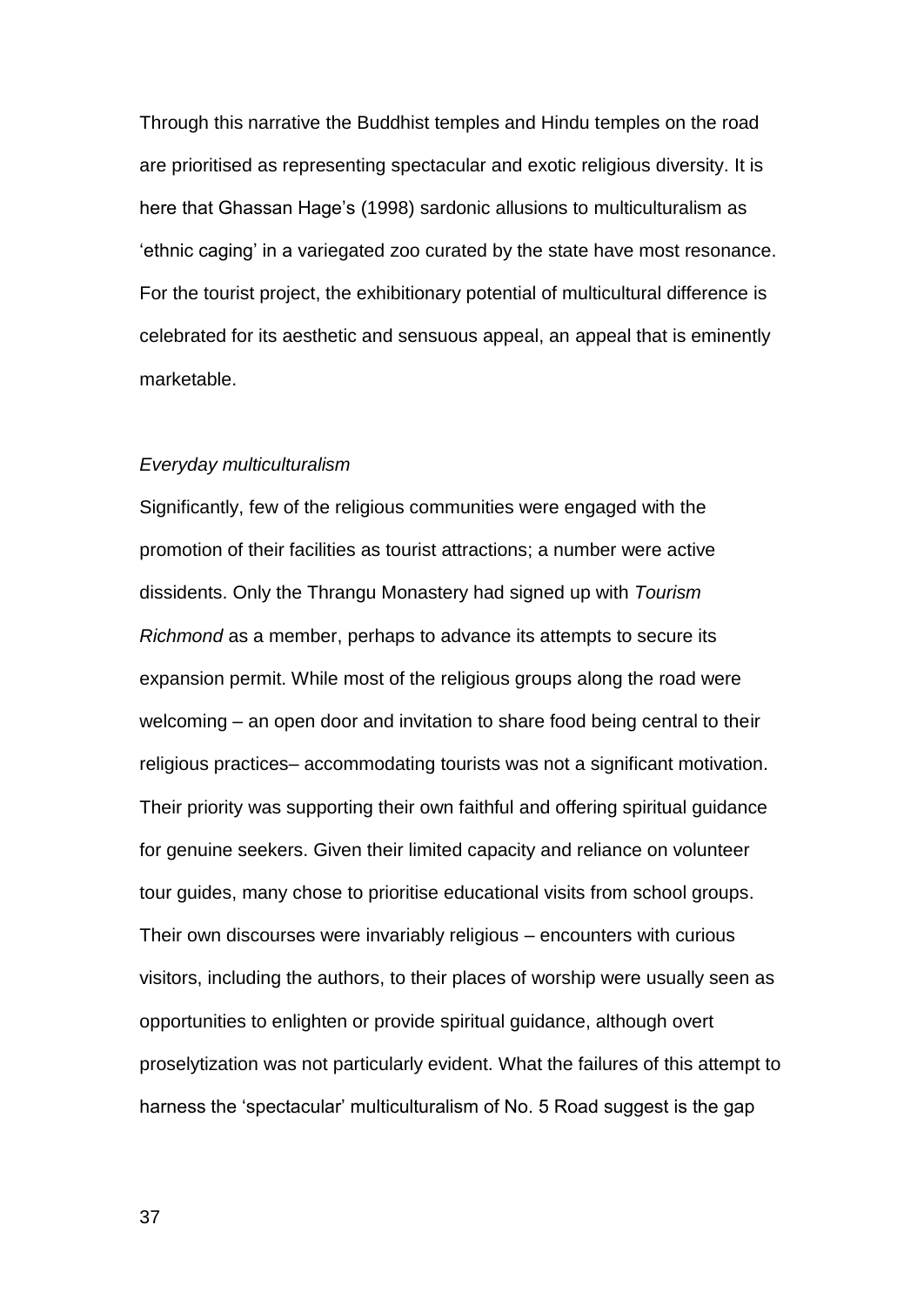between secular civic discourses of multiculturalism and the communal and spiritual discourses of the faithful.

Alongside renditions of multiculturalism that self-consciously encourage interfaith dialogue or market the variegated landscape of No. 5 Road as a site of (exotic) encounter are the more 'everyday' experiences of the faith communities themselves. Recent geographical work on urban multicultures has contrasted the policies and rhetoric of politicians about the success or failure of multiculturalism with the more 'mundane' (Watson & Saha, 2013) or 'everyday' (Wise & Velayutham, 2009) multicultural spaces of contemporary cities in which 'encounters with difference' (Valentine, 2009; Amin, 2012) are commonplace.

The most sustained example of mundane multiculturalism on No. 5 Road was work undertaken by the schools, through partnerships and visits. We observed how a mosque visit by pupils at the Cornerstone Christian Academy dissolved some misapprehensions about Islam. A particularly successful partnership has developed between the Az-Zaharaa School and the Jewish Day School, with pupils learning about each other's faith practices and participating in shared sporting activities. Citing the 'unique opportunity' of their proximity, the head teacher at Az-Zaharaa school described how her students 'go up and down the road and visit the other temples not only as visitors but as neighbours, trying to be good neighbours to each other.'<sup>41</sup> Such inter-faith learning was contrasted by the Jewish head teacher to her experience of the more segregated school spaces of Los Angeles. So there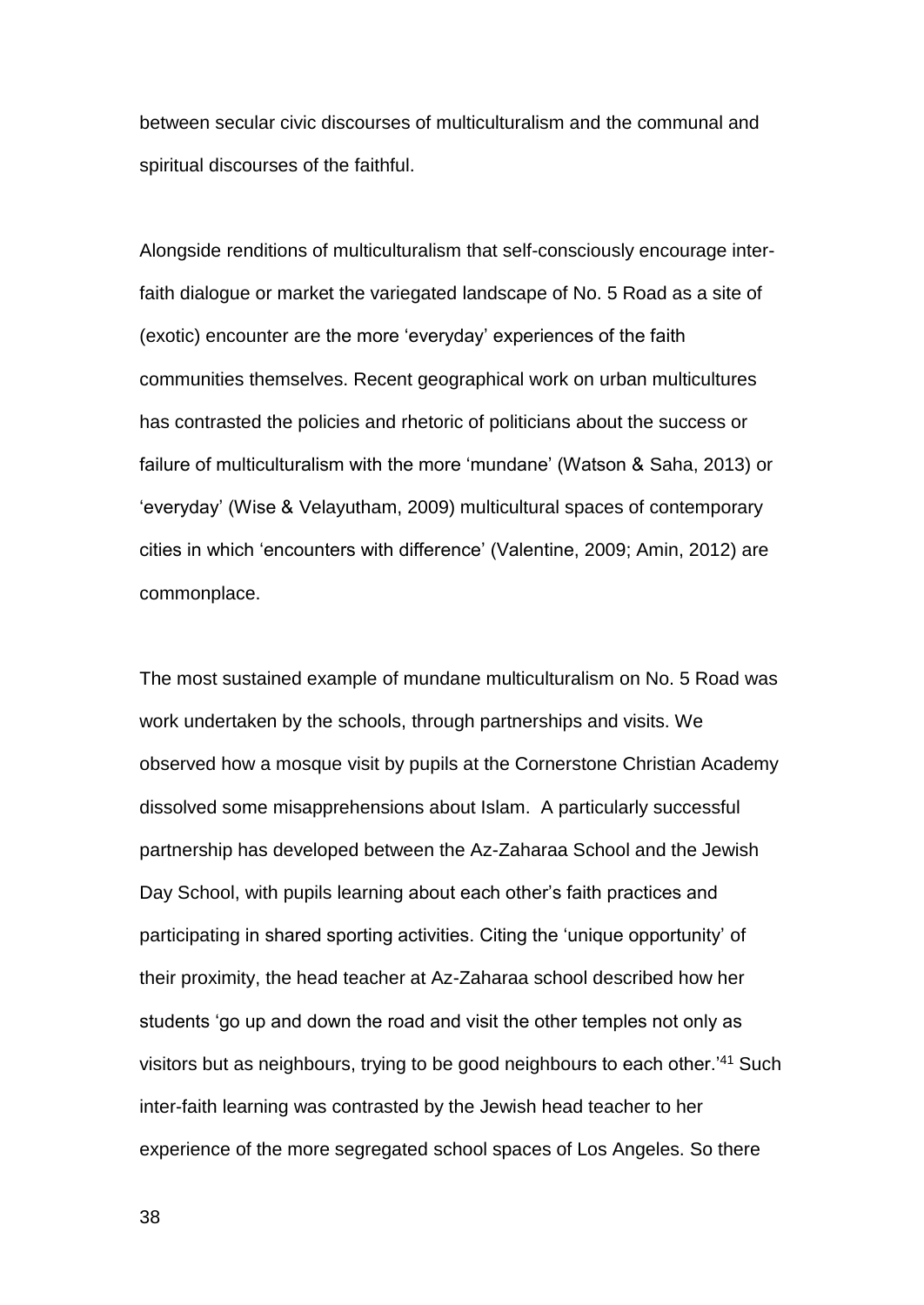are examples of effective, organised attempts to harness the multicultural possibilities of the road to foster learning and community building (Dwyer, Tse and Ley, 2013).

More typically, the relationship between many of the different faith communities might be characterised as a pragmatic co-existence. We noted earlier the collective initiative of a group of religious communities to pay for a shared sewage connection. When we asked respondents about relations with their neighbours they cited the sharing of car parking facilities. Sometimes this was temporary when there was a religious festival – many respondents joked that the religious diversity of the road meant that festivals and worship were often on different days. However for some communities the sharing of parking occurred on a daily basis. The principal of the Jewish Day School, neighbour to the Subramaniya Swamy Temple, explained:

Our parents use their parking lot for drop off and pickup and they use our parking lot whenever they have religious gatherings. They have a key to our gate. You know, there really is a level of trust between the two organizations.<sup>42</sup>

Car park sharing was thus an important, everyday symbol of successful coexistence on the road. While it might be seen as a relatively superficial measure of co-operation, its significance can be measured by an example of when it did become a more contentious issue. The decision by a pastor at one of the Chinese churches to allow Buddhist worshippers to use their adjacent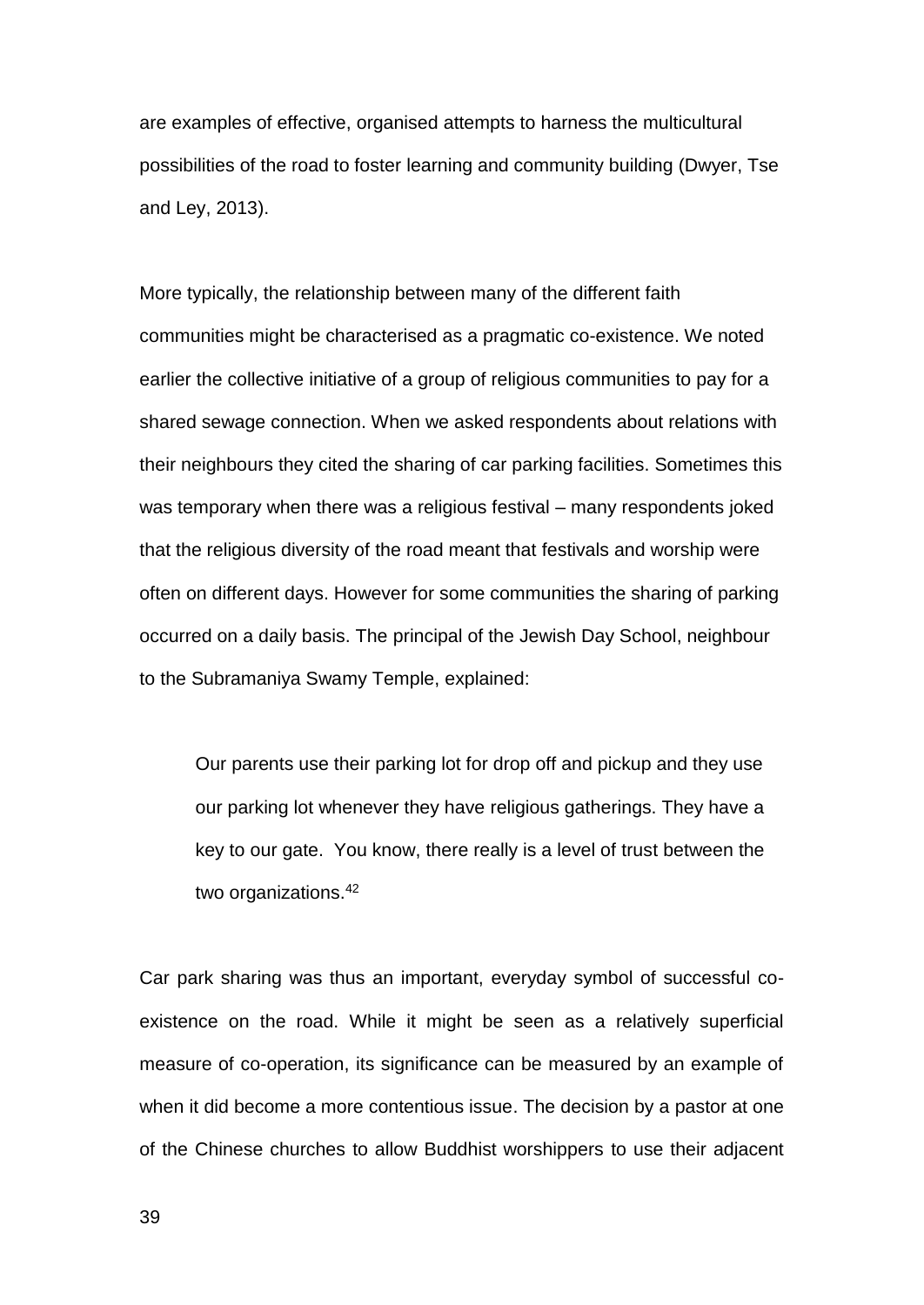car park was criticised by members of his congregation. The invitation was withdrawn and the pastor subsequently dismissed.

Indeed one measure of the evidence of successful co-existence, often stated to us by respondents, was the *absence* of conflict. As is typical in other cases of everyday multiculturalism, relationships with neighbours were usually superficial, the location on the edge of the city meaning that as one interviewee reflected: 'we just drive in and drive out'. One head teacher admitted because all the children were carpooled to school, it was 'difficult to build up any kind of relationship with your neighbourhood.' An edge-city landscape of 'faith commuters' precluded much casual interaction along No. 5 Road. One city official reflected that the religious communities 'politely ignored' each other. This decision to ignore or disengage was evident especially when theological gaps between communities were regarded as difficult to bridge. Members of the Plymouth Brethren told us they preferred to shut their windows from the noisy worship of the neighbouring evangelical Chinese Christian churches because they worship in silence. For some Christian communities, visits to their Buddhist, Hindu or Muslim neighbours represented the crossing of a theological divide. Other barriers were more communal – the two Hindu temples attracted very different sets of worshippers, following traditions from North and South India respectively, and shared little interaction. This 'polite ignoring' of each other could be read as the failure of multiculturalism, but it is perhaps an accurate representation of how many urban spaces are experienced by the diverse communities that inhabit them suggesting that cultural difference 'is competently lived in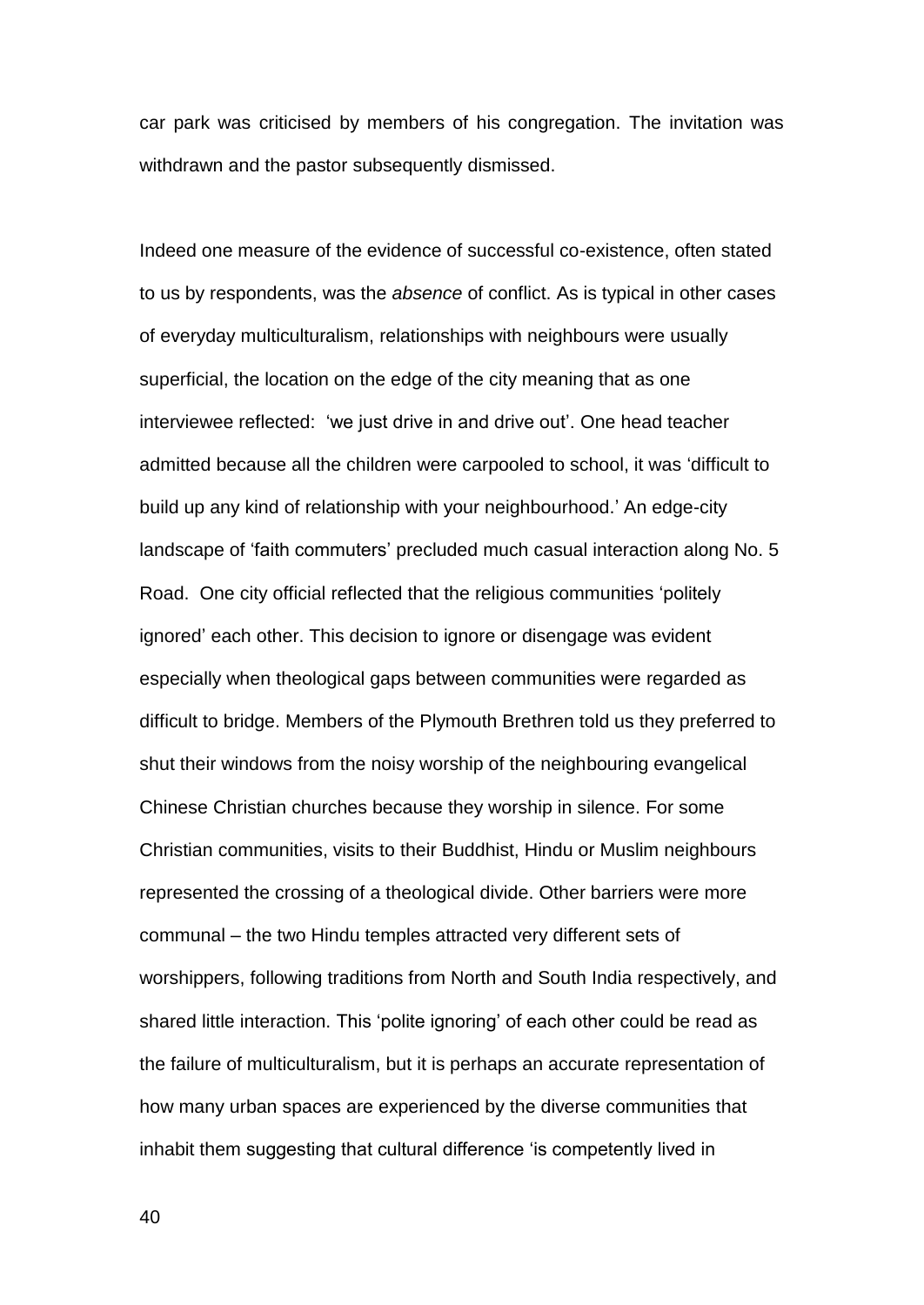everyday settings and routine ways' (Neal, Bennett, Cochrane & Mohan 2013, p.320).

### **Conclusion**

In this paper we have used the case study of the planned 'Assembly District' in Richmond, BC, to explore the intersections of planning, multiculturalism, religion and suburban space. The designation of No. 5 Road as a site for religious buildings, particularly for diverse immigrant religious communities, might be read as a successful example of multicultural planning in contrast to the notable barriers migrant groups often encounter in establishing places of worship. However, our analysis highlights the contradictions of a planning policy which not only locates religious buildings on the edge of the city but also co-opts faith communities into the municipal government's objectives to farm marginal land and block urban sprawl -- betraying a limited understanding of the dynamics and needs of religious groups themselves. As we have illustrated, for some the 'Highway to Heaven' is extolled as a persuasively material achievement of paradigmatic Canadian multiculturalism. Others argue that such celebratory narratives are misplaced and that the faith communities on No. 5 Road are not well integrated into the life of the city and that communal places of worship may reinforce cultural separation (Todd, 2013). Inclinations to commodify the unusually diverse spectacle of religious diversity on No. 5 Road identify some of the contradictions inherent in multicultural policies that celebrate essentialised cultural diversity. With uneasy echoes of Hage's 'ethnic caging', No. 5 Road works within such tropes to present a version of multiculturalism that prioritises some forms of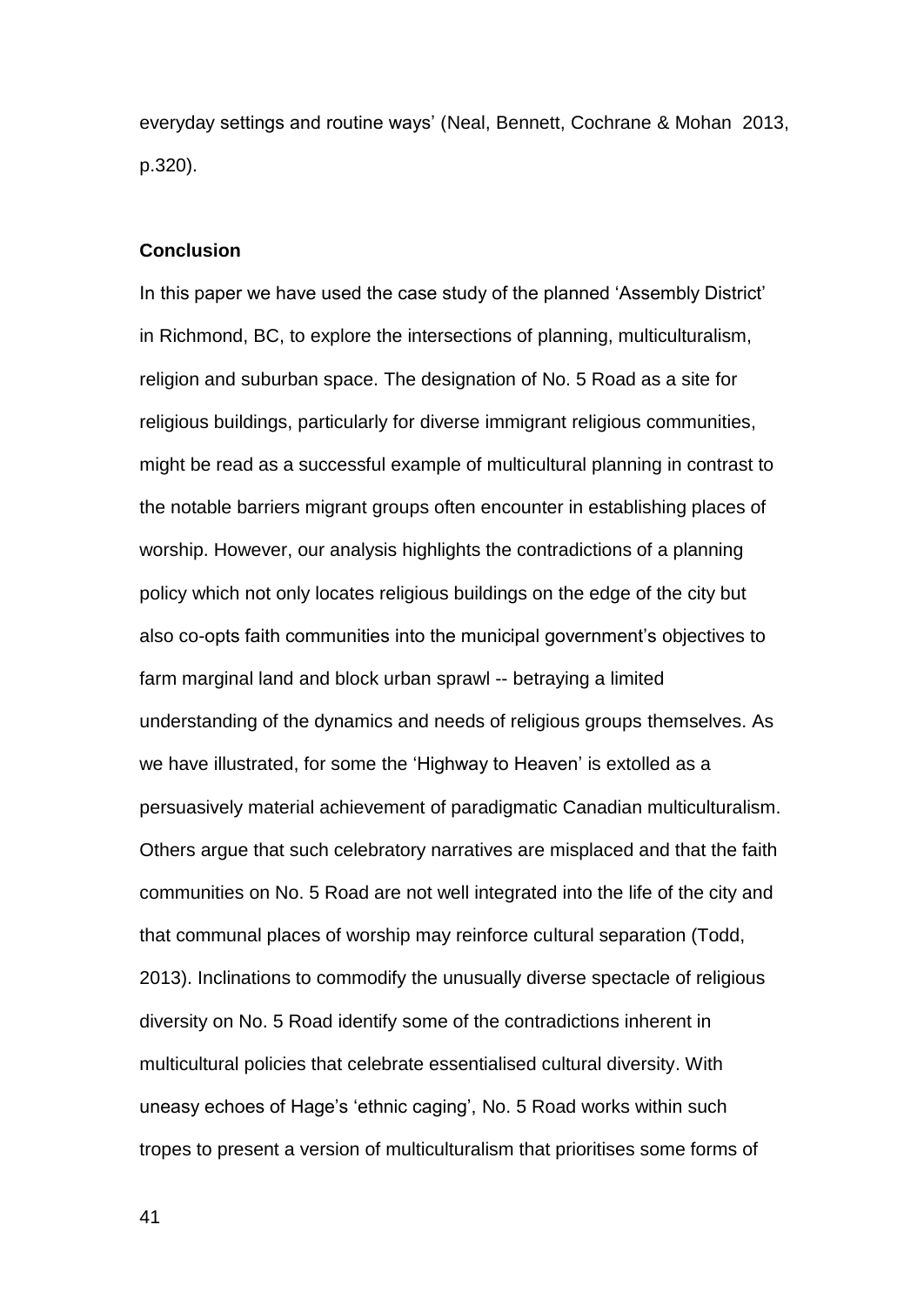ethno-religious difference as 'exotic' and 'colourful' but avoids, for fear of conflict, deeper engagement with questions of difference in religious belief or practice. Our analysis suggests that external attempts to capitalise on the multicultural tourist possibilities of No. 5 Road have failed to date because they do not engage the primarily spiritual or communal interests of the faith communities themselves. Instead a secular discourse of civic multiculturalism requires faith communities to engage as 'ethnic' rather than religious others.

Returning to wider debates about the opportunities for faith communities in navigating the legislative and policy landscape to establish new places of worship, this paper echoes the findings of Gale (2008) and others (Hoernig, 2006; Shah et al. 2012; Peach & Gale, 2003) that success depends upon strategic and pragmatic engagements with civic authorities. In Canada such negotiations are articulated through dominant discourses of state multiculturalism, where religious formations are largely subsumed to 'ethnic' or 'cultural' identities. The faith communities on No. 5 Road recognise such discourses and had developed expertise in the discourse and practice of municipal multiculturalism. In other places, the valorisation of religious cultures identified in the framing of the 'post-secular' city described by Beaumont & Baker (2011, see also Bretherton, 2011) may frame negotiations for religious space differently. In Germany or the Netherlands for example, it is primarily through narratives of religious, and sometimes ethno-religious, difference that space for worship for Muslims has been secured (Cesari, 2005, Ehrkamp, 2005, Kuppinger, 2014) Such differences suggest that the possibilities of the 'post-secular' must be carefully contextualised as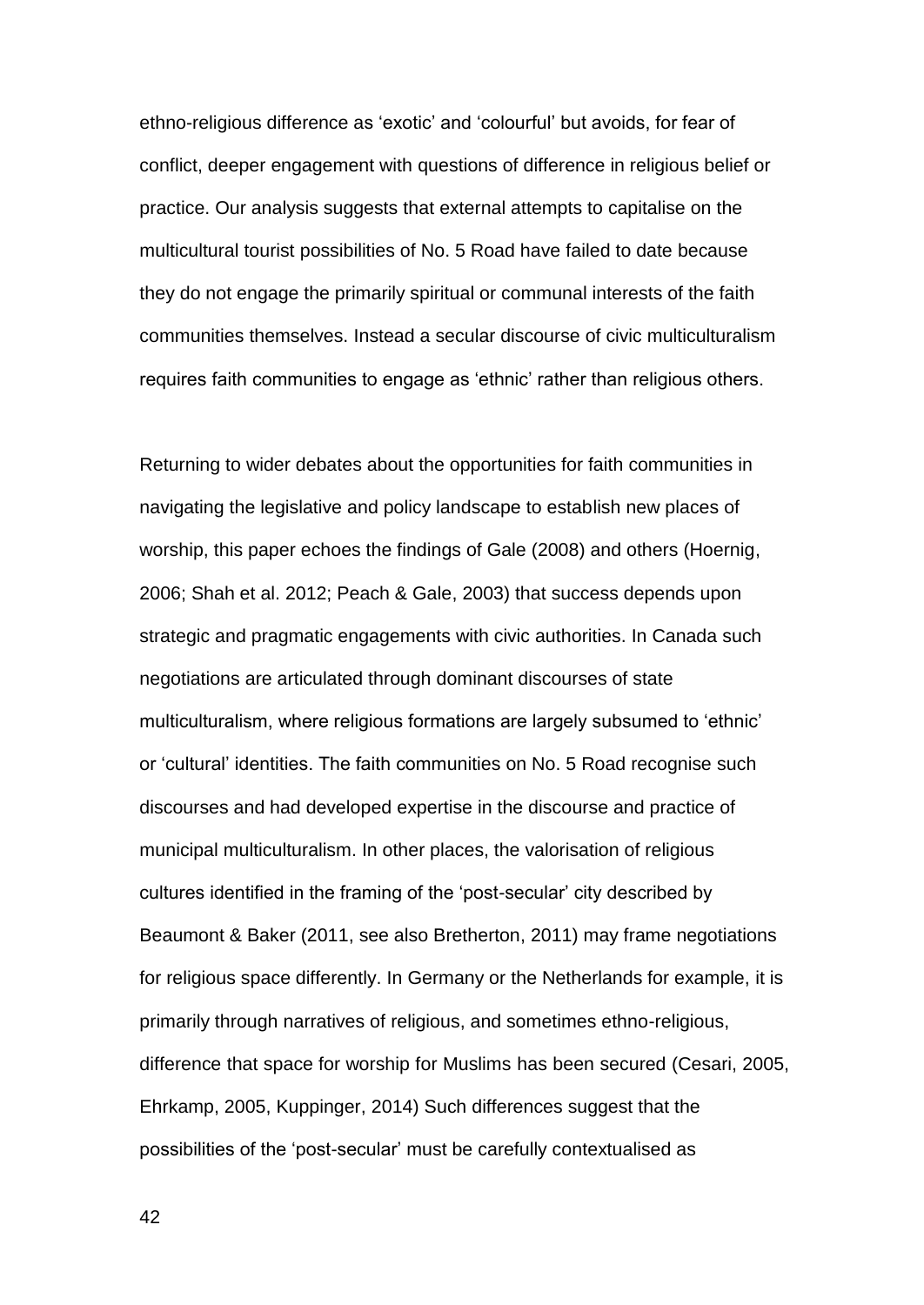understandings of 'the religious' and 'the secular' are co-produced in particular national and urban contexts.

The extraordinary juxtaposition of different religious structures along No. 5 Road provokes inevitable questions about the theory and practice of multiculturalism (Banting & Kymlicka, 2010; Fincher et al. 2014; Vertovec & Wessendorf, 2010). Notwithstanding our critique of the touristic possibilities of No. 5 Road, the 'Highway to Heaven' is a site where the unusual proximity of exaggerated religious diversity has provided opportunities for limited intercultural and interreligious encounters and dialogue leading to respectful everyday co-existence even if, as a consequence of the geographies of the 'edge city', there is often little casual interaction between neighbours. Nonetheless passive co-existence and tolerance among members of a 'land of strangers' (Amin, 2012) is an achievement of sorts, not least because it normalises cultural and religious diversity as the bedrock of new metropolitan societies, producing new landscapes of 'everyday' multicultures.

Finally, we want to suggest that while debates about multiculturalism and planning in diverse cities have rightly highlighted the marginalisation of immigrant communities (Dunn, 2005; Ehrkamp, 2005), our analysis of No. 5 Road also reconnects suburban change with wider transnational aspirations and capital flows accompanying immigration (Lowry & McCann, 2011; Mitchell, 2004). While faith communities are not straightforwardly accommodated in critiques of neo-liberal suburbanism (Peck, 2011), the investment of wealthy Hong Kong Chinese transnationals in suburban temples and the employment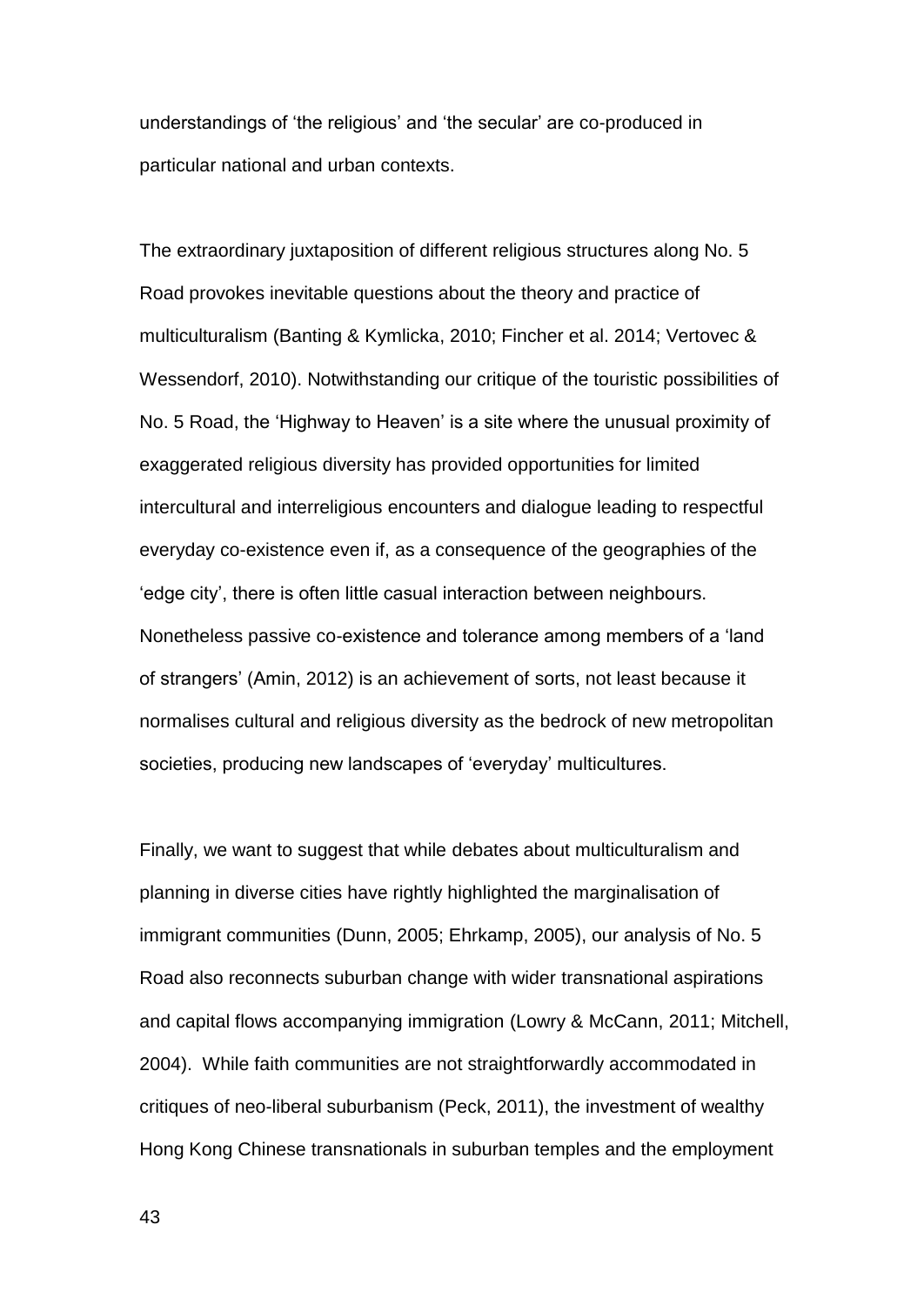of the architect responsible for Vancouver's iconic redevelopment to build a Buddhist monastery in the suburbs suggests that analysis of new suburban formations (Keil, 2013) might incorporate religious transnational circuits. At the same time opponents to the changing landscape of No. 5 Road, whose disquiet may be expressed in registers of anti-Asian or anti-Buddhist xenophobia or racism, also voice more widespread concerns about intensive development in the suburbs. The 'Highway to Heaven' thus represents an intriguing intersection of conflicting narratives that must be prised apart in interpretation and negotiated with care in policy development in multicultural cities.

### Acknowledgements

We are very grateful to all the individuals and organisations who have helped us with the research, particularly those from the faith communities on Number 5 Road. We would also like to acknowledge the helpful feedback from colleagues at the conferences and seminars at which earlier versions of this paper have been presented.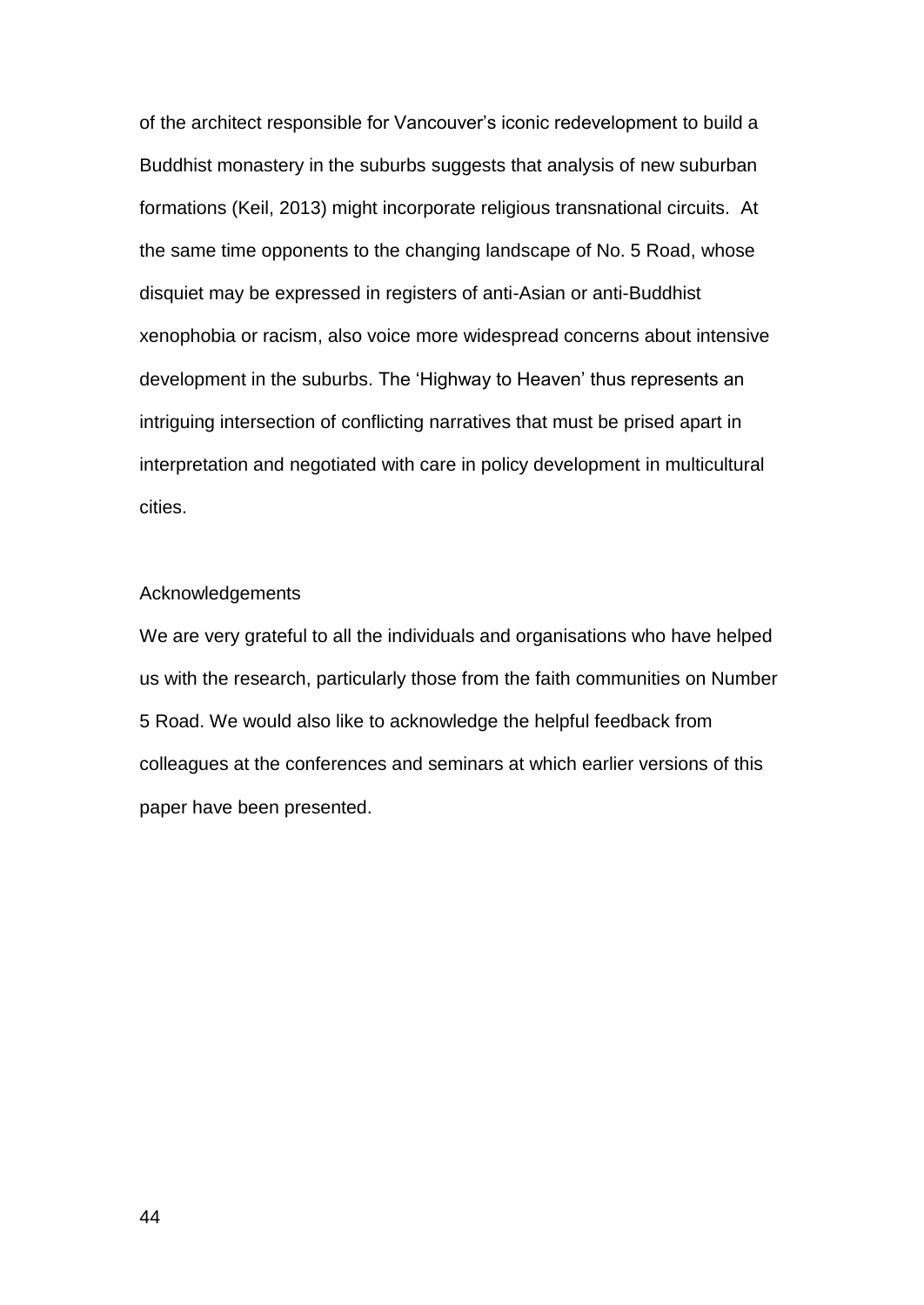<u>.</u> <sup>1</sup> The research project 'Highway to Heaven?' New suburban religious landscapes and immigrant integration' was funded by Metropolis Canada (Grant Reference 12R47822) and conducted by the authors between 2010 and 2012.

<sup>2</sup> See the activities of the Faith and Place Network

<http://faithandplacenetwork.org/>which works at the interface of planning, place and planning to connect faith communities with academics and planners.

<sup>3</sup> Richmond Mayor Malcom Brodie, speaking at the opening of the Thrangu Monastery on No.5 Road, 26 July 2010 (authors' field notes, see also *The Richmond News* 26th July 2010)

<sup>4</sup> Members of visible minorities are defined by the Canadian Employment Equity Act as 'persons, other than Aboriginal people, who are non-Caucasian in race or non-white in colour' (Statistics Canada 2014)

<sup>5</sup> City of Richmond (1990) 'Non-Farm use along the No. 5 Road Corridor' (Policy 5006)

<sup>6</sup> We were unable to make contact with Rosemary Church and the Evangelical Formosan Church who rent the premises of the Trinity Church for their services.

 $7$  For further details of the research design and interview focus see Dwyer, Tse and Ley, 2013.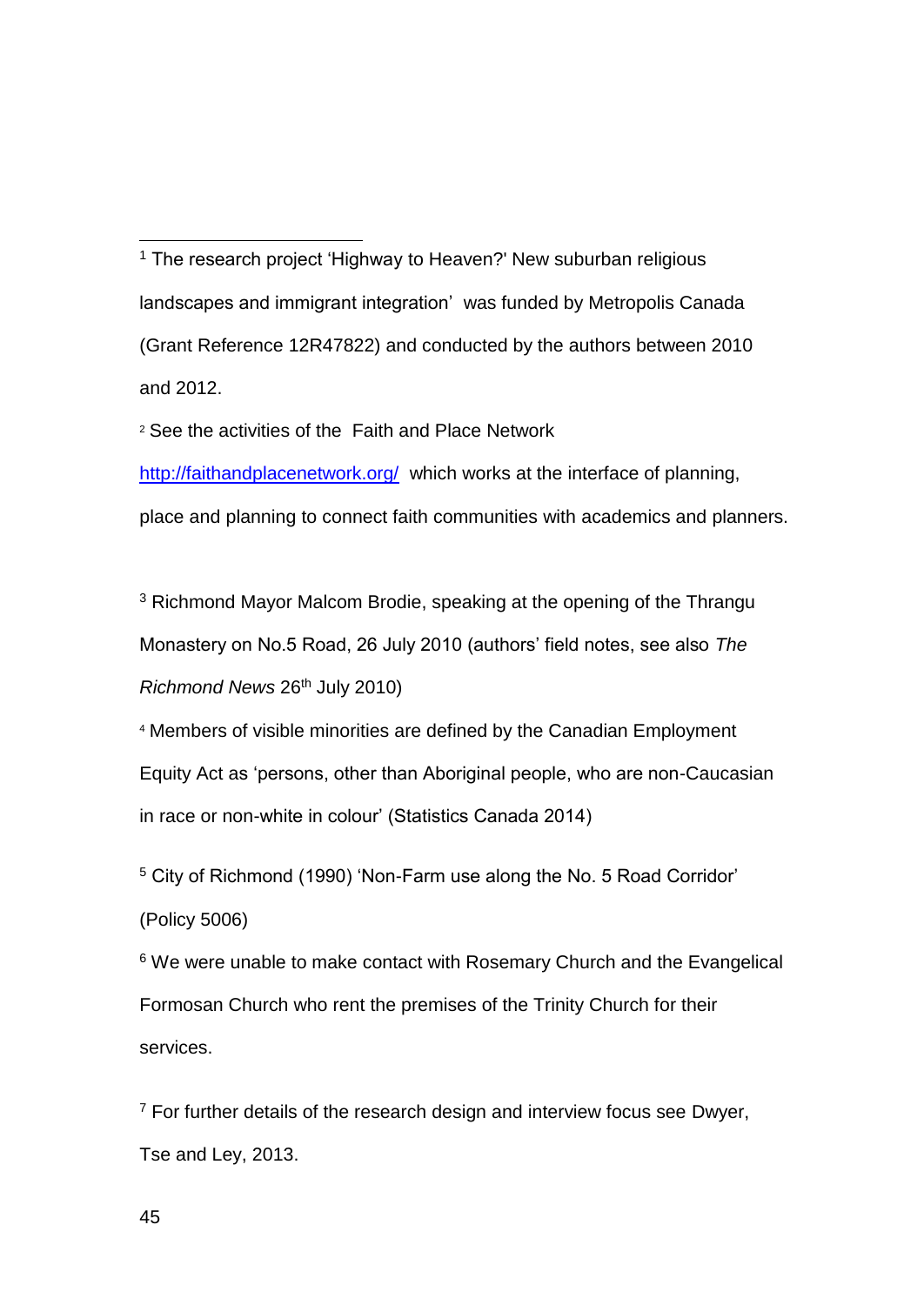<sup>8</sup> The project was approved by the Ethics Board at the University of British Columbia and we have followed appropriate ethical codes concerning the identification of research subjects.

<sup>9</sup> The Guru Nanaksar Gursikh Gurdwara is a Sikh Temple built in traditional punjabi style with elaborate painted façade which opened in 1994.

<sup>10</sup> The International Buddhist Temple or Guan-Yin Buddhist Temple opened in 1983 and is a large Chinese temple said to be modelled on the Forbidden City in Beijing.

<sup>11</sup> Interview with the authors, 2 April 2011

<sup>12</sup> 'Richmond to Review Number 5 Road Backlands Policy', City of Richmond, 16th December 2010

 $13$  In common with some of the other faith communities, this respondent marks an implicit class, and often also caste based, distinction between his community and those from a lower class who might undertake the manual labour associated with agriculture. This was a distinction which was not often understood by policy makers.

<sup>14</sup> Amended No. 5 Road Backlands Policy. Endorsed by Planning Committee on March 21, 2000. City of Richmond, Vancouver.

<sup>15</sup> 'Shia Mosque given one less chance for tax break' *The Richmond News*, 25th September 2010

<sup>16</sup> Interview with authors, 12 November 2009

<sup>17</sup> 'Richmond to Review Number 5 Road Backlands Policy', Statement, City of Richmond, 16th December 2010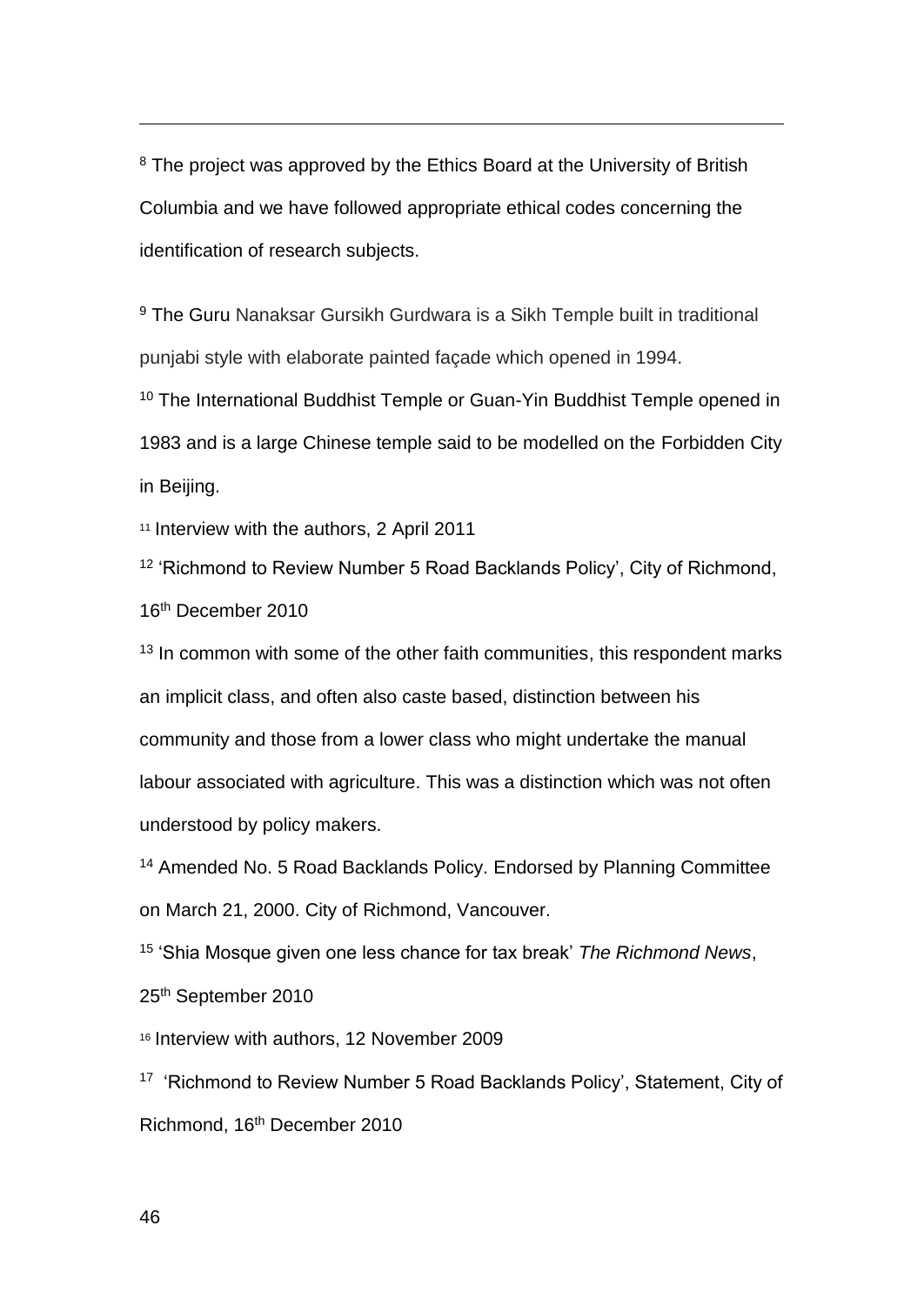<u>.</u> <http://www.richmond.ca/news/city/no5rdbacklandspolicyreview.htm> (accessed 3 August 2012

<sup>18</sup> Meeting with the Council Planners to tell them about our research, we were urged to gain data about numbers and residence of visitors to the places of worship. This data was hard for the city planners to obtain and often disputed. While we asked these questions in all our interviews we did not collect systematic data about congregation size or the home residence of members of different faith communities.

<sup>19</sup> 'Richmond to Review Number 5 Road Backlands Policy', City of Richmond, 16/12/10

20 Confirmed in interview with real estate agent Harold Shury, 27 April 2010 <sup>21</sup> *A miniature Tibet you should visit in Richmond, British Columbia* (Vajra Vidhya Buddhist Association, Vancouver, no date, obtained from Lama Pema, Vajra Vidhya Buddhist Association, March 2010).

<sup>22</sup> Development Permit Panel Report, City of Richmond Planning and Development Department, 16<sup>th</sup> July 2007

<sup>23</sup> The English speaking congregation were more favourably disposed to the idea of selling up, whilst the newer Chinese congregation were opposed. For many, as one of our interviewees acknowledged, there remained a cultural stumbling block towards their Buddhist neighbours given frequent familial conflicts over Christian conversion.

<sup>24</sup> James Cheng is best known for his green glass condominium towers in West Vancouver, which helped to create the architectural style know as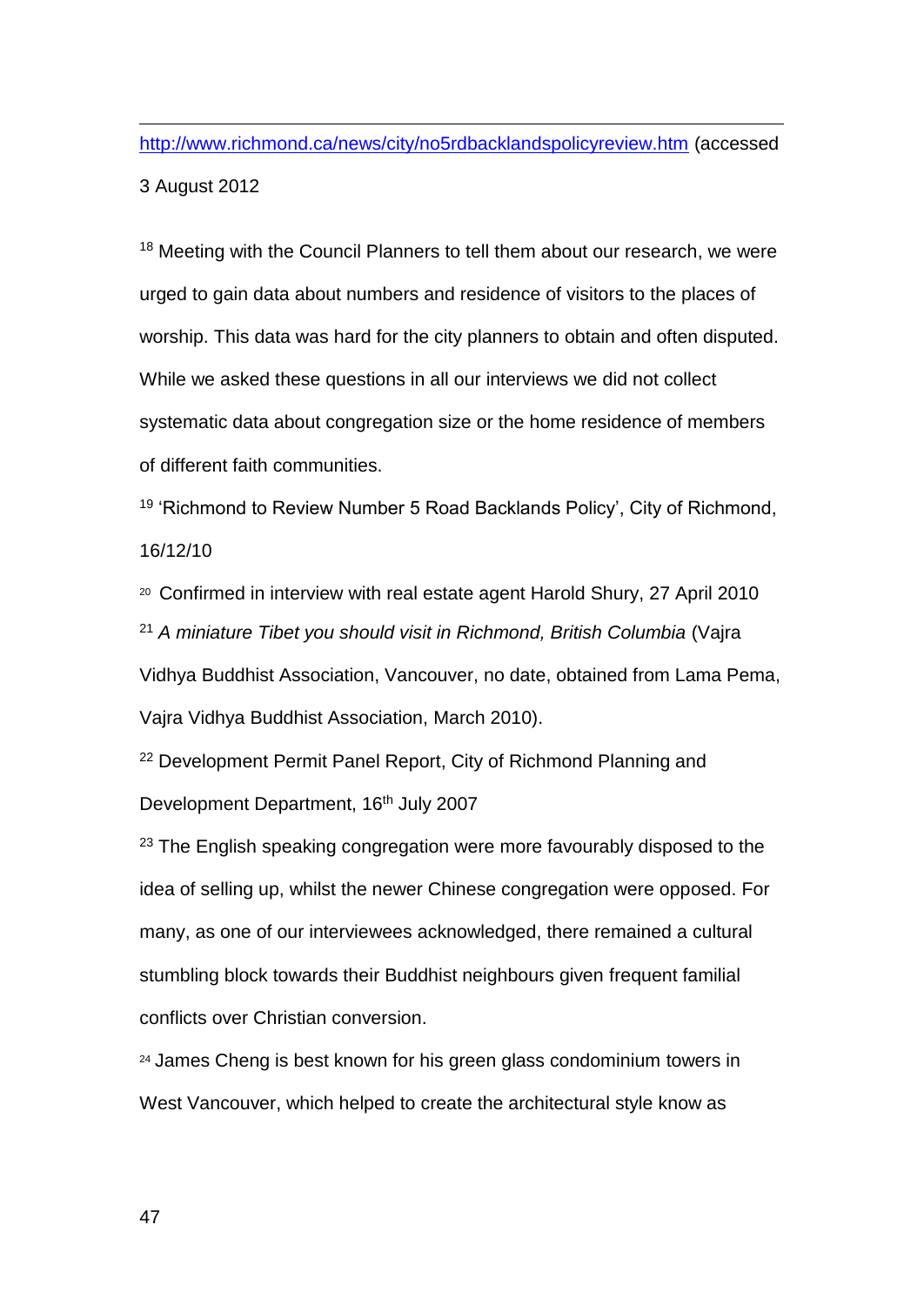'Vancouverism'. Fong, Petti, 'Vancouver icon takes on Toronto' *Toronto Star*  June 16, 2007

<sup>25</sup> Wayne Craig, Director of Development, City of Richmond, Report to Planning Committee, 8 April 2014

<sup>26</sup> Cited in *Richmond News*, 22 April 2014. Carol Day was also interviewed by the authors on 4 April 2011.

<sup>27</sup> Cited in *Richmond News*, 24 April 2014

<sup>28</sup> 'Say No to Buddha Disneyland' Letter from Carol Day to the Editor, *Richmond News* September 29 2010. Day admitted in her interview with the authors that this comment was 'a mistake' (Interview with authors, 4 April 2011). Day's characterisation may have been an implicit reference to Fantasty Gardens, an amusement park built by a former premier of British Columbia, Bill Vander Zalm, at the southern end of No. 5 Road in the 1980s, now the site of the new housing development, The Gardens, see figure 1. The park included representations of European cities and a Biblical scene and was used as backdrop in a number of film, television and video productions. It was demolished in 2010.

<sup>29</sup> Interview with authors, 23 September 2011

<sup>30</sup> Mayor Brodie recalled this citation at the Opening of the Thrangu Monastery, 26th July 2010.

<sup>31</sup> Notes from fieldwork, 26 July 2010

32 Interview with authors, 1 April 2011

<sup>33</sup> Interview with authors, 29 March 2011

48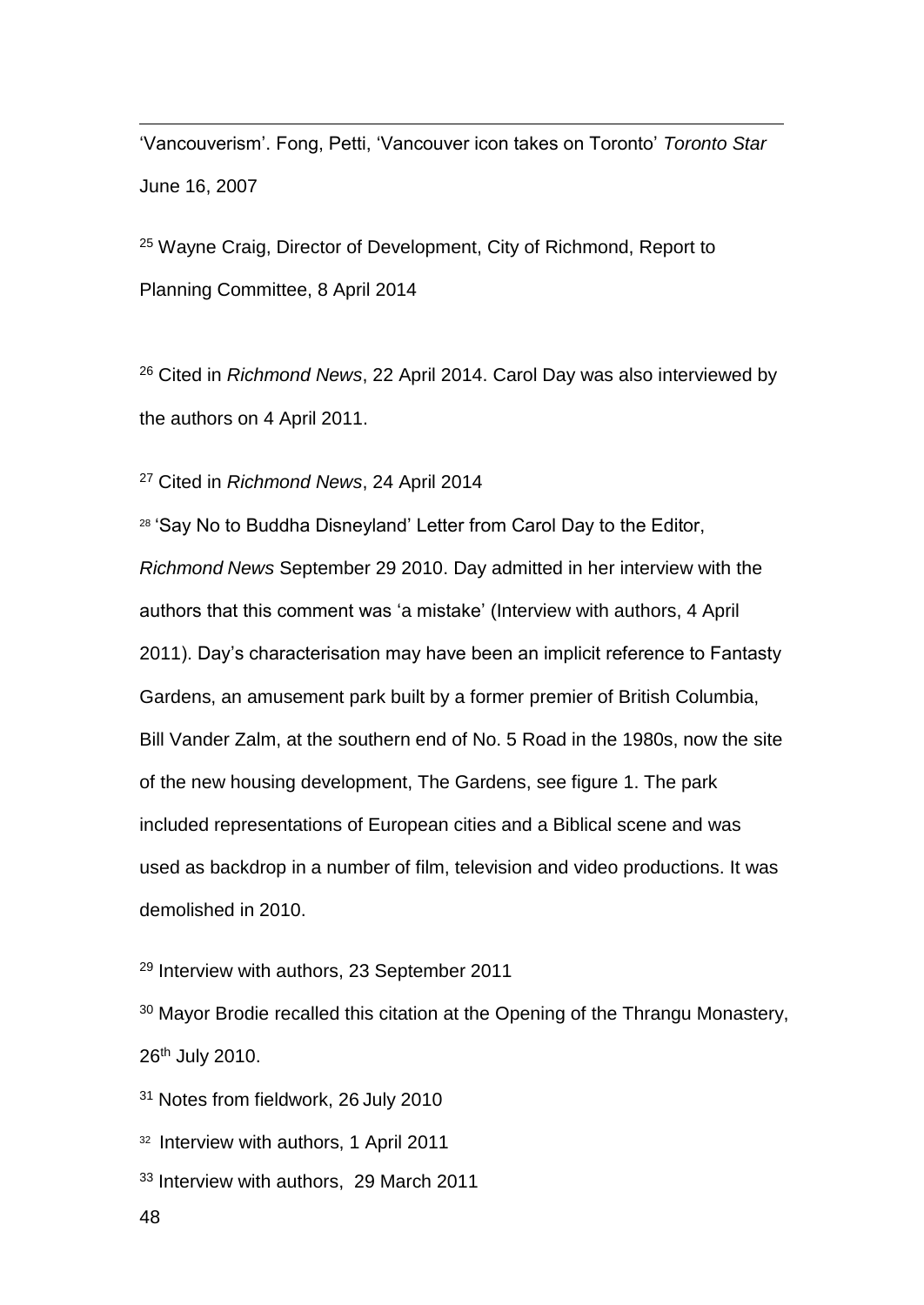<sup>34</sup> Interview with authors, 15 September 2010

<sup>35</sup> Interview with authors 29July 2010

<sup>36</sup> See [http://www.richmond.ca/shared/assets/Mouth\\_of\\_the\\_Fraser\\_-](http://www.richmond.ca/shared/assets/Mouth_of_the_Fraser_-_Fall_201234046.pdf)

[\\_Fall\\_201234046.pdf](http://www.richmond.ca/shared/assets/Mouth_of_the_Fraser_-_Fall_201234046.pdf)

37 Interview with authors, 15 September 2010

<sup>38</sup> Our field work did not reveal a definitive answer to the origins of the

colloquial name 'Highway to Heaven', since more than one respondent

claimed to have invented it. Even *Tourism Richmond* sought to lay claim to

the name!

<u>.</u>

<sup>39</sup> *Tourism Richmond*, Destination Guide, 2011/2012

<sup>40</sup> Interview with authors, 6 April 2011

<sup>41</sup> Interview with authors, 5 April 2011

<sup>42</sup> Interview with authors, 22 April 2010

# **References**

Agrawal, S. (2008). Faith-based ethnic residential communities and neighbourliness in Canada. *Planning Practice and Research* 23 (1): 41-56.

Agrawal, S. & Barratt, C. (2013). Does proximity matter in promoting interfaith dialogue? *International Migration and Integration* (published first online)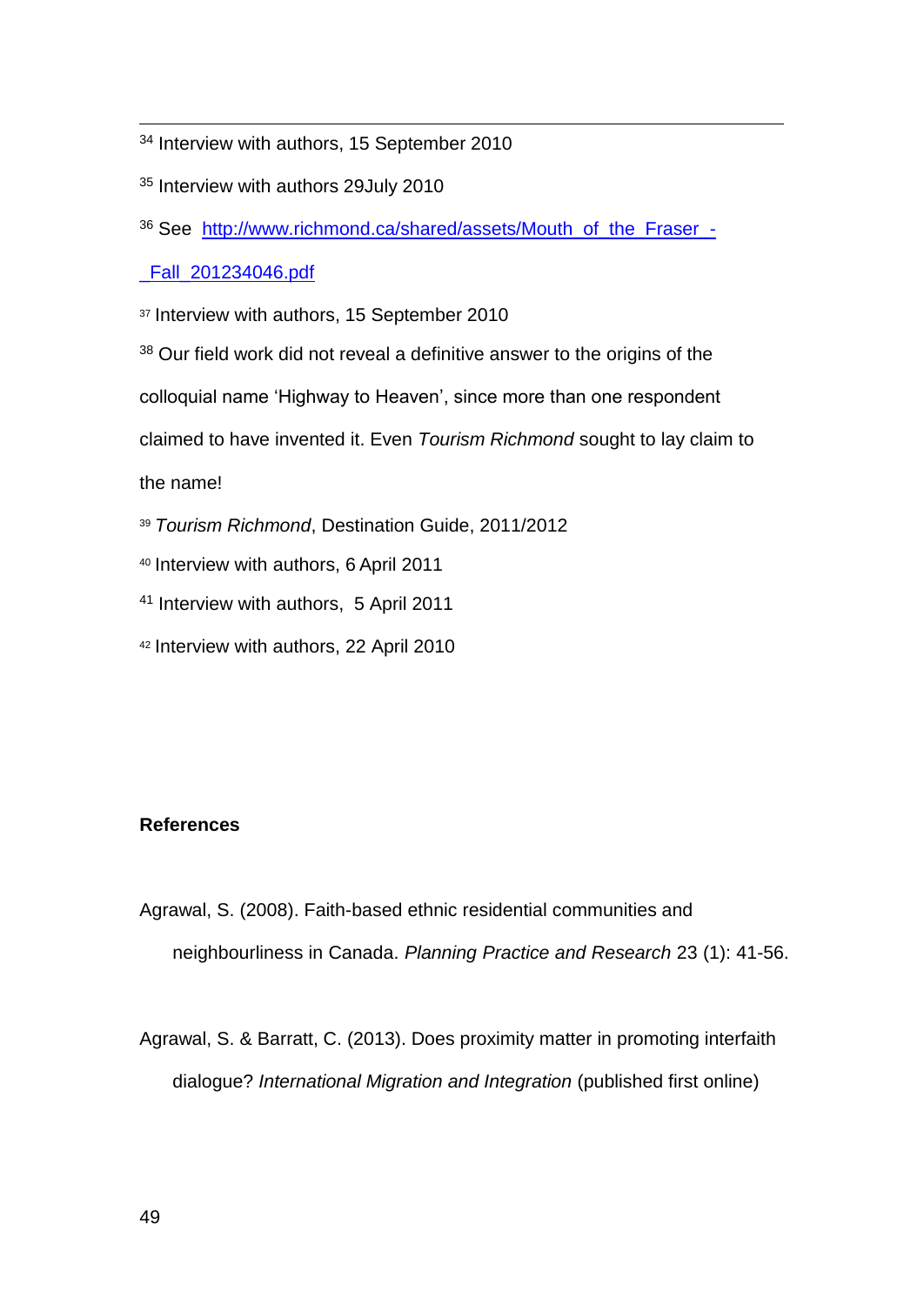Anderson, K. (1991) *Vancouver's Chinatown: Racial Discourse in Canada, 1875-1980.* Vancouver: University of British Columbia Press.

Amin, A. (2012) *Land of Strangers* Cambridge: Polity

Aytar, V. & Rath, J. eds. (2012) *Selling Ethnic Neighborhoods.* New York: Routledge.

Bannerji, H. (2000). *The dark side of the nation: essays on multiculturalism, nationalism and gender* Toronto: Canadian Scholars' Press

- Banting, K. & Kymlicka, W. (2010). Canadian multiculturalism: global anxieties and local debates. *British Journal of Canadian Studies* 23 (1), 2010: 43- 72.
- Beaumont, J. & Baker, C. eds. (2011). *Post-Secular Cities.* London: Continuum.
- Bramadat, P. (2008). Religion and public policy in Canada: an itinerary. *Studies in Religion* 37 (1): 121-43.
- Bramadat, P. & Koenig, M. eds. (2009) *International Migration and the Governance of Religious Diversity.* Montreal: McGill-Queens University Press.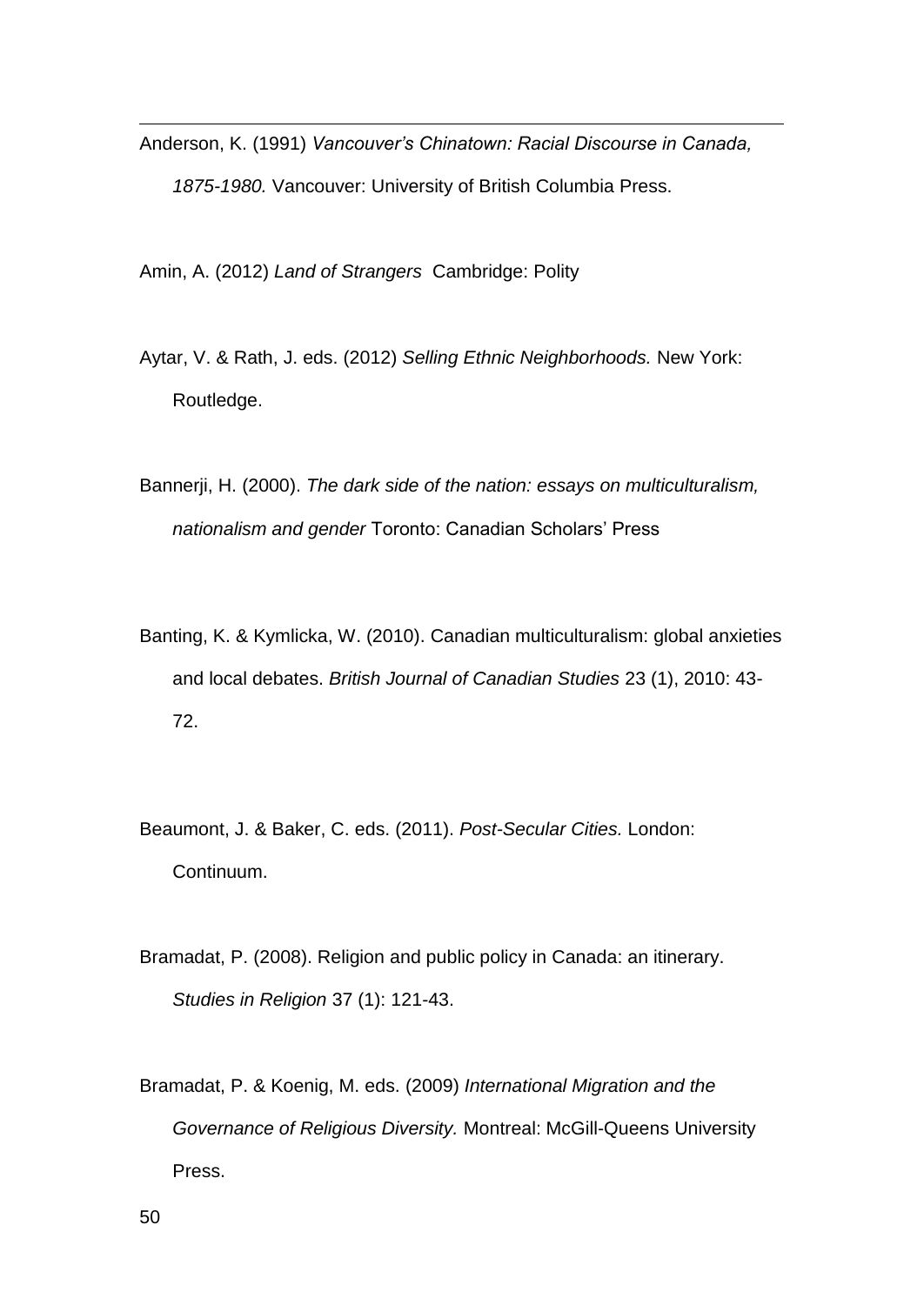Bretherton, L. (2011). *Christianity and contemporary politics* London: Wiley Cesari, J. (2005) Mosque Conflicts in European Cities: Introduction, *Journal of Ethnic and Migration Studies* 31:6 1015-1024

City of Richmond (1999). The Agricultural Land Reserve [http://www.richmond.ca/\\_\\_shared/assets/section16304.pdf](http://www.richmond.ca/__shared/assets/section16304.pdf)

Commission de Consultation sur les pratiques d'accommodement reliées aux différences culturelles, 2008. *Building the Future: A Time for Reconciliation* Quebec, QC: Government of Quebec.

- D'Addario, S., Kowalski, J., Lemoine, M. & Preston, V. (2008). 'Finding Home: Exploring Muslim Settlement in the Toronto CMA' Working Paper, Department of Geography, York University, Toronto, Canada
- Dunn, K.M. (2005). Repetitive and troubling discourses of nationalism in the local politics of mosque development in Sydney, Australia *Environment and Planning D: Society and Space* 23(1), 29-50.

Dwyer, C., Tse, J., & Ley, D. (2013). *Immigrant Integration and Religious Transnationalism: the case of the 'Highway to Heaven' in Richmond, BC* Working Paper 13-06 Metropolis British Columbia

<http://mbc.metropolis.net/assets/uploads/files/wp/2013/WP13-06.pdf>

Dwyer, C., Gilbert, D., & Shah, B. (2013). Faith and Suburbia: Secularisation, Modernity and the Changing Geographies of Religion in London's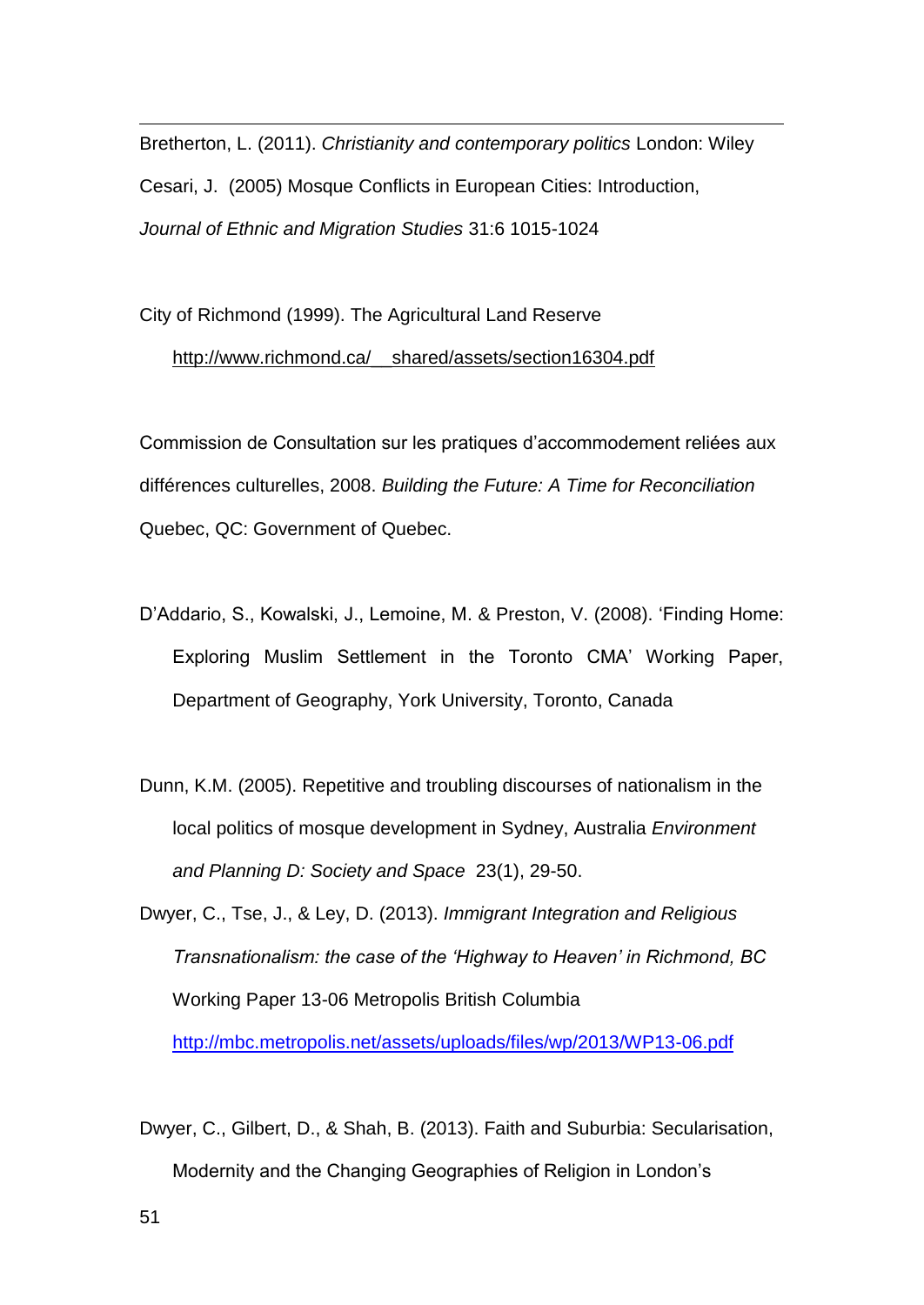Suburbs. *Transactions of the British Institute of Geographers* 38(3), 403- 419

Dwyer, C. & Crang, P. (2002). Fashioning ethnicities: The commercial spaces of multiculture *Ethnicities* 2(3) 410-430

Dwyer, C., forthcoming New religious architecture in the suburbs: examples from London and Vancouver *Spiritualising the City* edited by Margry, P. J. & Hegner, V. (eds) London: Routledge

Eade, J. (2011). 'From race to religion: Multiculturalism and contested urban space' in *Postsecular Cities* edited by J. Beaumount , J.and Baker, C. 154- 168) London: Continuum

Ebaugh, H. &Chafetz, J. (2000). *Religion and the New Immigrants.* Walnut Creek, CA: AltaMira Press.

Edgington D. W. & Hutton, R. T. (2002) *Multiculturalism and local government in Greater Vancouver*. Vancouver, BC: University of British Columbia, RIIM Working Papers, No. 02-06.

Edgington, D.W., Goldberg, M.A. & Hutton, T. (2006). Hong Kong Business, Money, and Migration in Vancouver, Canada. In *From Urban Enclave to Ethnic Suburb: New Asian Communities in Pacific Rim Countries*, 155- 183, in Li, W. (ed) Honolulu: University of Hawaii Press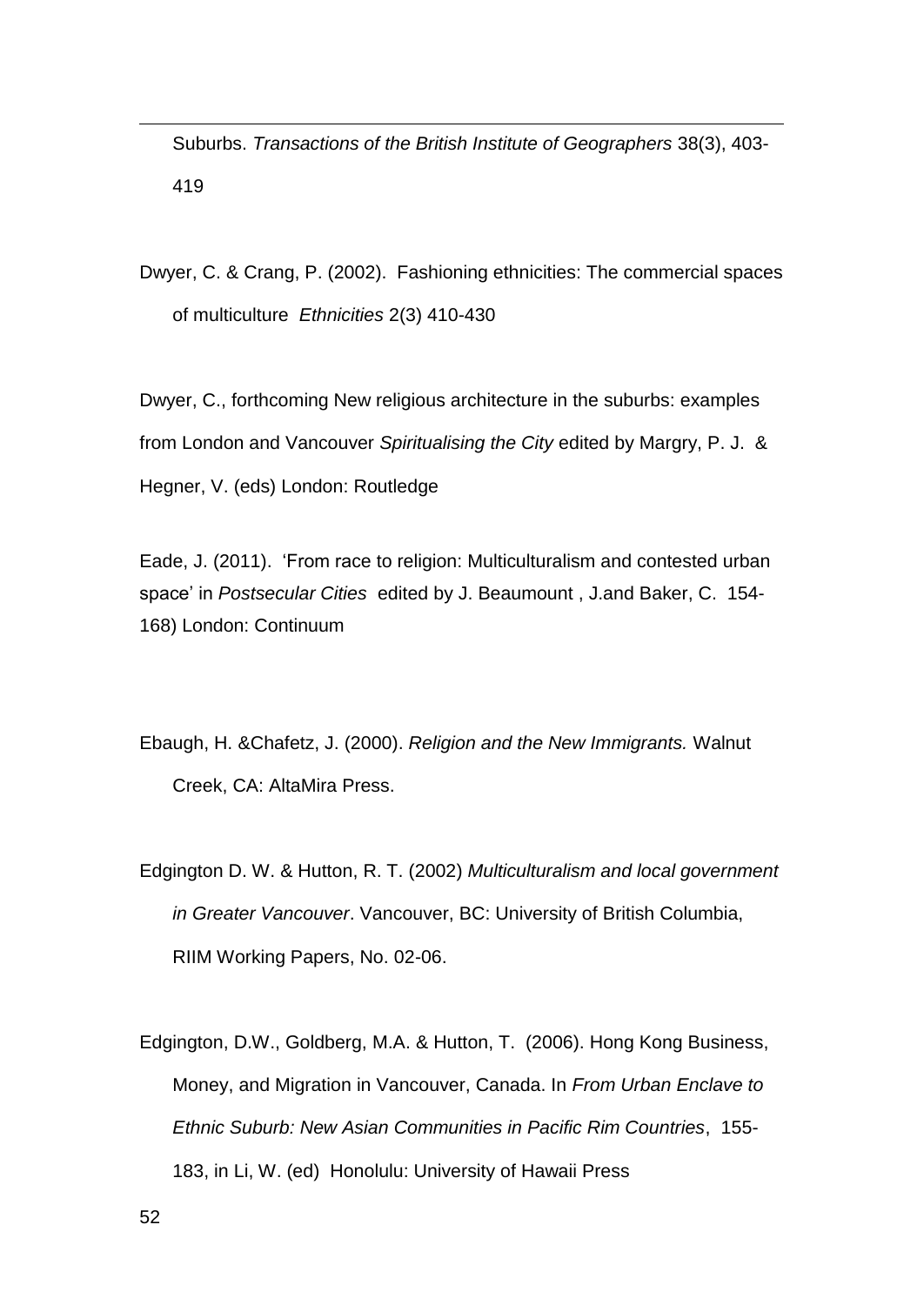Ehrkamp, P. (2005). Placing identities: Transnational practices and local attachments of Turkish immigrants in Germany, *Journal of Ethnic and Migration Studies*, 31:2, 345-364

Ehrkamp, P. & Nagel, C. (2012). Immigration, places of worship and the politics of citizenship in the US South *Transactions of the Institute of British Geographers* 37: 624-638

Fincher, R. & Iveson, K. (2008). *Planning and Diversity in the City: Redistribution, Recognition and Encounter*. Basingstoke: Palgrave Macmillan.

Fincher, R., Iveson, K., Leitner, H. & Preston, V. 2014 Planning in the Multicultural City: Celebrating diversity or reinforcing difference? *Progress in Planning* 92: 1-55

Foley, M. & Hoge, D. 2007. *Religion and the New Immigrants: How Faith Communities Form our Newest Citizens.* New York: Oxford University Press.

Friedman, S., Singer, A., Price, M., & Cheung, I. (2005). Race, immigrants and residence: a new racial geography of Washington, DC. *Geographical Review* 95 (2): 210-30.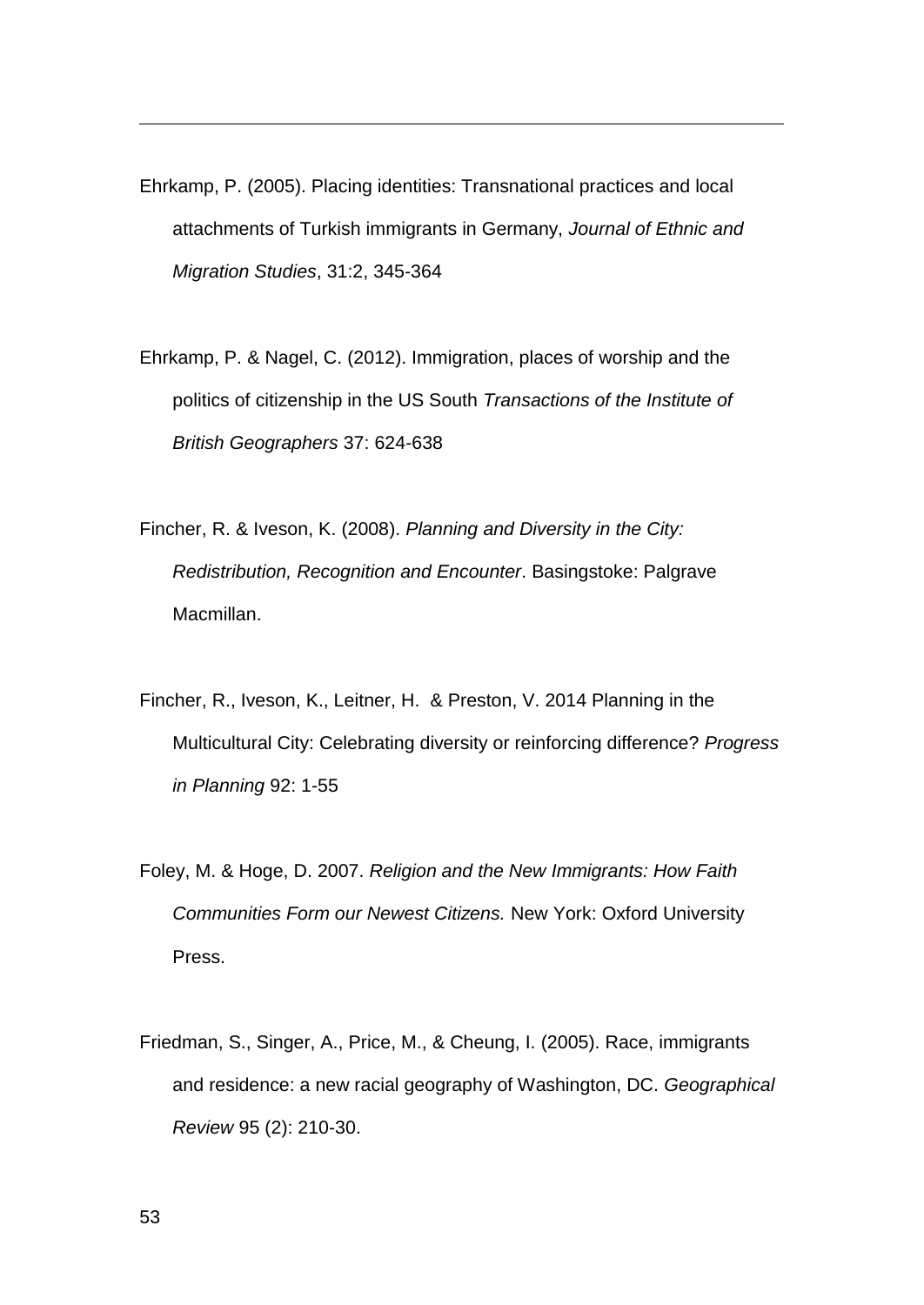<u>.</u> Gale, R. (2008). Locating religion in urban planning: beyond 'race' and ethnicity? *Planning Practice and Research* 23(1): 19-39

Gale, R. (2004). The multicultural city and the politics of religious architecture: urban planning, mosques and meaning making in Birmingham, UK'*Built Environment, 30* (1), 18-32

Gale, R. & Naylor, S. (2002). Religion, planning and the city: The spatial politics of ethnic minority expression in British cities and towns *Ethnicities,* 2 (3), 387-409

Garrish, C. (2002). Unscrambling the Omelette: Understanding British Columbia's Agricultural Land Reserve. *BC Studies* 136:25-55.

- Germain, A., & Gagnon, E. (2003). Minority places of worship and zoning dilemmas in Montreal. *Planning Theory and Practice* (4): 295-318.
- Gilroy, P. (2005). *Postcolonial Melancholia.* New York: Columbia University Press.
- Goh, D. (2013). Multicultural carnival and the politics of the spectacle in global Singapore *Inter-Asia Cultural Studies* 14:2, 228-251
- Good, K.R. (2009). *Municipalities and Multiculturalism: The Politics of Immigration in Toronto and Vancouver*. Toronto: University of Toronto Press.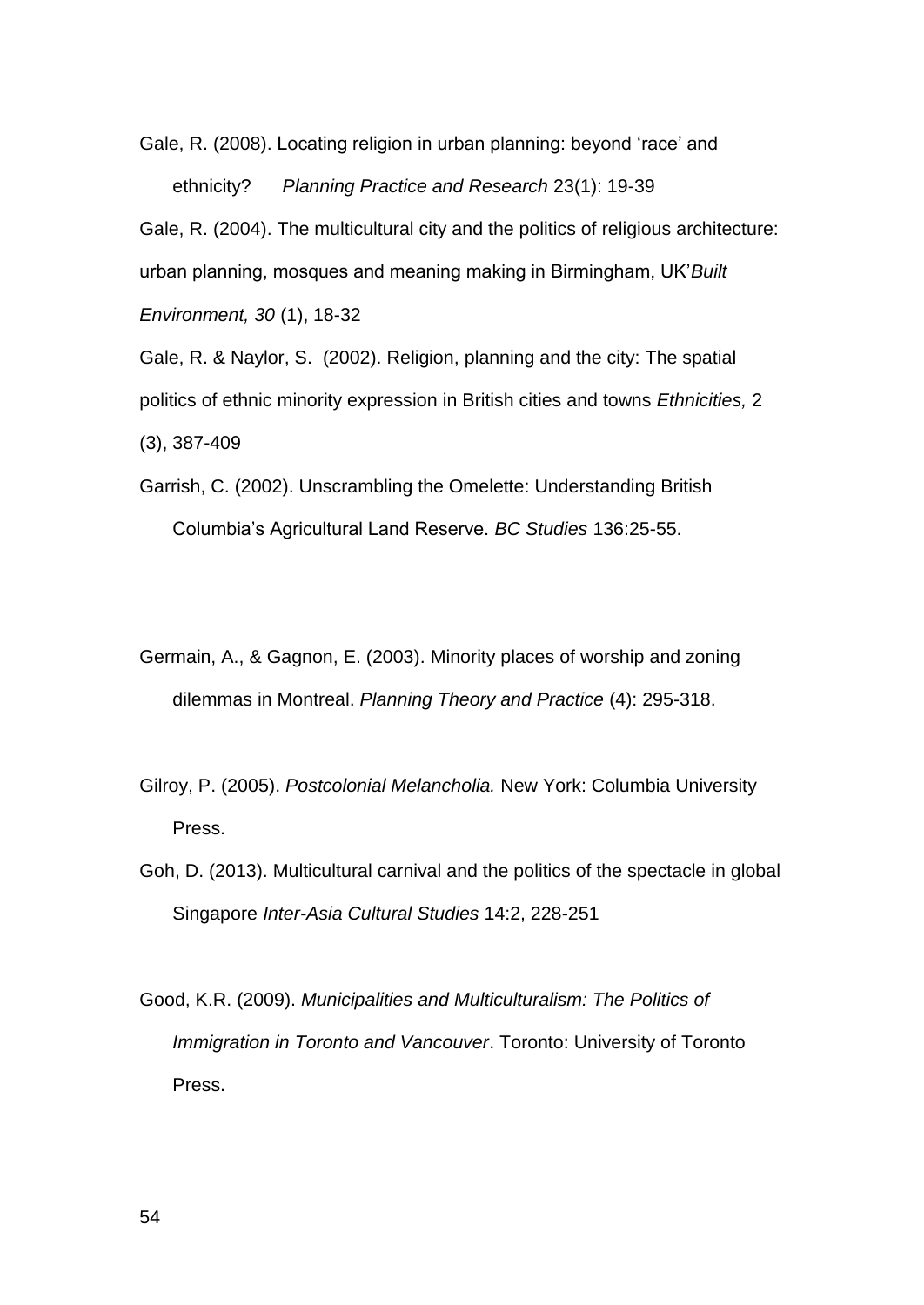Hackworth, J., & Stein, K. (2012). The Collision of Faith and Economic Development in Toronto's Inner Suburban Industrial Districts. *Urban Affairs Review*. 48(1) 35-61

Hage, G. (1998). *White Nation: Fantasies of White Supremacy in a Multicultural Society.* Annandale, NSW: Pluto Press.

Hanna, K.S. (1997) Regulation and Land-Use Conservation: A Case Study of the British Columbia Agricultural Land Reserve. *Journal of Soil and Water Conservation* 52(3): 166-170.

Hiebert, D., Schuurman, D. &Smith, H. (2007). Multiculturalism 'on the ground': the social geography of visible minority populations in Montreal, Toronto and Vancouver projected to 2017 *Metropolis British Columbia, Centre of Excellence for Research on Immigration and Diversity*, Working paper No. 07-12

Hoernig, H. (2006). *Worship in the suburbs: the development experiences of recent immigrant religious communities*. Waterloo, ONT: Unpublished dissertation, School of Planning, University of Waterloo.

Hopkins, P., Kong, L. & Olson, E. eds. (2013). *Religion and Place: Identity, Community and Territory.* New York: Springer.

Isin, E. F. & Siemiatycki, M. S. (2002). Making space for mosques: Struggles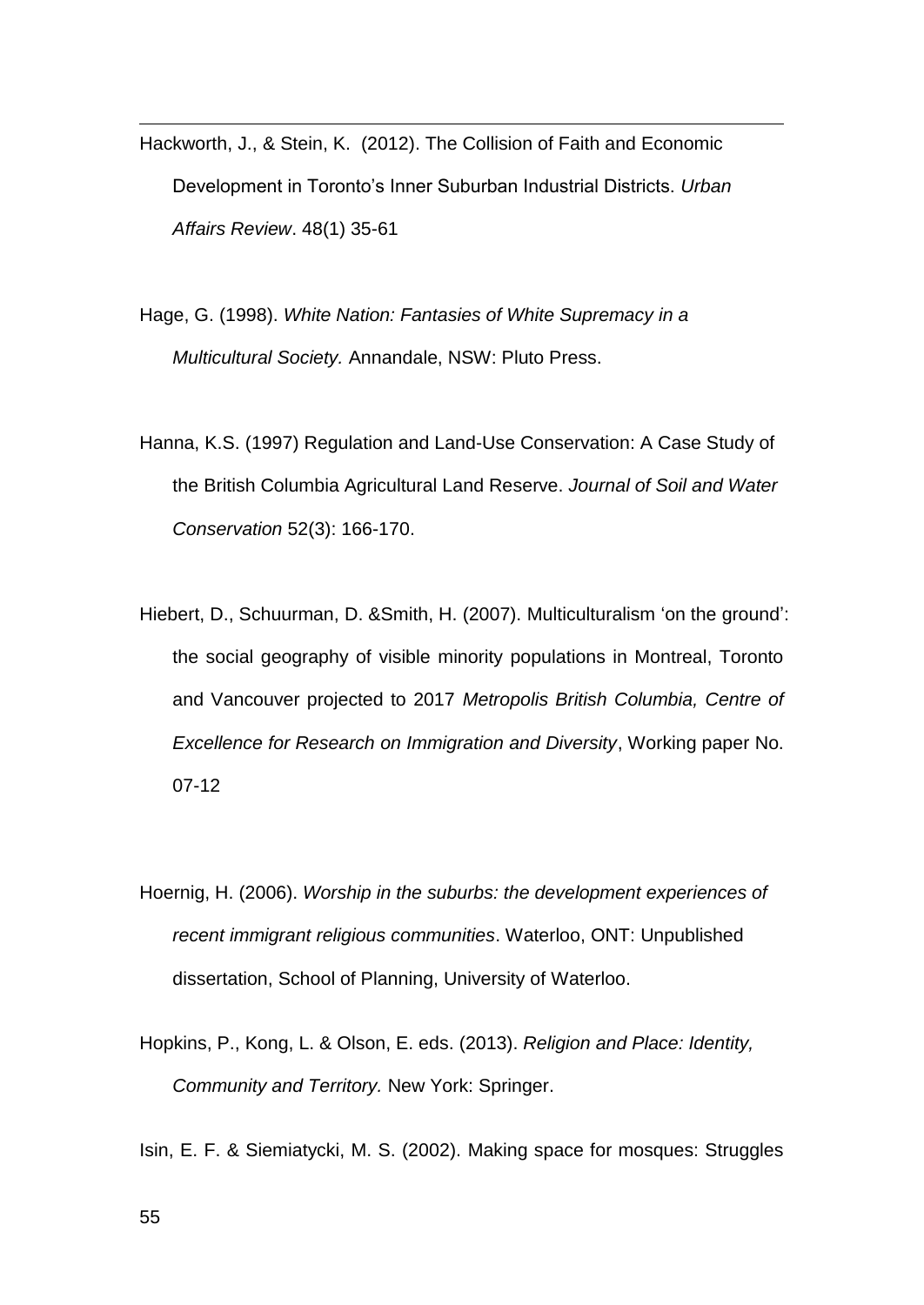for urban citizenship in diasporic Toronto. In S. H. Razack (Ed.) *Race, space and law, Unmapping a White settler society* Toronto: Between the Lines Press,185-209

- Jenkins, P. (2007). *God's Continent: Christianity, Islam Europe and Europe's Religious Crisis.* New York: Oxford University Press.
- Katz, M., Creighton, M. , Amsterdam, D. & Chowkwanyum, M. (2010). Immigration and the new metropolitan geography *Journal of Urban Affairs* 32(5) 523-547

Keil, R. (ed) (2013). *Suburban Constellations* Berlin: Jovis Verlag

Kilbride, K. (ed) (2014). *Immigrant Integration : Research Implications for Future Policy* Toronto : Canadian Scholars' Press

Kim, H. (2010). Public engagement and personal desires: BAPS Swaminarayn Temples and their contribution to the discourses of religion *International Journal of Hindu Studies* 13(3): 357-90

- Kobayashi, A. (1993). Multiculturalism: representing a Canadian institution. In J. Duncan & Ley, D. eds. *Place/Culture/Representation.* London: Routledge, 205-31.
- Kong, L. (2010). Global shifts, theoretical shifts: changing geographies of religion. *Progress in Human Geography* 34 (1): 1-22.

Krause K. **(**2009). Spiritual spaces in post-industrial places: transnational churches in North East London' in Smith M. P. & Eade, J. (Eds)*Transnational*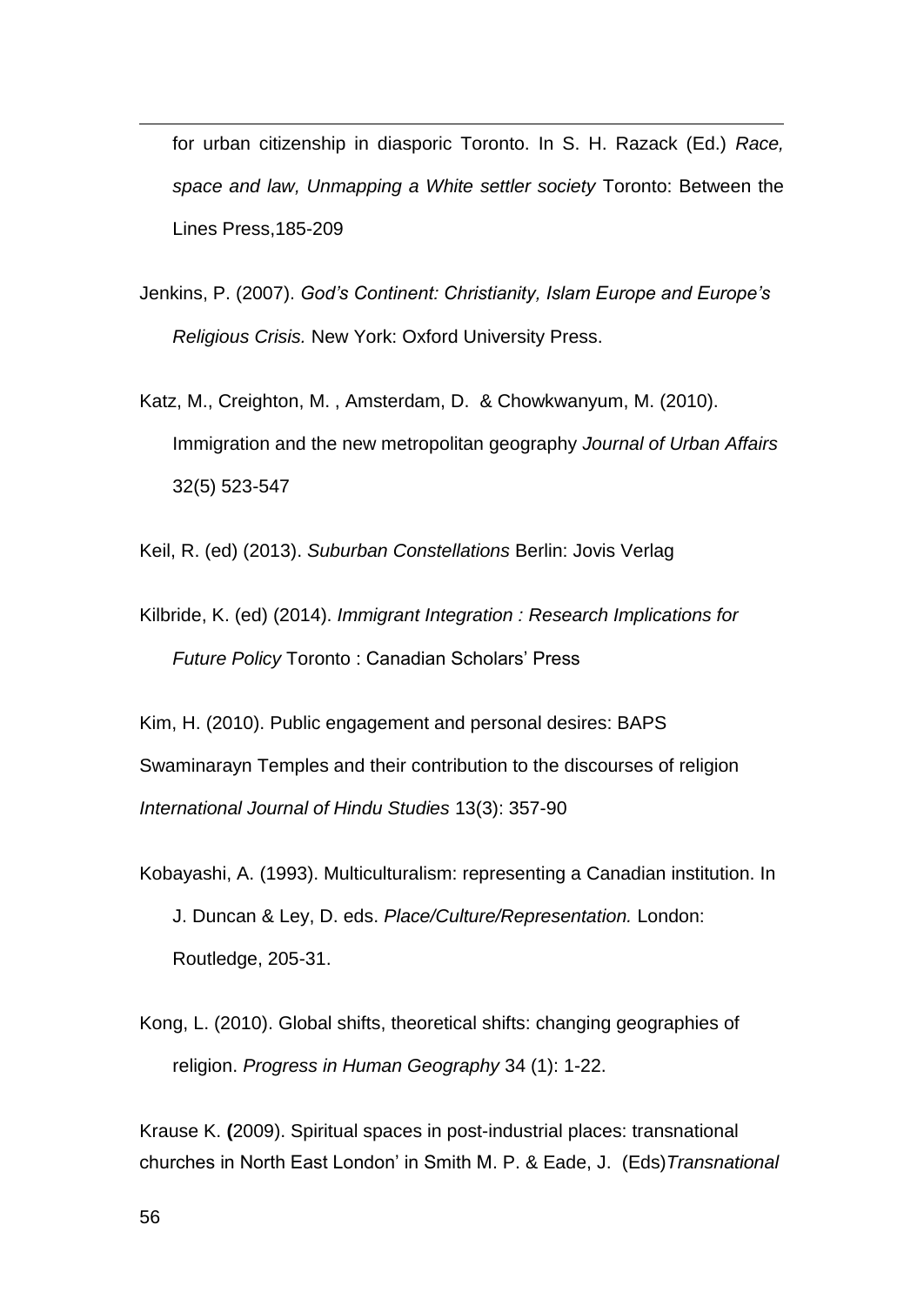<u>.</u>

Kunz, J. (2009). Religious diversity in Canada: quo vadis? *Horizons* 12 (2): 6- 13.

Kuppinger, P. (2014). Mosques and Minarets: Conflict, Participation, and Visibility in German Cities *Anthropological Quarterly* 87(3) 793-818.

Kymlicka, W. (1995). *Multicultural Citizenship: A Liberal Theory of Minority Rights.* New York: Oxford University Press.

- Kymlicka, W. (2007). *Multicultural Odysses: Navigating the New International Politics of Diversity.* Oxford: Oxford University Press
- Ley, D. (1995). Between Europe and Asia: The Case of the Missing Sequoias. *Ecumene* 2:187-212.
- Ley, D. (2003). Seeking *Homo Economicus*: The Canadian State and the Strange Story of the Business Immigration Program. *Annals of the Association of American Geographers* 93(2):426-441.
- Ley, D. (2008). The immigrant church as an urban service hub *Urban Studies* 45(1), 2057-2074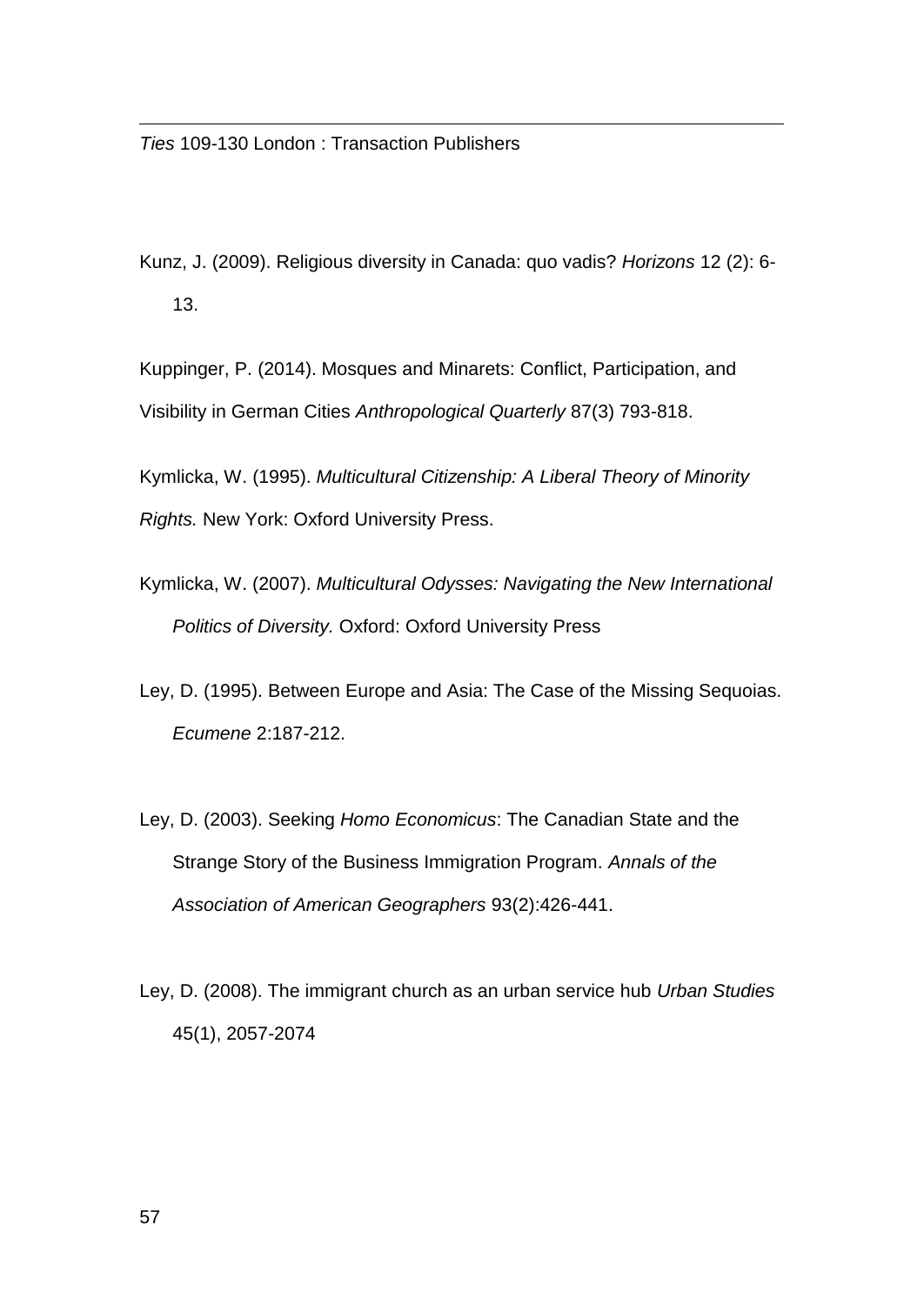Ley, D. (2010a). Multiculturalism: a Canadian defence, in Vertovec, S.&Wessendorf, S. eds. *The Multiculturalism Backlash: European Discourses, Policies and Practices.* London: Routledge190-206.

- Ley, D. (2010b). *Millionaire Migrants: Trans-Pacific Life Lines* Oxford: Wiley-Blackwell.
- Ley, D. & Tse, J. (2013). *Homo religiosus?* Religion and immigrant subjectivities in P. Hopkins, L. Kong & Olson, E. (Eds.) *Religion and Place: Identity, Community and Territory* (pp.149-165) New York: Springer,.
- Li, W. (2009). *Ethnoburb: The New Ethnic Community in Urban America*. Honolulu: University of Hawaii Press.
- Lo, L. (2006). Suburban housing and indoor shopping: the production of the contemporary Chinese landscape in Toronto, in W. Li (ed.) *From Urban Eclave to Ethnic Suburb: New Asian Communities in Pacific Rim Countries( pp. 134-54)Honolulu: University of Hawaii Press,*
- Lowry, G. & McCann, E. (2011). Asia in the mix: urban form and global mobilities – Hong Kong, Vancouver, Dubai in A. Roy & A. Ong (Eds) *Worlding Cities: Asian experience and the Art of being global* Oxford: Wiley Blackwell
- MacKey E. (2002). *The House of Difference: Cultural politics and national identity in Canada* Toronto: University of Toronto Press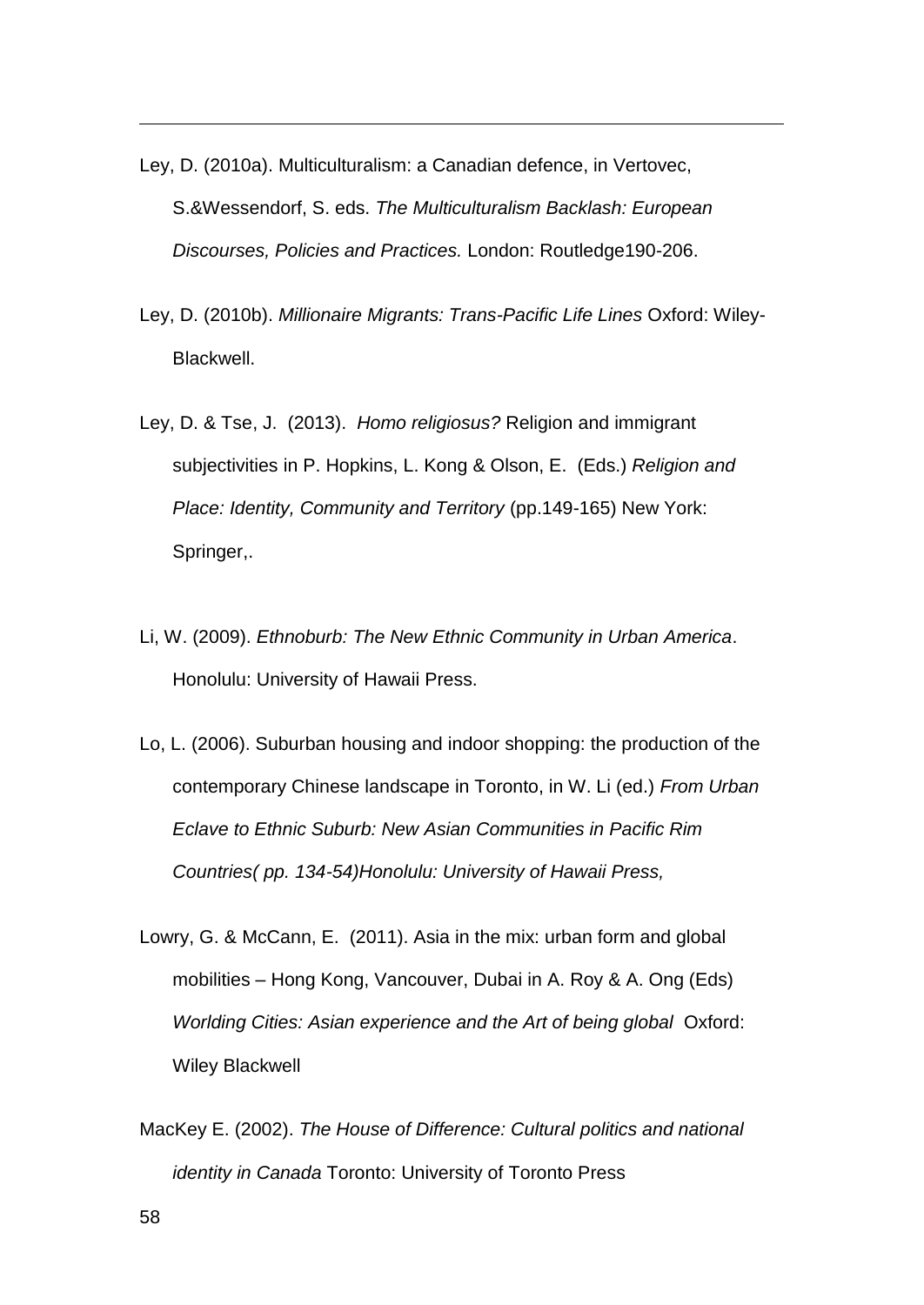Min, P. G. (2002). A literature review with a focus on major themes. In P. G. Min & J. H. Kim (Eds.) *Religions in Asian America: Building faith communities* (pp. 15-36). Walnut Creek CA: AltaMira.

Mitchell, K. (2004). *Crossing the Neoliberal Line: Pacific Rim Migration and the Metropolis*. Philadelphia: Temple University Press.

Molendijk, A. L., Beaumont, J. and Jedan, C. (2010). *Exploring the postsecular: The religious, the political and the urban*.

Leiden, The Netherlands: Brill.

<u>.</u>

Naylor, S. and Ryan, J. (2002). The Mosque in the suburbs: negotiating religion and ethnicity in South London *Social and Cultural Geography* 3(1), 39-59

- Neal, S., Bennett,K., Cochrane, A. & Mohan, G. (2013). Living multiculture: understanding the new spatial and social relations of ethnicity and multiculture in England *Environment and Planning C*, 31, 308-323
- Olds, K. (2001). *Globalization and Urban Change: Capital, Culture and Pacific Rim Mega-Projects.* Oxford: Oxford University Press.

Olson, E., Hopkins, P., Pain, R. & Vincett, G. 2013 Retheorizing the postsecular present: embodiment, spatial transcendence, and challenges to authenticity among young Christians in Glasgow, Scotland *Annals of the Association of American Geographers* 103:6, 1421-1436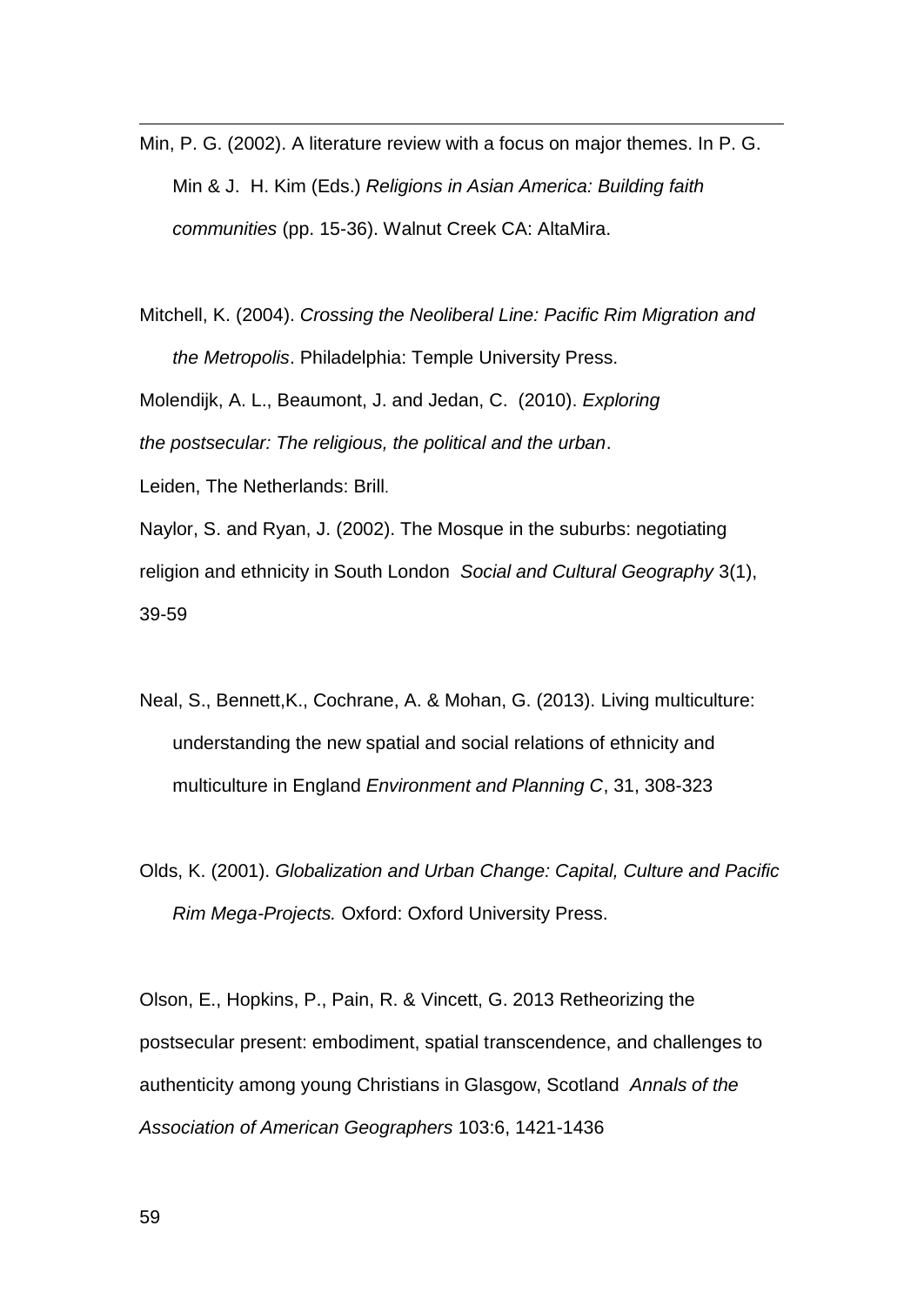- Peach, C. & Gale, R. (2003). Muslims, Hindus and Sikhs in the new religious landscape of England. *The Geographical Review 93*(4), 469-490.
- Peck, J. (2011). Neo-liberal suburbanism: frontier space *Urban Geography* 32(6),884-919
- Pew (2008). *US Religious Landscape Survey.* Washington, DC: The Pew Forum on Religion and Public Life.
- Pottie-Sherman, Y. & Hiebert, D. (2015). Authenticity with a bang: exploring suburban culture and migration through the new phenomenon of the Richmond Night market *Urban Studies* 52(3), 538-554
- Preston, V. &Lo., L. (2000). 'Asian theme' malls in suburban Toronto: land use conflict in Richmond Hill *The Canadian Geographer*, 44: 182-190
- Ray, B.K., Halseth, G. & Johnson, B. (2002). The Changing 'Face' of the Suburbs: Issues of Ethnicity and Residential Change in Southern Vancouver *International Journal of Urban and Regional Research*  21(1):75-99.
- Reitz, J. (2011). *Pro-Immigration Canada: Social and Economic Roots of Popular Views.* Ottawa: Institute for Research on Public Policy, Study No. 20, October.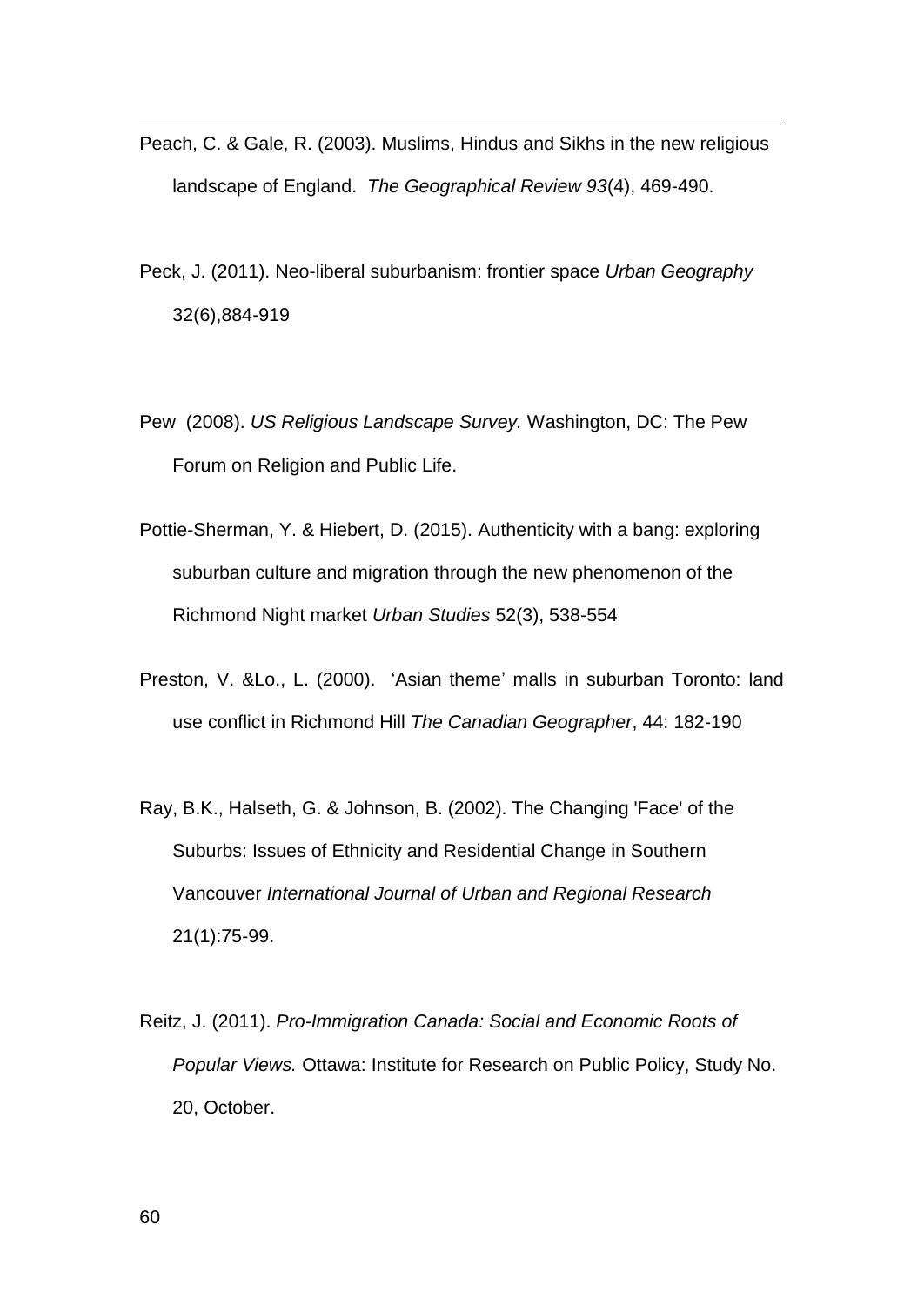- Rose, J. (2001). Contexts of Interpretation: Assessing Immigrant Reception in Richmond, Canada. *Canadian Geography* 45(4):474-493.
- Sandercock, L. (2003). *Cosmopolis II: Mongrel Cities of the 21st Century*. London: Continuum
- Shah, B., Dwyer, C. & Gilbert, D. (2012). Landscapes of diasporic religious belonging in the edge-city: The Jain temple at Potters Bar, Outer London *South Asian Diaspora* 4(1), 77-94
- Skop, E. and Li, W. (2005) Asians in America's suburbs: patterns and consequences of settlement. *Geographical Review* 95 (2): 167-88.
- Smith, T. (1978). Religion and ethnicity in America. *American Historical Review* 83,1155-85.
- Todd, D. (2013). Religions work together on Richmond's Highway to Heaven *Vancouver Sun* 9 August 2013
- Valentine, G. (2009). Living with difference: reflections on geographies of encounter *Progress in Human Geography* 32: 323-337
- Vertovec, S.& Wessendorf, S. Eds. (2010). *The Multiculturalism Backlash: European Discourses, Policies and Practices* London: Routledge.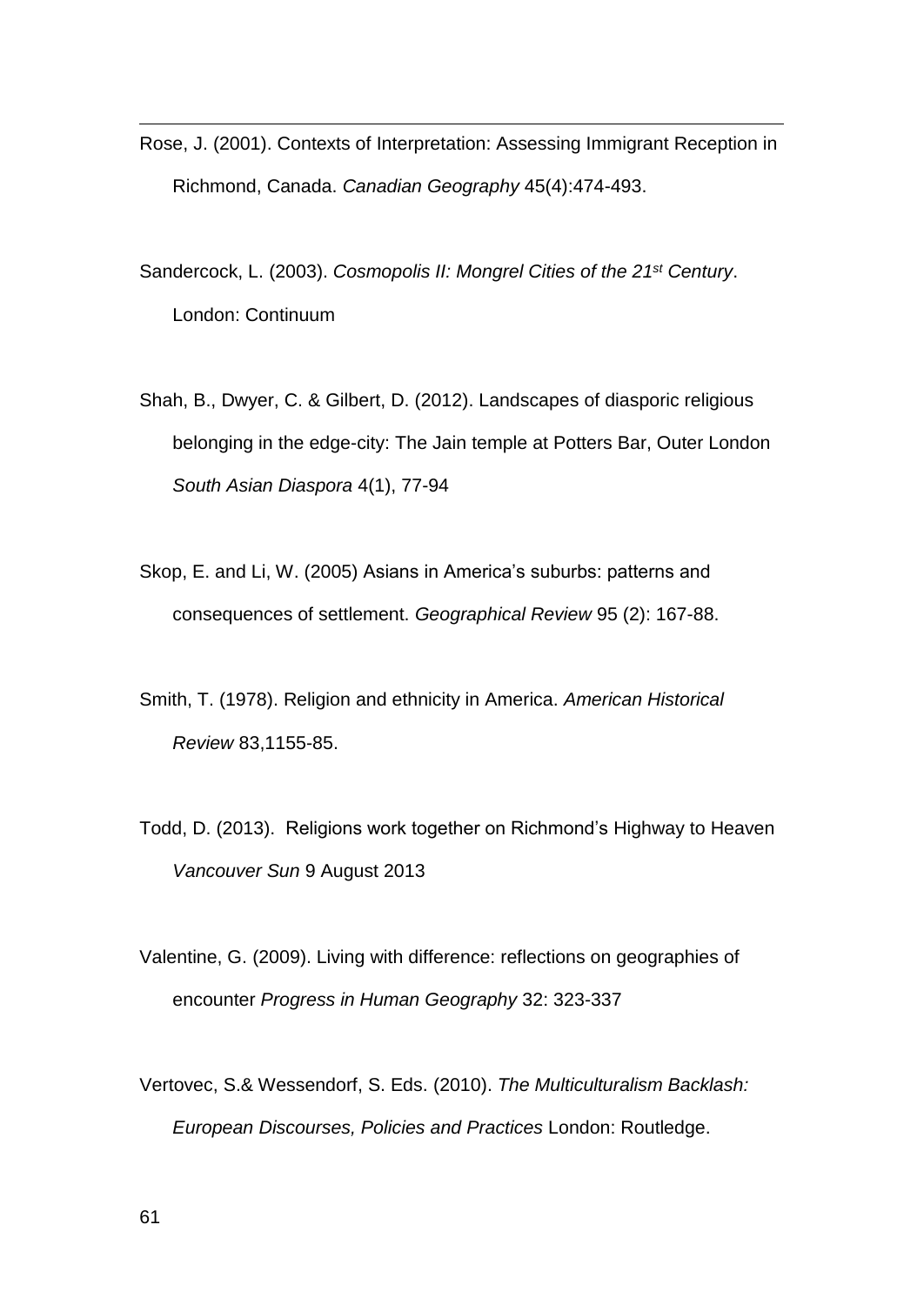Walton-Roberts, M. (1998). Three Readings of the Turban: Sikhs in Greater Vancouver *Urban Geography* 19.4 : 311-331.

- Warf, B. & Winsberg, M. (2010). Geographies of Mega Churches in the United States *Journal of Cultural Geography* 27(1),33-51
- Watson, S. & Saha, A. (2013). Suburban drifts: mundane multiculturalism in outer London *Ethnic and Racial Studies* 36(12), 2016-2034
- Wilford, J. (2012). *Sacred Subdivisions: The postsuburban transformation of American Evangelicalism* New York: New York University Press
- Wilford, J. (2010). Sacred archipelagos: geographies of secularisation *Progress in Human Geography* 34(3) 328-348
- Wise, A.& Velayutham, S. (eds) (2009). *Everyday Multiculturalism* Basingstoke: Palgrave MacMillan
- Wood, P. & Gilbert, L. (2004). Multiculturalism in Canada: Accidental Discourse, Alternative Vision, Urban Practice *International Journal of Urban and Regional Research*, 29(3), 679-91
- Yang, F. (1998). Chinese conversions to evangelical Christianity: the importance of social and cultural contexts. *Sociology of Religion*, 59, 237- 257.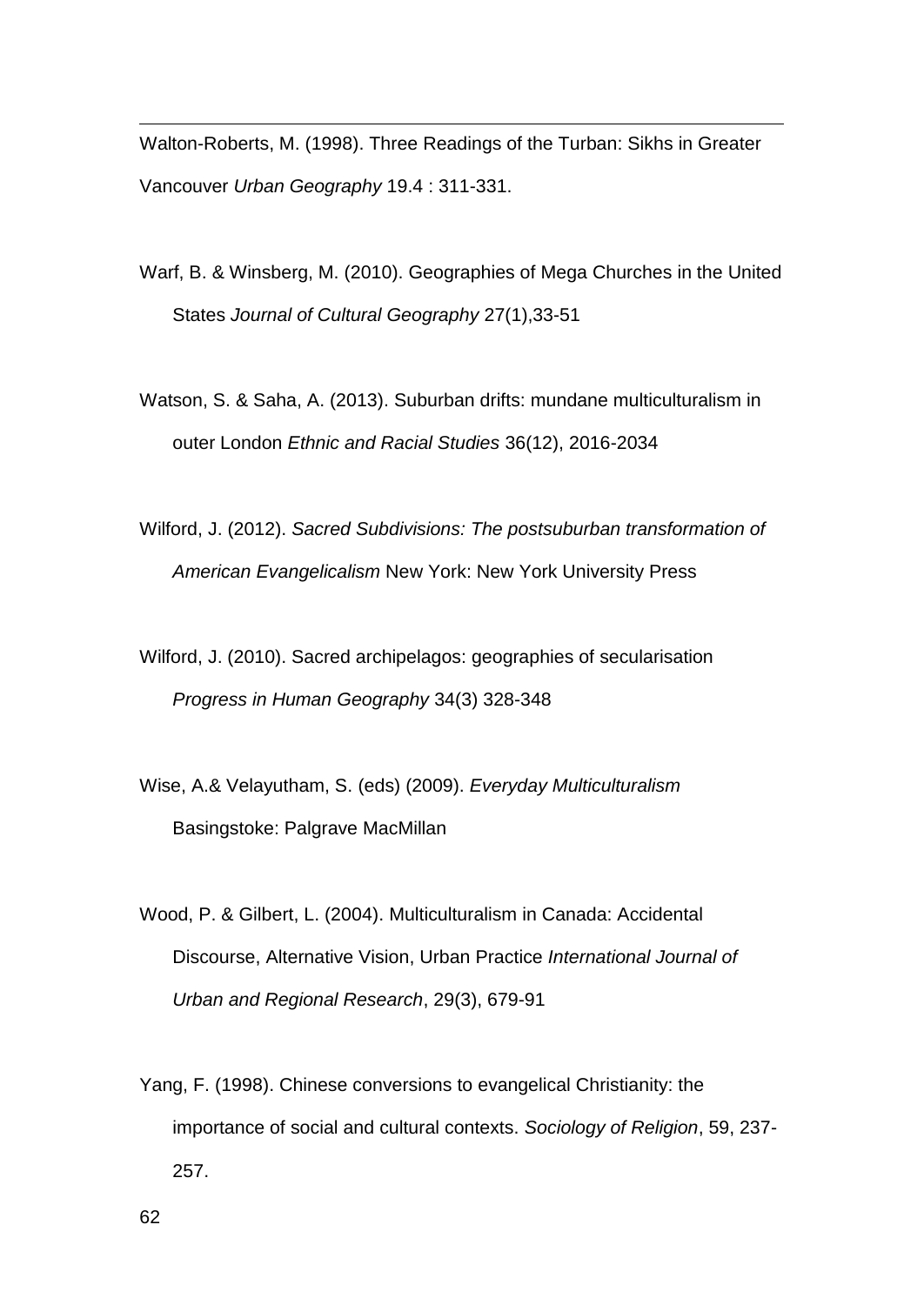**Figure Captions**

<u>.</u>

**Figure One: Map of No 5 Road, Richmond, Vancouver. Credit: Miles Irving, Department of Geography, University College London**

**Figure Two: Vegetable cultivation at Dharma Drum Buddhist Monastery, No. 5 Road. Photo Credit: Authors**

**Figure Three: Thrangu Tibetan Buddhist Temple, No. 5 Road Photo Credit: Authors**